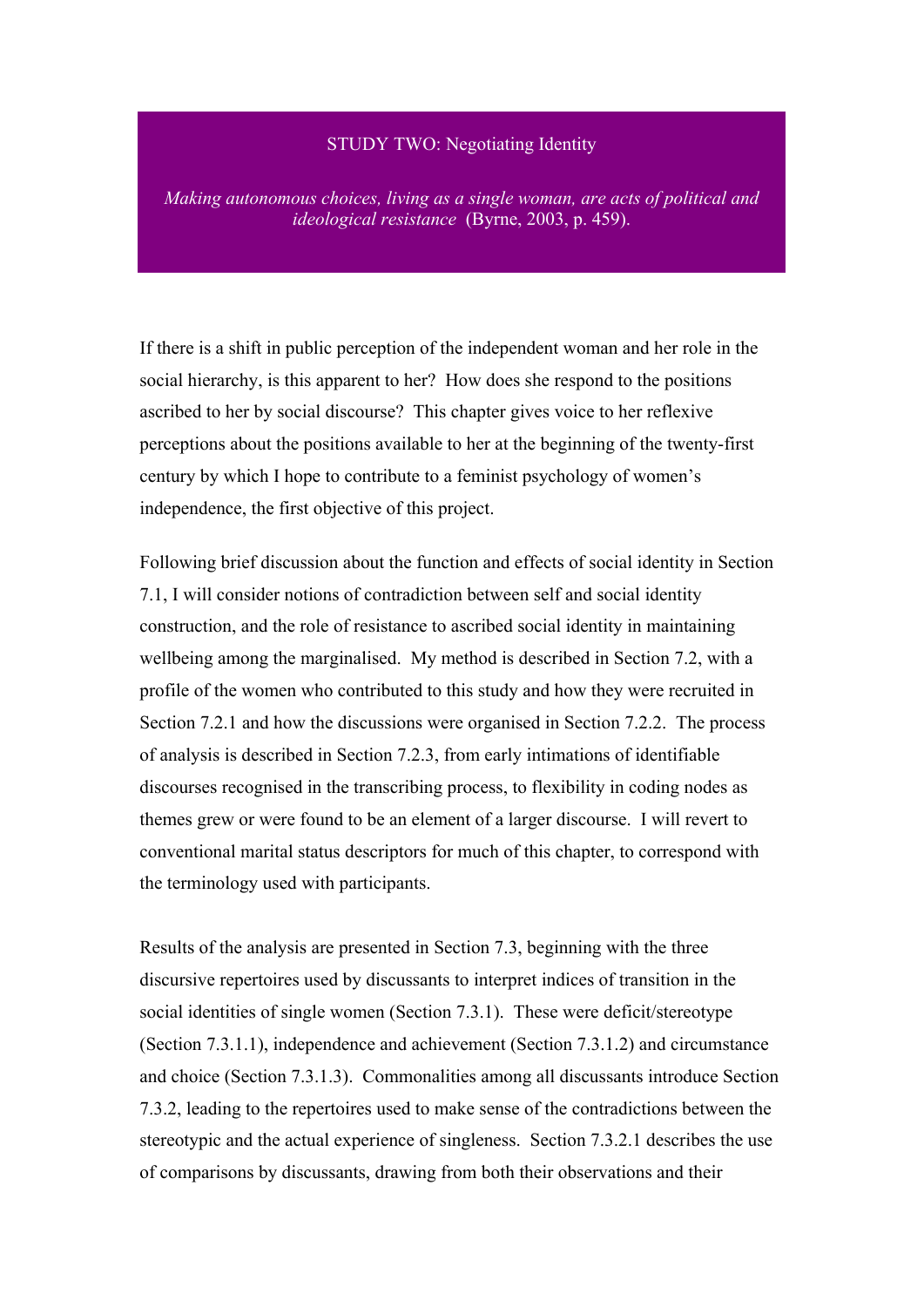experience of single and coupled life, to reposition their identity from that ascribed by public discourse. Closely linked to status comparison is status apartheid (Section 7.3.2.2) where participants talk about their resistance to marginalisation from coupled society including active adoption and defence of a single lifestyle. Issues of independence and freedom (Section 7.3.2.3) related to being single or coupled are canvassed, related to opportunity for achievement (Section 7.3.2.4) afforded by singledom. The results section concludes with the final repertoire (Section 7.3.2.5), that of friendship and its value for both single and coupled women.

This chapter concludes with discussion (Section 7.4) of some issues of the process before reflecting on the role of identity and indicators of transition in the discursive construction of the public identity of independent women. I suggest that a corollary of the search for independent practice by increasing numbers of women living single is reduced salience of the moral values underpinning current power relations, which may presage paradigmatic social change.

#### **7.1 Background**

An individual's social identity is grounded in acknowledged membership of a group, attributes of which are the product of culturally shared, normative belief systems (Cialdini & Trost, 1998; Joffe & Staerklé, 2007). The essential criteria for group membership and social identity are self- and ascribed categorisation (Tajfel & Turner, 2007). The process of categorisation is discursive (Augostinos & Walker, 1998; Gallois, McKay, & Pittman, 2005; Gough & McFadden, 2001), involving evaluation and comparison (Festinger, 1954), weighted by value and emotional significance attached to the affiliation (Tajfel, 1982b) and its compliance with dominant ideology (Tajfel, 1982a).

Ideology ascribes group membership to individuals within a hierarchy ordered by the dominant group against norms understood by all related groups (Deschamps, 1982) that frame the regulation and guide our understanding of our social worlds (Beattie, 2007). Social status is a function of group comparison, exaggerating intergroup difference and enhancing intragroup similarities (M. Brewer & Brown, 1998), with concomitant stereotyping, prejudice, privilege and group allegiance. A fundamental function of stereotyping is to support the status and privilege of an in-group, in a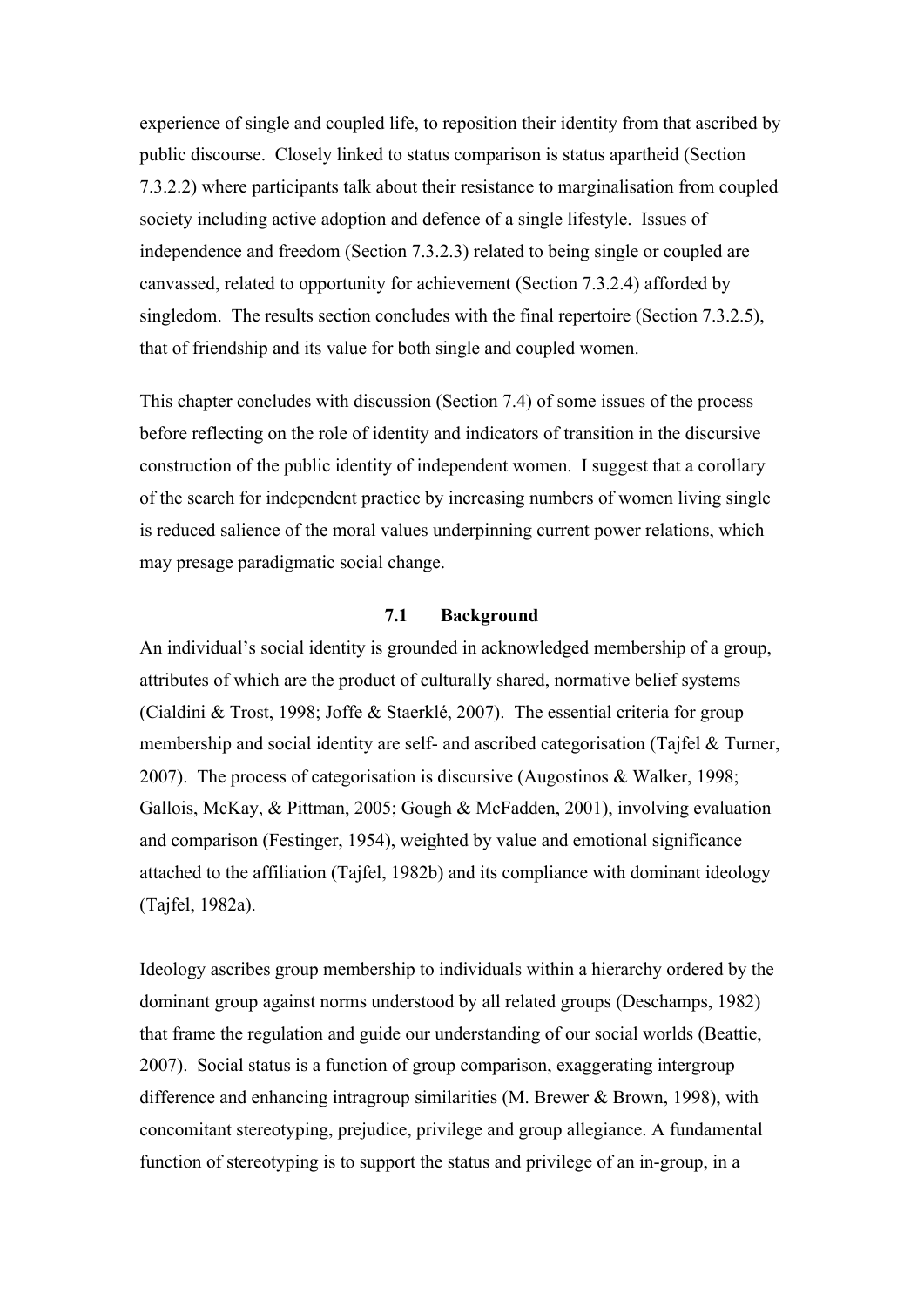macro-social context, by penalising and stigmatising groups that vary from the cultural default (Augostinos & Walker, 1998; Billig, 2002; Fiske, 1998).

Contestation by members of an out-group of their ascribed status generates a strong defensive reaction from its oppositional in-group to maintain and justify dominance (Brinkmann, 2010; Crocker, et al., 1998; McGarty, 1999; Tajfel & Turner, 2007). In Western cultures, default in-groups are Christian, from the middle classes and are heterosexual (Fiske, Cuddy, Glick, & Xu, 2002). As found in the previous chapter, independent women are marginalised from another default in-group, the culturally idealised norm of adult relational interdependence.

Characteristically, members of an out-group are defined, labelled, by that membership, with no explicating nuance (Mehan, 2001), unlike the individualisation afforded members of an in-group (Deschamps, 1982). That is, members of an outgroup, a social classification, are perceived as unidimensional types to assist organisation and simplification of the social world, whereas individuals in an in-group draw on their many narrative sources to construct a rich, complex, personal identity (Loseke, 2007). Those so stigmatised are generally very aware of their ascribed place in contexts where this is relevant (Baumeister, 1998), with a commensurate impact on their behaviour and self-concept.

To be ascribed, or to claim, membership of a group is to be socially situated, positioned, by patterns of belief that discursively construct repertoires of behaviours and possibilities (Harré & Moghaddam, 2003). To be positioned negatively can bring costs to intellectual functioning, agency, health and wellbeing; conversely, a privileged position enjoys high human, social and cultural capital (Schooler, 2007).

Generally negative framing of the independent woman in the general press of 1999, and to a lesser extent in 2009, indicates that her social identity and position, with attendant systemic disadvantage, should be problematic for her wellbeing. Yet, always-single women's high physical and mental health status is acknowledged (Flood, 2005; Michael, et al., 2001; Verbrugge, 1979) although this advantage is lost statistically for independent women *per se* when data from all non-coupled cohorts are aggregated (Murphy, et al., 1997; Verbrugge, 1979). Infrequently noted, the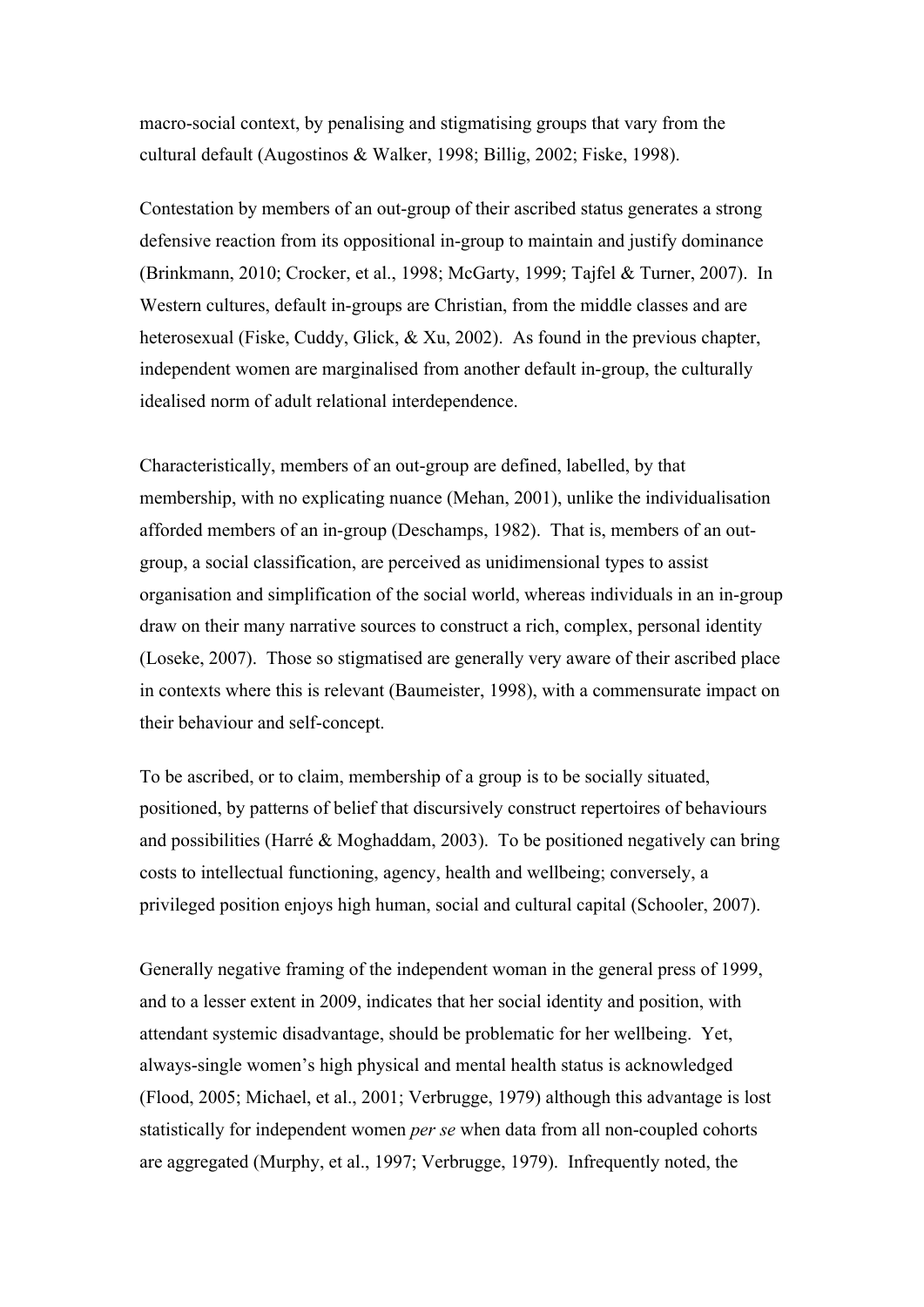wellbeing disadvantage for previously married women, including widows, is comparatively short-lived (Anson, 1989; Feldman, et al., 2000; Gray, et al., 2010; Mastekaasa, 1994), as might be expected as stress symptoms recede and circumstances change (Brehm, et al., 2002; Jeter, 2000; Mastekaasa, 1994; Stack & Eshleman, 1998; Thoits, 1992).

### **7.2 Rationale**

At the end of Chapter 2, I asked what it is that protects independent women from the adverse affects of their marginalisation. According to theories of its construction, the Self is grounded in personal experience of reflexive consciousness, interaction within one's social environment, and executive functions of choice and control that enable effective social agency (Baumeister, 1998). These frame the private (individual personality), the public (connections and role relations) and the collective (shared prototypical properties) selves (M. Brewer & Yuki, 2007). This means that the positions a subject constructs for herself are not necessarily those ascribed by others, creating contradiction between private and public identity.

This contradiction was evident in two studies related to single women's identity construction. The first was the development of a model for researching identity construction that clearly delineated self- and social identity (Byrne, 2003). The elements of self-identity were its construction through interaction with other people, self-knowledge, care and practices of the self, a capacity to talk about their selfidentity, and using that knowledge to either seek change or reinforce their position. "…Self-identity for single women is not a matter of being defined in relationship to others (as wife, as mother, as daughter) but rather is defined by oneself in chosen relationship with others" (Byrne, 2003, p. 459). Social identity was embedded in dominant ideologies, primary identifications (e.g., gender, ethnicity, sexual orientation), secondary identifications (e.g., nationality, occupation), social value, and social stigma. "Social identities for single women revolved around stereotypes of fussy, selfish, choosy, particular, spinsters, women who were dried up, 'staid, old, not living', single women who hated men, old maids, wallflowers, women who were left on the shelf and who had 'something wrong with them'" (Byrne, 2003, p. 451).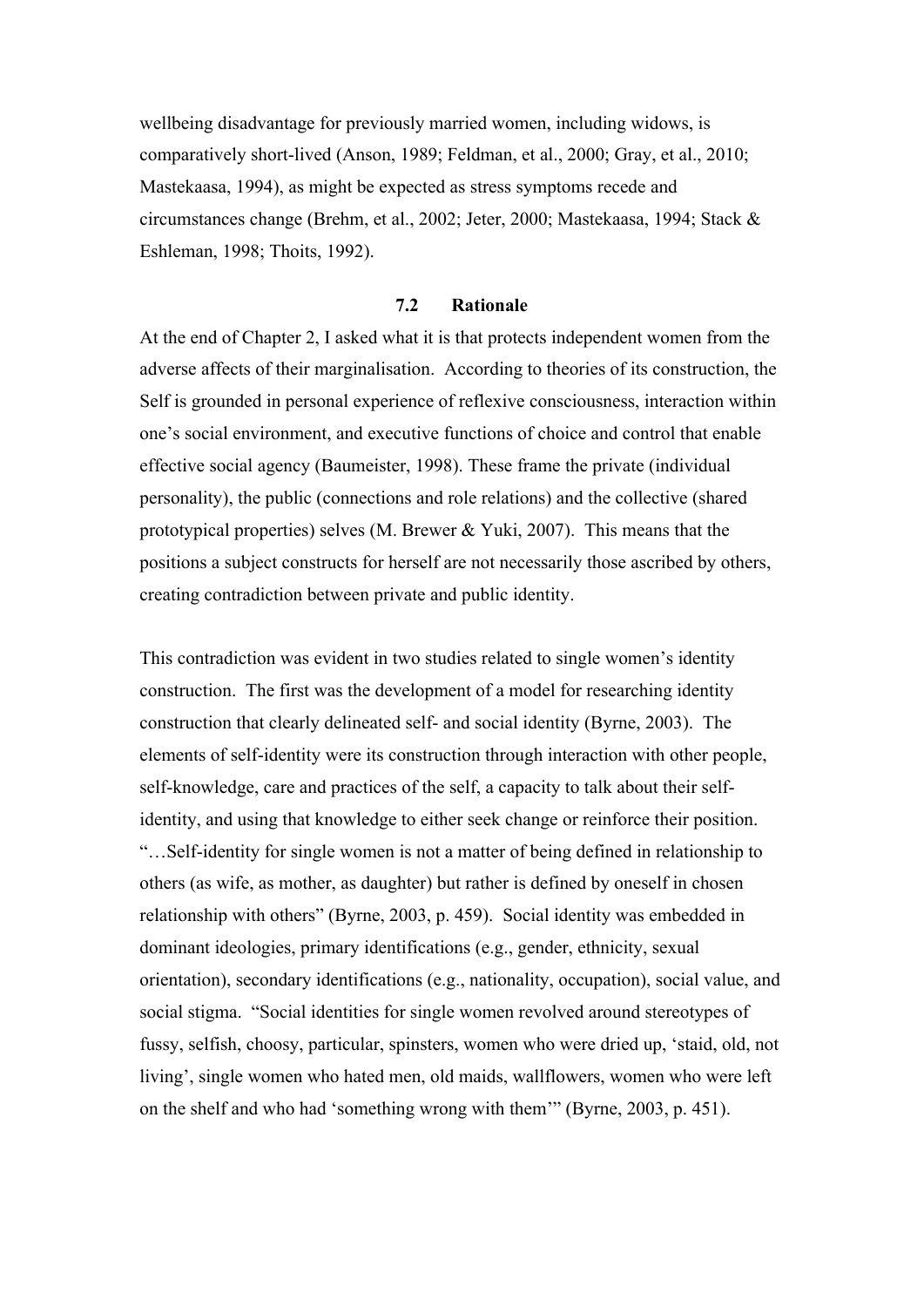The four interpretative repertoires found in the other study of women's discursive construction of their single lives (Reynolds, 2008; Reynolds & Wetherell, 2003) could be thought of as self and social identities although the authors do not discuss these in terms of private and public constructions, rather as a set of ideological dilemmas from which to construct an identity of singleness. The first of these repertoires was singleness as personal deficit, a construction of single women as having a missing component, a man, and so being less than fully developed. This was described as the "canonical view" (Reynolds, 2008, p. 53), a cultural narrative of singleness. The second repertoire, closely connected to the first, was of social exclusion, strongly represented in discussion about how single women are seen by others for whom a committed relationship is the adult norm. The third repertoire drew on narratives of independence and choice, privileged over a limiting coupledom, which could be thought related to the fourth repertoire, that of self-development and achievement that, it was suggested, indicated "a positive feminist politics of singleness" (Reynolds, 2008, p. 60). Considering the two studies together, it is arguable that the first two of these repertoires reflect social, or public, discourse about single women with the final two drawing on reflexive discourse embedded in personal experience that, while perhaps idealising the single life (Reynolds, 2008), resists public negativity associated with their marital status.

The two studies above described mechanisms for the construction of, and possibilities for, single women's identity with implications for resisting dominant public discourse that marginalises them from normative coupledom. This study will amplify those implications focussing on the discursive strategies used to resolve the dilemma brought by oppositional public and private discourses about unmarried women's social identity, and the power relations in which those discourses are based.

#### **7.3 Method**

This component of my project, the discourse analysis of reported experiences and perceptions of in/ter/dependence, was designed to maximise the presence of women's voices so that their self-identity could be compared with its public construction. Participants were aware of the background to the study and its purpose when they accepted my invitation to participate (Appendix C), and were sent the discussion schedule (Appendix D) prior to our meeting to give them time to consider their input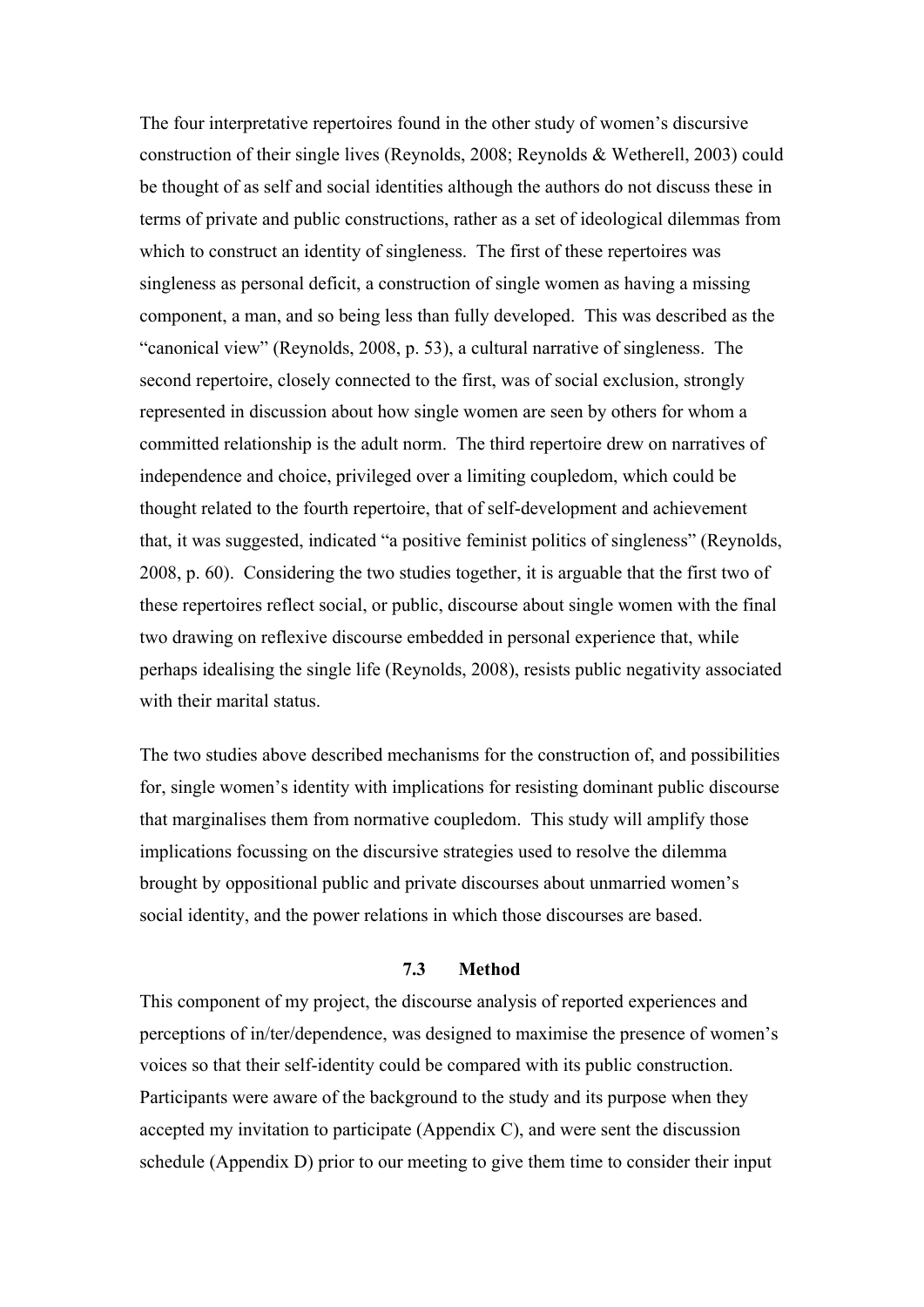from memory and experience. While this may be thought to influence outcomes, it actually is a useful method for gathering richer data than that possible when no notice has been given of subject matter to be discussed; I was not seeking to trick participants into self-revelation through surprise questions but to learn from them. It also brings a clearer understanding of identity construction when considered narratives are forthcoming that hold the arguments, inconsistencies, contradictions and knowledge that situate the subject positions possible for individuals. Because the terminology in the discussion materials referred to 'single' and 'coupled' women, I will revert to that mode when reporting my method and results, resuming in/ter/dependence in the discussion of the results.

**7.3.1 Participants**. Because my interest was in attitudes towards, and experience of, single women in general, there was no attempt to attract participants from any particular section of the community. An advertisement for participation (Appendix E) was posted in the waiting rooms of health and consumer services, circulated through book clubs and professional organisations, and community organisations selected for their general membership (e.g., Zonta International) from a directory of women's services. The advertisement invited women to talk about their experiences and perceptions of being single and the impact of a single status on social, work or domestic life. There were no exclusionary criteria, although an expectation that participants would be women aged 18 years and older, with coupled women also invited to contribute their experiences, attitudes towards, and perceptions of the social construction of single women. There were 19 responses to the invitation with a further six participants recruited through snowballing. Because I originally intended to match equal numbers of single and coupled women, single discussants were asked to invite a coupled friend to participate, to maximise similarities in class and interests. Many discussants said they had few coupled friends to ask, others agreed but no subsequent recruiting eventuated. Ultimately, only five of the 25 participants identified as coupled. Two of these responded to the advertisement, the other three were members of interested colleagues' families.

Following an initial expression of interest, background information (Appendix C) about this component of the project, including the discussion schedule and ethical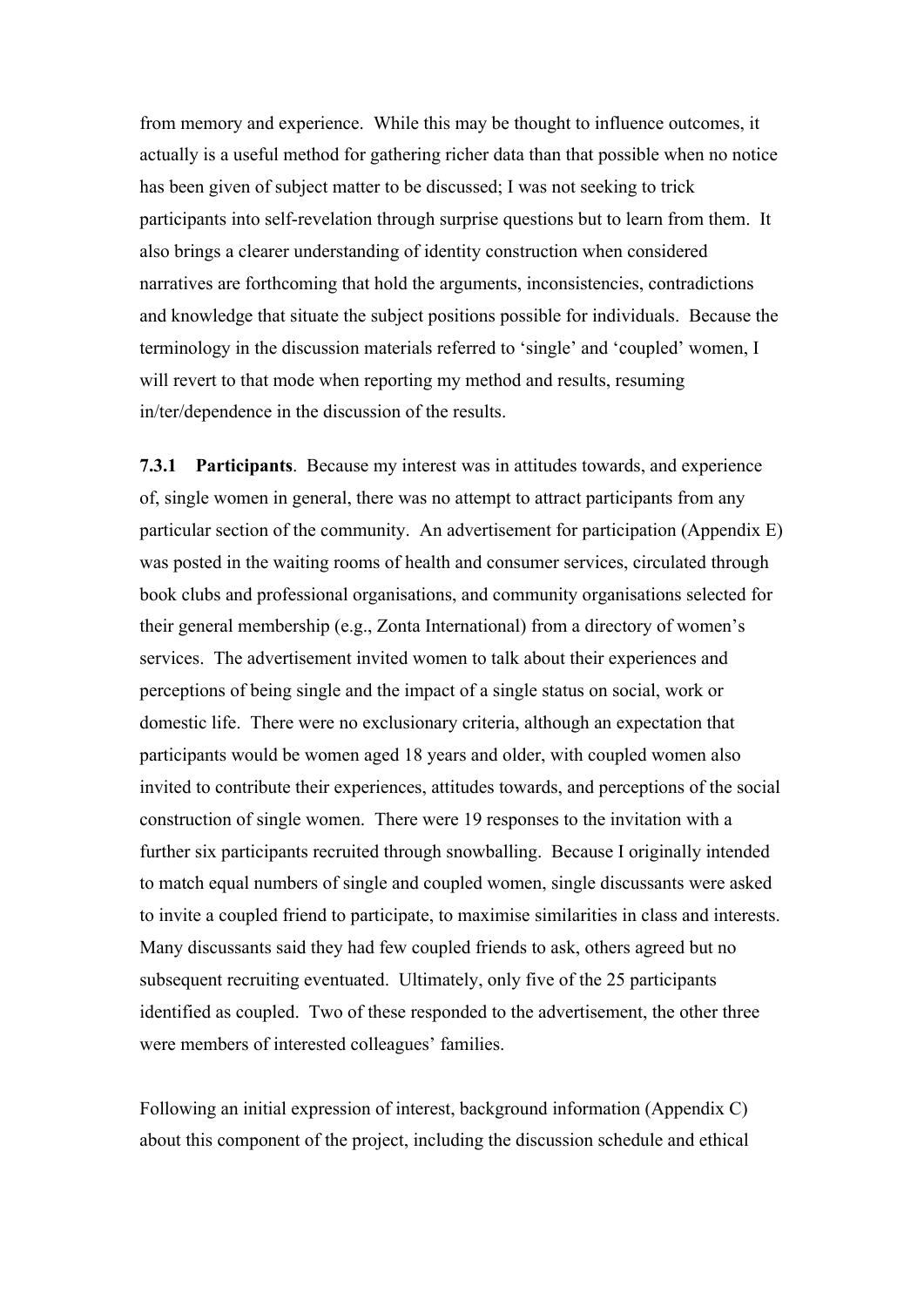issues to do with confidentiality and consent, and their freedom to withdraw at any time, was forwarded to prospective participants.

Participants were from broad age  $(28 - 76$  years, mean age 50.56 years, with a standard deviation of 12.65 years) and occupational (full-time dependent minder – paid workforce – retired) ranges. Paid employment was in administration, the professions, and self-employment on a full- or part-time basis. Three participants were mature-aged university students. While the majority were Australian-born, four participants were migrants from Europe and one was from Singapore. Five were living with dependent children, one with friends, four with a partner, and one was Living Apart Together  $(LAT)^1$ . Fourteen were living alone, two of whom had twice divorced, and another two had divorced and been widowed from separate marriages. Ten participants, four of whom were mothers, had never married. Of the ten who were single again, eight had children although only one had dependent children. Three of the five coupled women had children, one was pregnant.

**7.3.2 Procedure**. Participants completed a brief demographic questionnaire at the beginning of the discussion (Appendix F) that collected details of age, education, ethnicity, occupation, parenting and marital status. The relationship categories were developed to allow responses from a diversity of respondents. Sexual identity was not requested because I expected women who identified as lesbian to complete the form in terms of their relationship status (i.e., living with a partner; living single by choice) rather than in heteronormative terms. I was also more interested in participants' experiences and perceptions of in/ter/dependence than the impact of their sexual orientation on these. Responses to the questionnaire were intended only to report participants' aggregated profile with no identifying detail so that anonymity and confidentiality are protected (S Taylor, 2001). The consent form, repeating assurances that withdrawal from the study was possible at any time, was also completed before the discussion. This form had provision for a mailing address, should the participant be interested in receiving a copy of the results of the study. With only one exception, all participants completed this section. A summary of findings was distributed to participants.

 <sup>1</sup> Living Apart Together, couples in a committed romantic relationship who live in separate residences (Milan & Peters, 2003).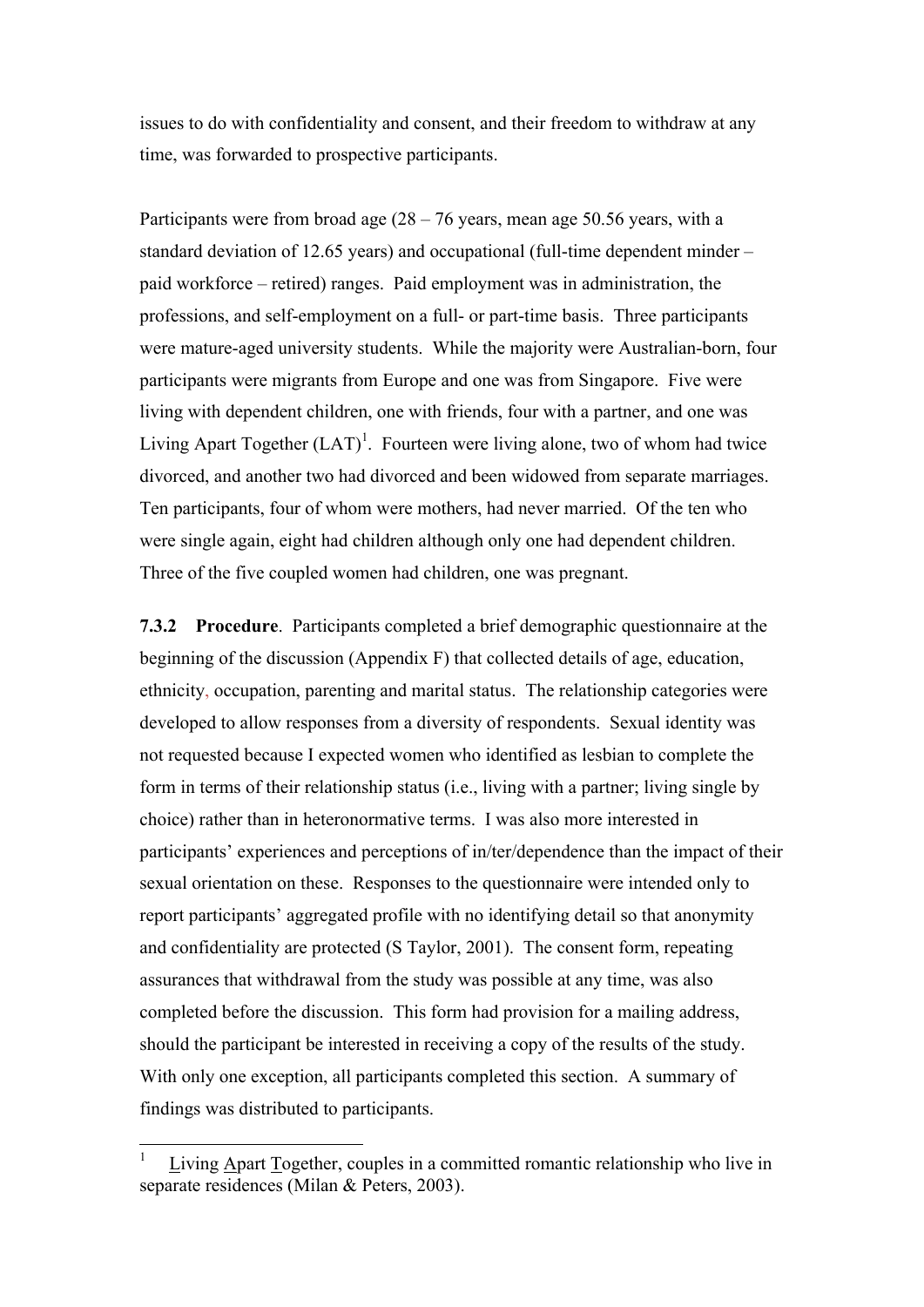The discussions were held at a time and place most convenient to each participant. One occurred in a participant's office, the rest either in my or participants' homes. The non-hierarchical informality of the setting was intended to encourage wideranging discussion (Oakley, 1981). After some awkwardness at the beginning of the first two discussions where I went straight to the schedule of discussion points, I included an ice-breaking question thereafter about motivation for participation. Commonly, the single women said that they thought there was little research interest in single women and they wanted to redress the balance, similar motivation to that reported by Clements (1998). Some also said they thought the project was interesting, or they were sympathetic to research, or wanted to know the results. Six said they had been encouraged by somebody else to participate. Three added they were motivated by recognising my name, from past acquaintance or feminist activitism, giving them confidence their participation would be respected.

This introduction to the discussion brought comment that might not otherwise have been prompted. Similarly, further rich data came from discussion following the end of the formal discussion points when opportunity was given to raise anything that had not previously been elicited. For example, one participant spoke of an elderly, independent aunt who had suicided as advanced age became difficult to manage. The conversational style of the discussions, within the framework of the discussion schedule, contributed to equalising the researcher/subject power differential that might otherwise inhibit exploration of complex issues (De Vault, 1999; Oakley, 1981). Further, my responses to questions or revelations, rather than just their acknowledgement, fostered trust and enabled deeper probing of an issue. I described my marital and maternal status to all participants who asked.

The discussion points covered three broad areas: (i) personal perceptions of women living single including self-description and reasons for their marital status, which regularly brought comparisons of independence and interdependence; (ii) cultural perspectives perceived through other people's behaviour towards them; and (iii) their own lifestyle, preferred activities and companions, attitude to maternity, ideal life and plans for the future. I chose to end each discussion with consideration of first the disadvantages then the benefits of being single or coupled to respect the integrity of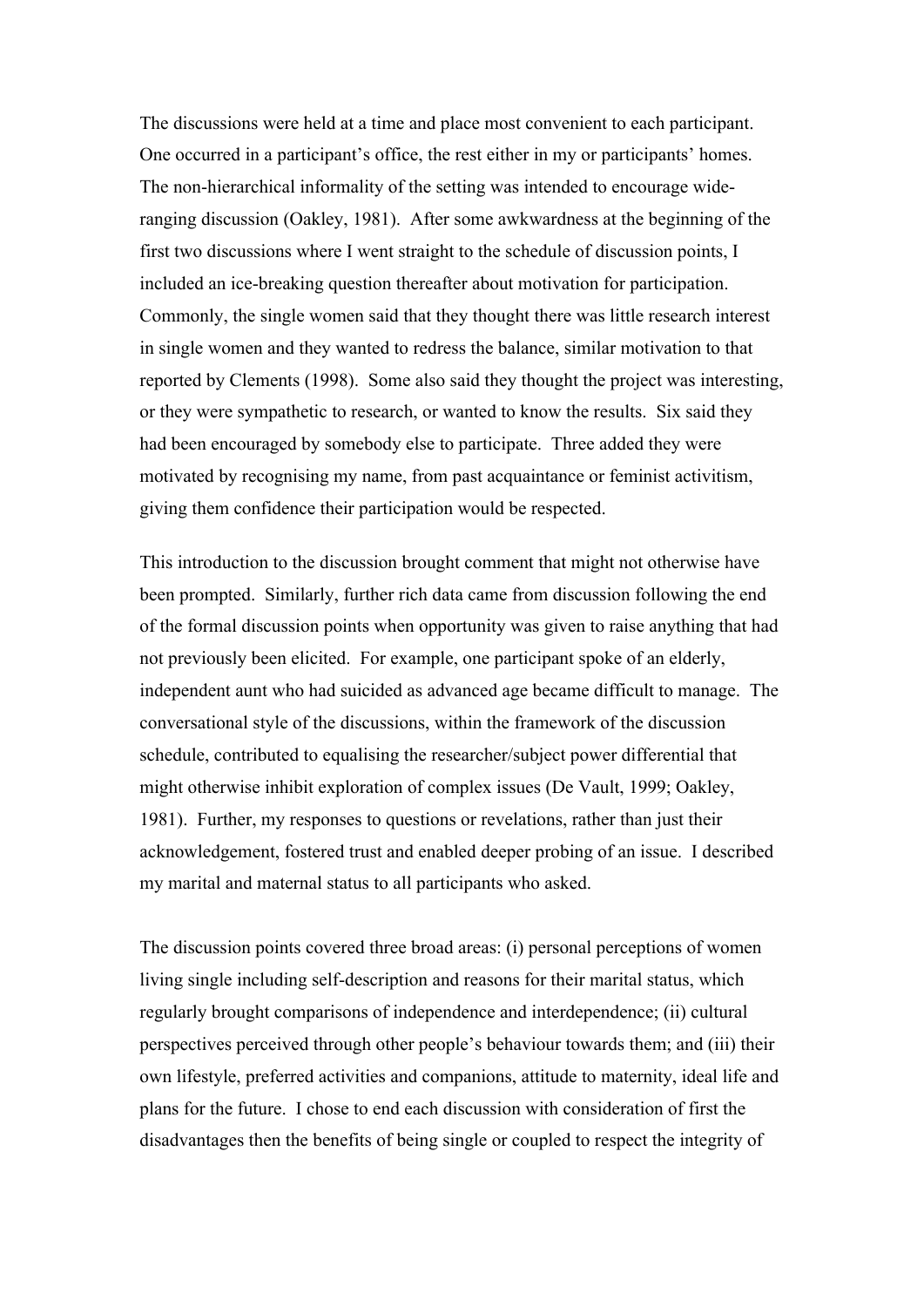discussants' lifestyles, and to leave them feeling buoyant about their life choices. Discussions ranged in length between 30 minutes to over three hours.

The discussions were audiotaped and transcribed (see Sections 4.2.6.2; 4.2.7.1) with participants' names changed to alpha/numeric code, rather than use first names or aliases, to satisfy assurances of anonymity. The single and coupled participants were differentiated by identifying codes Axx and Bxx, respectively. The "xx" recorded their position in the discussion sequence. It has been said that the use of letters to identify extracts or illustrative discussion related to texts implies lack of interest in sociological categorisation, and that more, tacit information would be provided if first names or roles were instead used (Billig, 1999b). For example, names reveal the sex of the speaker, roles such as 'therapist' 'client' may indicate a power relationship. Billig (1999) considers that alpha labelling speakers is reasonable when analysis is of commonalities, making sense of everyday lives, whereas the greater differentiation by more descriptive labelling of speakers may illuminate rhetorical analysis. In this instance, my analysis is of speech patterns and commonalities rather than technologies of the speech production. My coding protocol lets the reader know that the speaker is single or coupled, which is relevant context for reading a transcript text. Another relevant variable may be the age cohort of the speaker, which will be recorded after a forward slash immediately after a discussant's identifying code throughout this report.

A copy of the transcript of her conversation was offered to each participant to correct, amend or withdraw. Three participants provided further information or clarification that was inserted at the appropriate place in their transcript. Approval of their transcripts was assumed by lack of amending response from other participants. The transcripts were imported to NVivo8 for analysis.

**7.3.3 Analysis**. The transcription process itself allowed the beginning of the discourse analysis, making familiar broad patterns of talk and alerting me to discourses commonly used by discussants in their narratives of self.

A powerful narrative became apparent as I transcribed the data, one of discussants' resistance to a devalued social position. This fitted a Foucauldian approach interested in power relations, discursive construction of social subjects and knowledge, and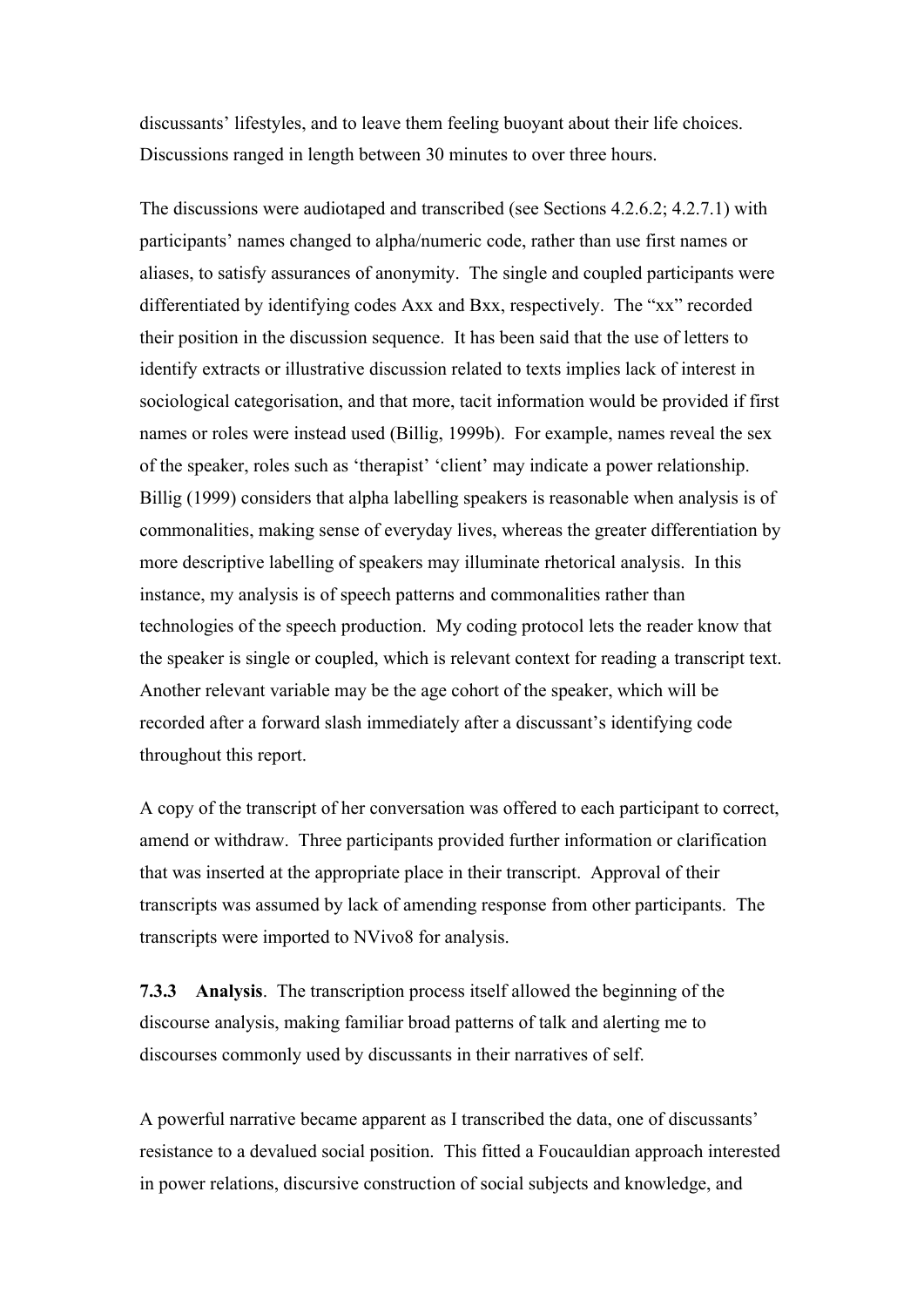social change (Fairclough, 1992) that persuaded me that this should be a primary focus of this study, along with perceptions of any transition in the social identity of single women.

Before beginning this work with the transcripts, I created a primary node each for transition and resistance, the two foci of the study, under which child nodes (*the nodes*) would be generated by discursive patterns that were identified in the data. I decided that the two pre-determined primary nodes were necessary: first, to facilitate analysis of participants' perceptions of past and present discursive practices within which independent women negotiate their social identity and which corresponded with the second objective of this project, and the discursive strategies used to resist the identities evident in public narratives about independent women that were so powerful in the transcribed discussions that provide the data for this chapter.

Extracts from the transcripts were filed in nodes of commonality, sometimes to several when they related to different themes and topics. The relatively generic labelling of the nodes (e.g., *intimacy* that allowed coproximity of physical, emotional, familial and social intimacies) also enabled identification of devices such as contradiction and argument, variability not initially obvious from relevant extracts grouped together in a more narrowly defined file. This process enabled identification of new categories of interpretative possibilities, drawing from discourses in individual transcriptions and from the corpus as a whole.

Some initial nodes were later found to be aspects of another, larger pattern that subsequently came apparent so were merged with the dominant one. Similarly, examination of the larger nodes indicated content that had sufficient focus to justify their separate filing but I thought were really different facets (e.g., *deficit* and *stereotype*) of the same repertoire so grouped them together for reporting purposes.

Because I want to use participants' language where possible, some brief extracts are included, with transcript line numbers noted (Lxx), as well as more extensive quotation to illustrate discussion. It is not intended to include an extract from every discussion; rather the extracts used are the most representative of commonalities, with richer nuance, across discussions. To maintain transcription replication, the extracts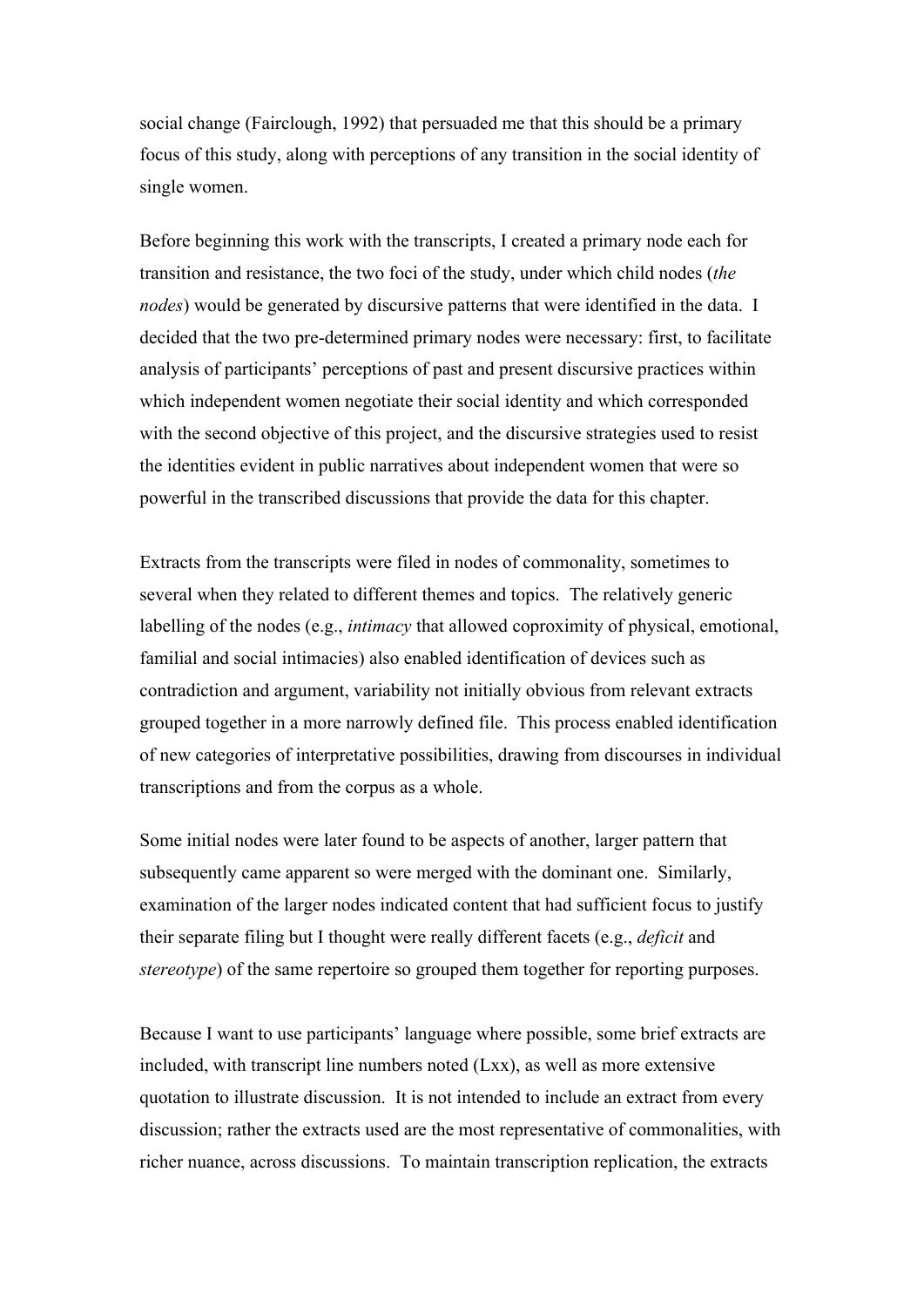are not bound by the margins of discussion indentation. Repeated listening to the audiotapes helped ensure integrity of interpretation that might otherwise have been compromised by working only with text interpretation, and its transcription protocols, of the talk. For example, "laughter" in the text could, in the taped version of a discussion, be interpreted as signifying incredulity, embarrassment, or amusement that contributed to interpretative understanding.

### **7.4 Results**

**7.4.1 Transition**. The early part of each discussion was about societal and participants' individual perceptions of the social identity of single women, from their girlhood to their current ages. They drew on three repertoires – deficit/stereotype, independence/achievement, and circumstance/choice – to interpret shifts from their original to current constructions and those detected in public representations.

By far the dominant repertoire, *deficit/stereotype* problematised the single woman, pathologising her through discourses of moral transgression and personal inadequacy. These discourses are those that shape public construction of the single woman and were drawn on by single women themselves to give meaning to the identity before it applied to them.

 In contrast, the second and third repertoires were more likely to come from personal experience and contested the problematic nature of single living. They were also more likely to relate to single women's shifting status in contemporary social change.

*7.4.1.1 Deficit/stereotype*. The problematisation of single women was explained by A04 as their disrupting an otherwise ordered social world.

- *100 I think they view them still, our society quite, [ ], not as a nuisance but*
- *101 almost as like [ ] what do we do with them? [ ], it's like, you know, I've*
- *102 been doing ballroom dance work and of course there's always more*
- *103 women than men. As so the quandary is, how do you teach these women,*
- *104 you don't want to teach them to dance with each other because then one*
- *105 has to do the male role whatever, so it's almost like "why are they single,*
- *106 can't they sort this out" so I think society, feels quite [ ], sorry for us (?)*
- *107 They feel that if we had a partner we'd, we'd be like everybody else. And*
- *108 they wouldn't have to worry about it, you know.* (A04/62)

To be coupled is to be like everybody else or, bearing census data in mind, to be acceptable, causing no concern. A04 is candid about her own response to the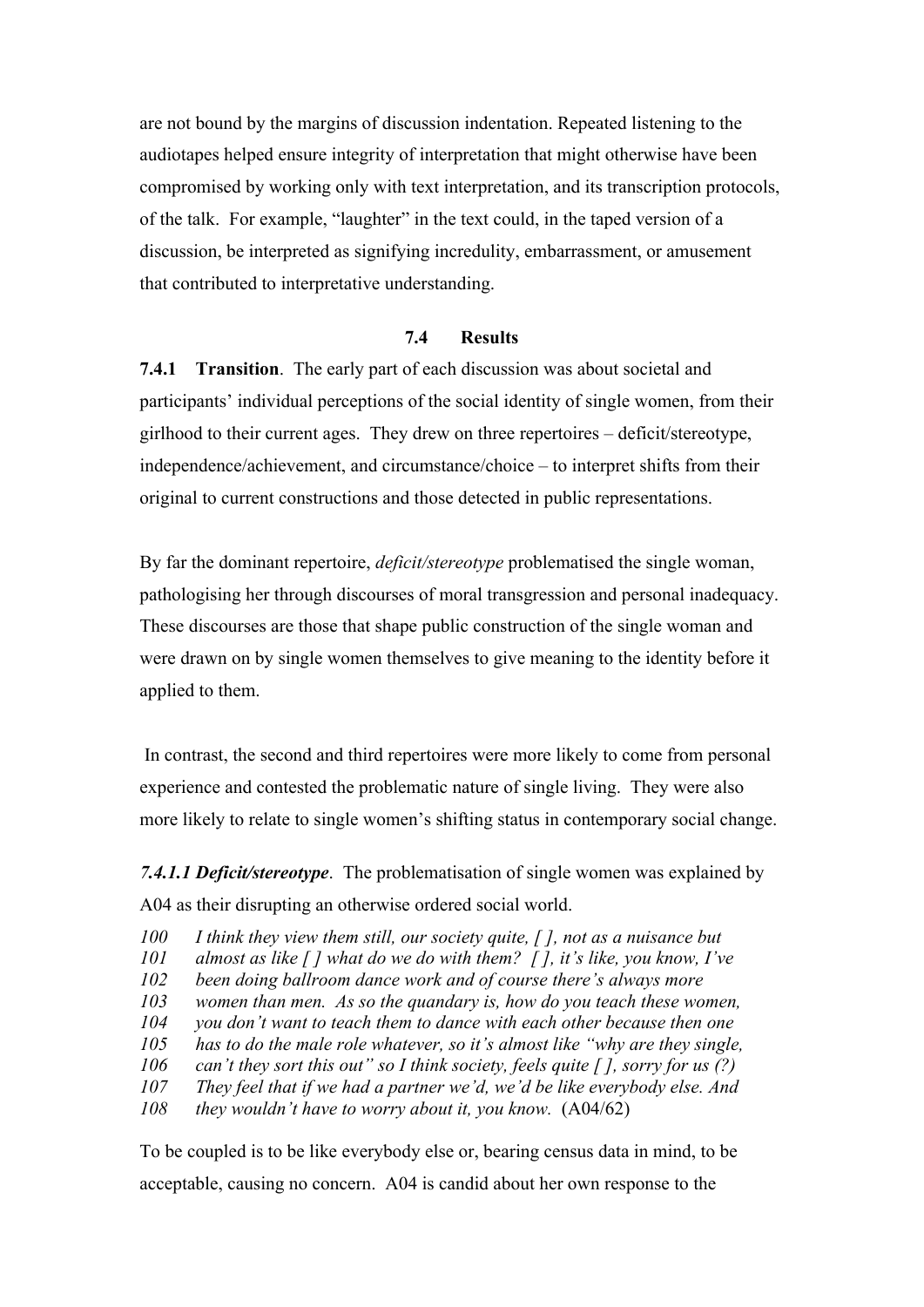quandary caused by single women in her dancing class when conventional learning outcomes are not compatible with skills practice. She recognises that she is part of the macro problem even while she wrestles with a dilemma from the other side at a micro level.

In response to being asked about their early images of women living single, several participants were unable to recall any single women at all. This may reflect higher marriage and lower divorce rates in the decades following the end of World War II that would have reduced both (i) their presence in the community and (ii) the likelihood of families numbering independent women in their friendship circles, rendering them socially invisible for many people.

For some participants, their memories were of women with unattractive personality characteristics, such as two colleagues who were *very neat tidy (.) very efficient in their work (.) but very narrow and quite intolerant (.) (???xxxx???) they were quite intolerant*. (A13/62, L21-23).

- *10 I looked at (.) the people I knew who were living single you know*
- *11 to answer that question. I could only think of two. And (.) they were*
- *12 both bitter, twisted (laugh)*
- *13 Oh were they (?)* (AS)
- *14 horrible old women (laugh). So that was my only impression. And I*
- *15 recall (…) [ ], thinking of it as some sort of aberration because I*
- *16 asked, why, is Miss L on her own. But I never asked why are people*
- *17 married*. (A15/53)

In this extract, A15 recognises the socialising function of a couples culture when remembering that she thought of singleness as an aberration from an unquestioned norm. Single women's deviance from the social norm was sufficiently aberrant as to inspire fear still remembered by A17.

- *85 I don't know we were fencing*
- *86 somewhere and (..) must have been a boundary fence or something and*
- *87 a neighbour was helping (..) and the neighbour's sister was there and*
- *88 she (.) my mum went (whisper) "she's a spinster". And there was all*
- *89 and I was just kind of scared of her because she was this spinster. And*
- *90 my mum was going "oh she's" you know "she's never met anyone"*
- *91 and kind of I don't know if she'd travelled gone off and done different*
- *92 things and. But I was really you know it was kind of like (.) not*
- *93 normal and undesirable. And I remember I was quite frightened. (*A17/42)

The trope of "spinster" was regularly invoked to describe personal early construction of single women whose difference was explicable by their exclusion from conjugal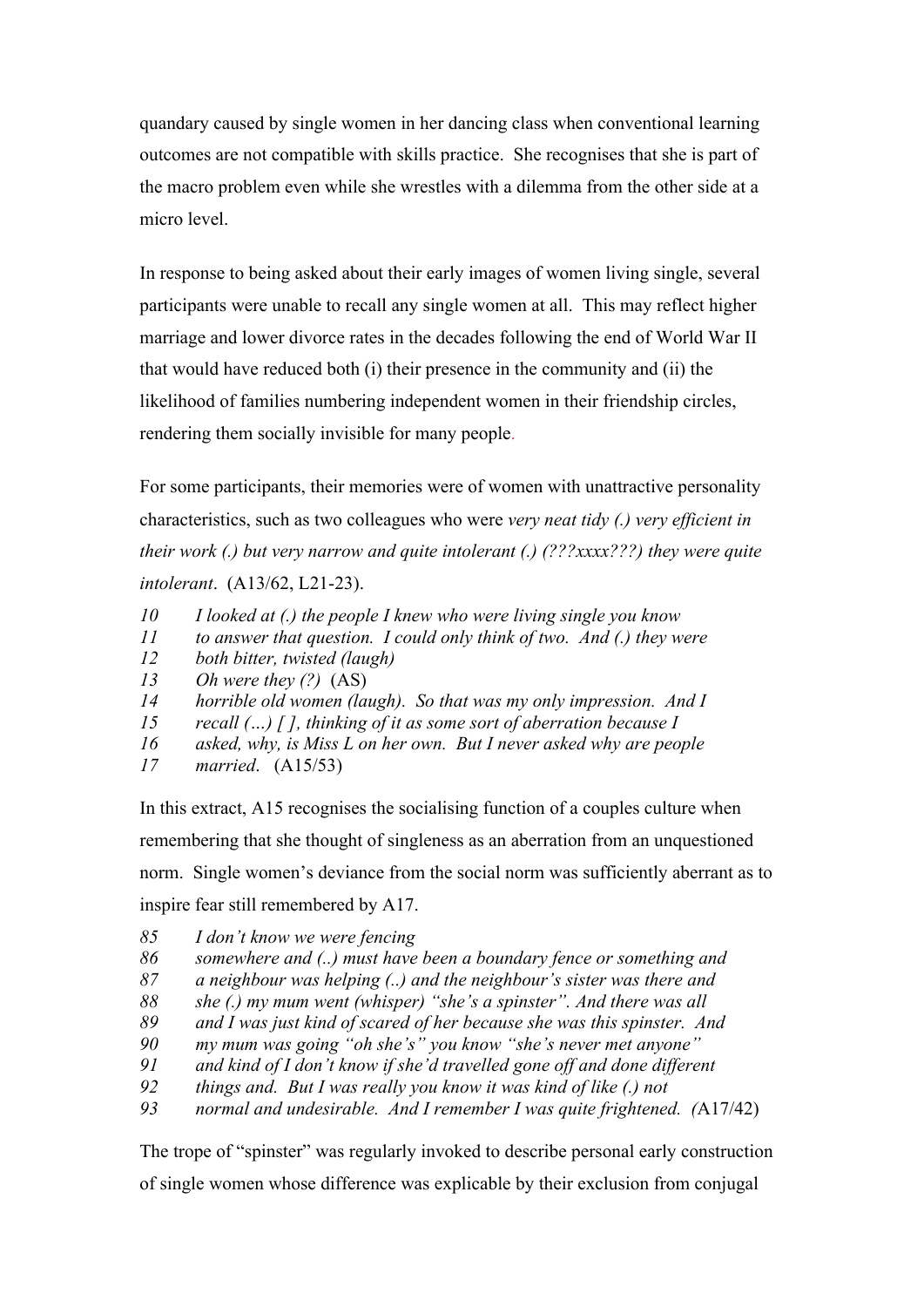possibility. For example, 'spinster' meant *Then it was (..) [ ], like a (…) an old woman with a (.) bun at the back of her head and, [ ], a bit sour a bit staid [ ], lonely. Somebody that probably a man wouldn't be interested in. So therefore they were on their own* (A07/55, L48-51); *the sad and lonely, elderly spinster with lots of CATS* (A14/46, L44).

As a signifier of deficiency and stereotype, spinster had greater salience for older discussants, possibly because it was in more regular use in their younger days. Its negative connotations were well understood to expose the discursive stigmatisation of single women.

*And it's that word "spinster" which really is such an unattractive word and said with (..) I don't know, sort of derision, you know like a failure. Fortunately I think that word's been (..) almost eliminated from vocab now 'cause I think it's kind of a cruel word (..) to LABEL someone,* (A04/62)

The use of spinster as a pejorative that positioned the single woman on society's margins was compared with the admired identity of "bachelor".

- 67 *Whereas "bachelor" on the other hand is, is you know, said spoken with*
- 68 *great glee the joys of bachelor and he's fantastic whereas spinster is like*
- 69 *that tragedy, thing*. (A04/62)
- *9 There seems to*
- *10 be this really negative stereotypical (.) of the old spinster but the hot*
- *11 you know globe-trotting bachelor and yeah so I prefer to think of*
- *12 myself as a bachelorette now.* (A18/39)

A18's satiric adoption of "bachelorette" recognises the power of the word spinster to denigrate single women, and contestation of such marginalisation by positioning herself performing a bachelorhood defined as an admired globe-trotting, pleasureseeking independence.

Cultural references had reinforced knowledge about the undesirability of a single life for women.

- *32 Yeah I actually had quite a (.) there was quite a few different*
- *33 conflicting images actually because you (.) I had a good think about*
- *34 that one. [ ]. You had this sort of the images (.) from (.) literature like*
- *35 (.) I read a fair bit of Georgette Heyer when (laugh) I was younger -*
- *36 Absolutely –* (AS)
- *37 Still do -*
- *38 I had the series –* (AS)
- *39 Still do.[ ]. Every now and then especially when I'm not feeling too*
- *40 well I go back into them and read them but [ ]. But you know, there*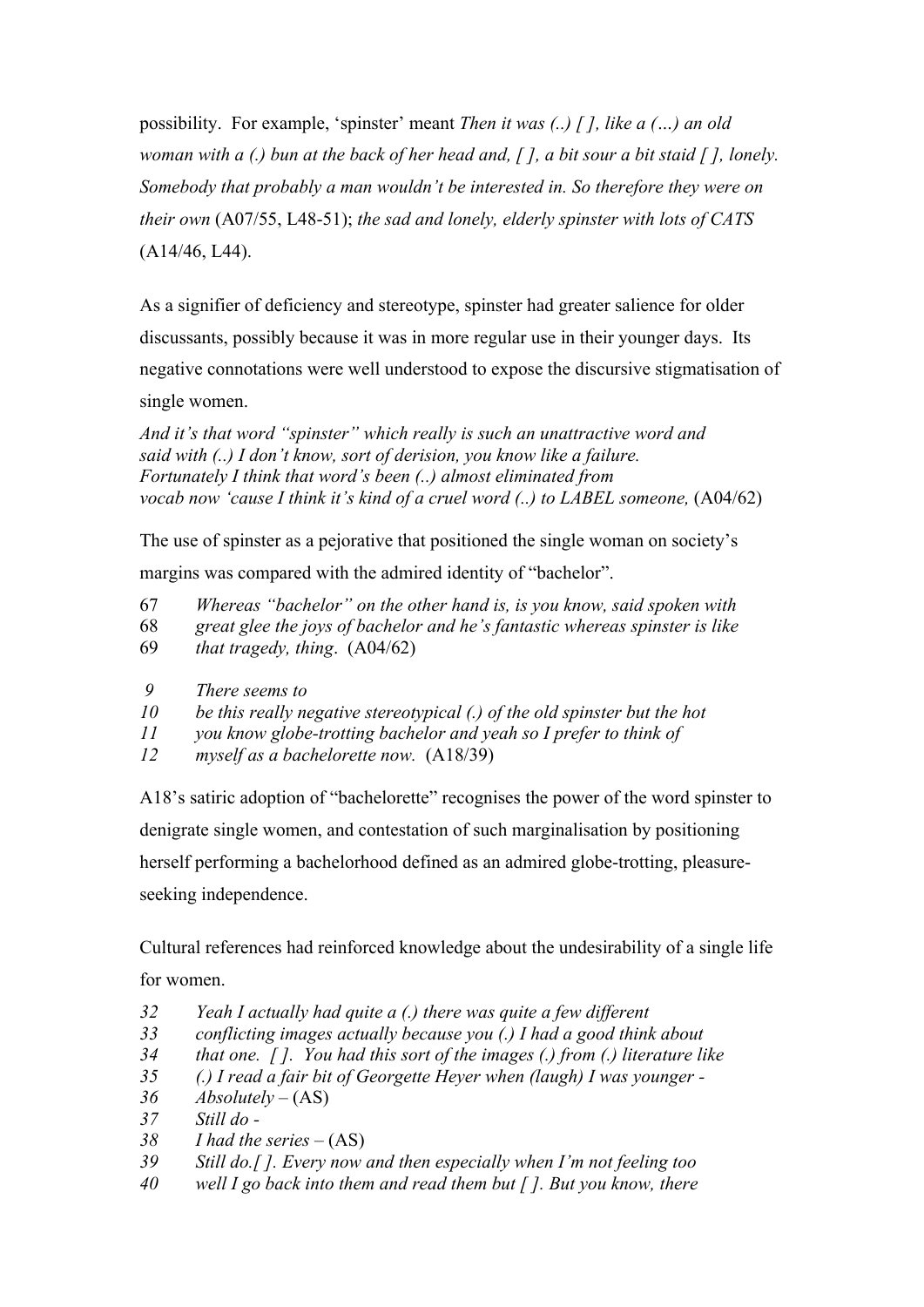*41 was always in those sort of books there was always (.) a real STIGMA* 

*42 attached to [ ] sort of, you know 22 you're just about on the shelf sort* 

*43 of thing. [ ], so there was that kind of image* (A14/47)

A14 went on to describe her early personal observations of women who were artists, writers or career women and who lived alone by choice, images conflicting with those from her preferred literature that left her with an impression that independent achievement and romantic attachment were incompatible for women.

There was general agreement that single women were less marginalised now than in previous decades, particularly in relation to access to financial services, possibly because of their increasing numbers and associated visibility across public arena. However, past constructions still echoed in public policy that privileges the family, such as income supplementation through family bonuses, and in stereotypes about single women's sexuality, particularly for women raising children on their own.

A16 spoke about judgemental interactions with public servants when seeking financial support after the birth of her daughter, the father of whom was denying paternity.

| 323      | there's sort of assumption (.) of all of the above that you (.) you know   |
|----------|----------------------------------------------------------------------------|
| 324      | because you're single you must be some floo () or because you're           |
| 325      | single and $\int$ $\int$ you've had a you must be some floozy and you must |
| 326      | have slept with 75 (.) men that particular week or (laugh) you know        |
| (A16/29) |                                                                            |

Further reference to stereotypes about single mothers' sexual promiscuity was made by A18 as she described experiences with tradesmen during home renovations.

*351 Yeah. I'm getting there I've kind of worked that way but yeah* 

*352 tradespeople. I can't face them and (.) I learned even though it hurts* 

*353 (..) don't offer them drinks or food because that's it you want them.* 

*354 You know (?) (laugh) a coffee equals sex. So. I mean the plasterer* 

- *355 went into my bedroom he followed me around my house you know.*
- *356 And he tapped my bed and he said "oh this looks like a good bed.*
- *357 Good for screwing". I mean he (.) by far was I actually called* Today
- 358 tonight *and [ ] I was going to do the secret camera thing because he*
- *359 was just vile. But in the end I thought 'I don't care. Here's his*
- *360 number' set him up, he deserves it you know. But yeah he was the*
- *361 worst. And he was only here for (..) a long time when I think about it.*
- *362 Because I said I had to be gone by 2.30 so he made sure that he left at*
- *363 2.30 (.) and just the whole time and then I'd go out and he'd still*

*364 follow and it was just shocking.* (A18/39)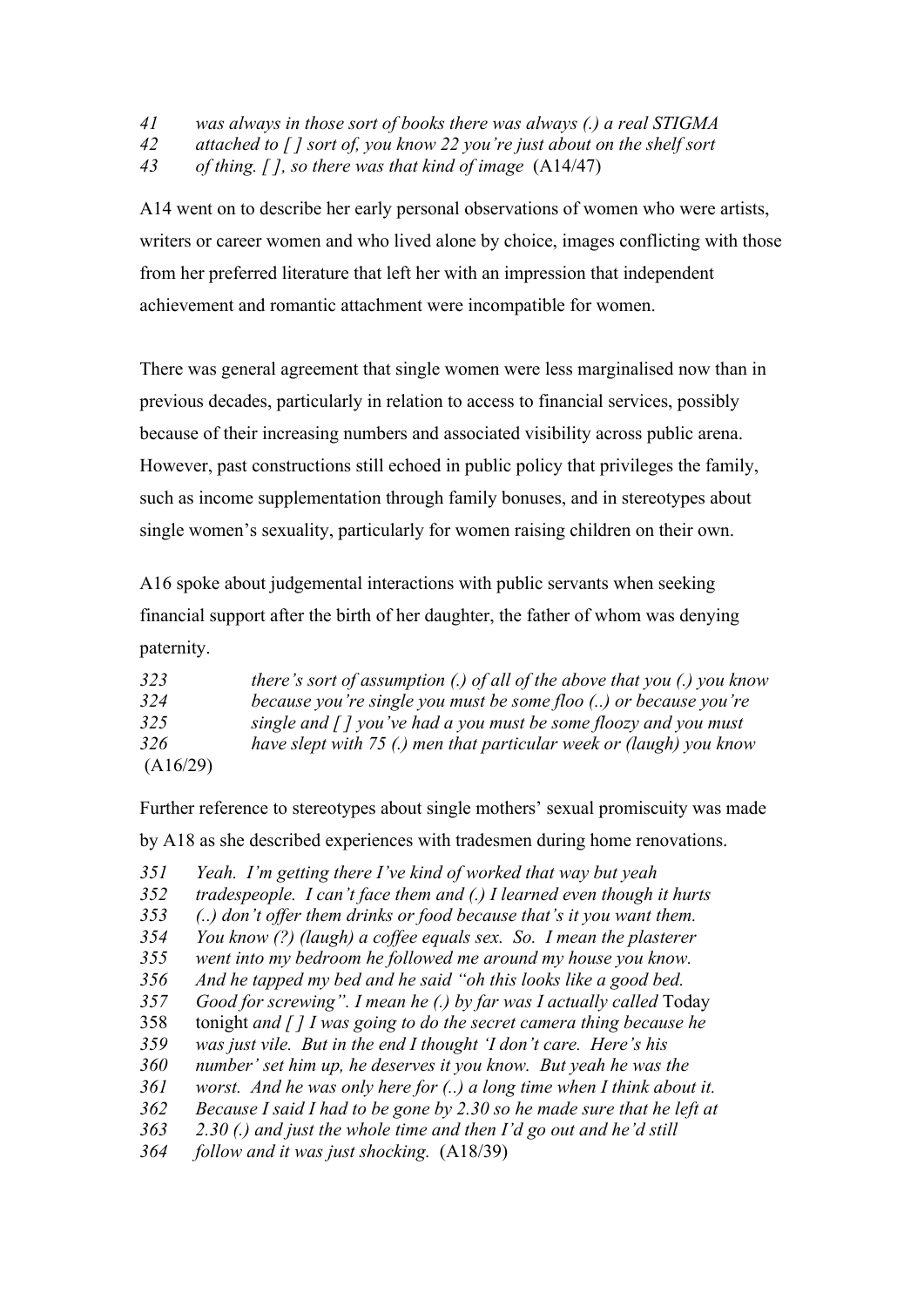A third single mother, A15, was struggling for the meaning of her married male therapist's suggestions of less formal interaction than their hitherto professional relationship, and whether this included his wife. Participants whose children had grown, or who were childless, also spoke of expectations of their sexual availability, that their lack of obvious male companionship signified receptivity to any heterosexual contact no matter how transitory or uncommitted. This linked to another regular comment about coupled women's fear of the attraction of the single woman to their husband.

*57 the single* 

*58 woman who might pinch your husband that one. I'm not too sure* 

*59 really (laugh). It's not something I've thought about a lot ah (long* 

*60 pause) I think there is that perception that I talked about a bit earlier* 

*61 that [ ] (.) of single women out to GET a husband you know it's a* 

*62 temporary state that you've got to get out of as quickly as possible*  (A20/55)

This extract illustrates the stereotype of single-again women as home wrecker, desperate to remarry at whatever cost. Yet, while desperation for heterosexual engagement might be ascribed to unattached women, a life lived domestically independent of men could attract epithets of sexual as well as social deviance.

- *194 Yes then again I*
- *195 think to myself you know, probably, people might think you're sort of*
- *196 a lesbian or something like that, you know really, that you live alone*
- *197 and a woman and things like that. [ ]. I can remember there's one (.)*
- *198 actress in America I think you know she's fighting (.) [ ], to prove to*
- *199 everybody you know that she's not a lesbian she's in her 40s and never*
- *200 married and things like that and she has to, you know because the press*
- *201 take it up and things like that you know that you must be a lesbian if*
- *202 you're single and you're 40 and things like that* (A12/76)

A12 described several incidents when her sexuality had been questioned by men antagonistic to her friendship with their wives, including her relationship with her sister. In this extract, A12 is relating the example of a public figure, who is publicly refuting claims about her sexuality, to A12's own experience where she, too, was labelled Other for noncompliance with normative gender roles. Younger discussants also spoke of singleness being labelled spinsterhood or lesbianism (e.g. A16/28), labelling they understood to be meant as an insult in twenty-first century Australia.

*7.4.1.2 Independence/achievement*. In this facet of the single woman construct, discussants drew on models they had admired and respected, in some instances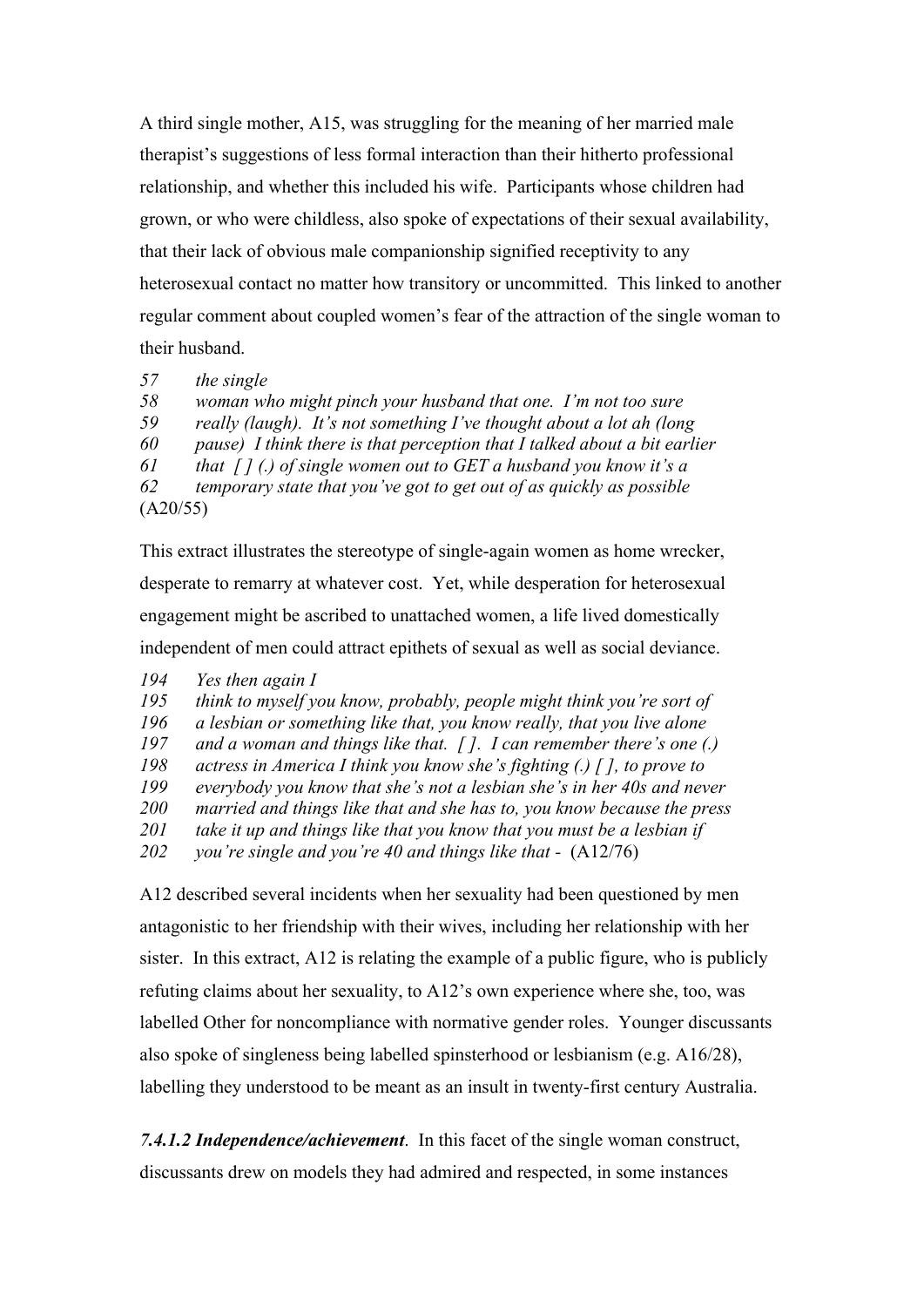despite the attitudes of those around them. For A04, it was an aunt whose accomplishments were secondary in her family's opinion of her as racy and pitiable because she was a single woman.

- *I was thinking about that and the only woman that I KNEW as a single*
- *woman was an auntie (..) [ ], and she was never married and she was*
- *the same age as my mum and my aunties and they always spoke of her as, a*
- *little bit racy and when I finally met her she was actually a very glamorous*
- *she was blonde and, had her hair drawn back in a chignon and she was,*
- *dressed beautifully and she used to paint on silk, [ ], wildflowers and sell*
- *them in London Court and I thought she was fabulous she was very*
- *glamorous. [ ], but she was always spoken of with a little bit of pity or*
- *"poor" (…) yeah but she was, [ ] gorgeous* (A04/62)

A10 had several examples of unmarried aunts, including one who was engaged for more than four decades, and saw parallels between her own life and that of one aunt in particular.

- *But, no and I was [ ] (..) very fond of my Auntie Florrie and she (.)*
- *was, somebody that had sort of (.) done accountancy and she's doing*
- *accounts, she worked for [a publishing company] and ah (pause) I admired*
- *her, I mean she lived with a married couple, ah but eventually she was*
- *on her own. So [ ]. I didn't ah, I related a bit to her I think.* (A10/75)

An older (aged 76 years) participant remembered single women in the country town where she grew up as being elegant, propertied, and whose proficiency with a horse, sulky and whip left a lasting positive impression. A model for A11 (aged 41) was an aunt who had a troubled romantic life but whose profession life, teaching music, was admired.

There were memories of other single women who were pursuing careers in the professions and the arts and from whom notions of personality types arose.

- *81 I thought the only one I could think of was when I was*
- *at school, and I can remember she was a (???xxxx???) teacher. And then,*
- *at (???named???) University there was a, professor of English who was*
- *single and I thought both of them, they were both very career-oriented.*
- *[ ], very close to their family. [ ], put a lot into their students. Ah, and*
- *when I look back I recognise now, I, I was thinking it was like, a little*
- *barrier, but barrier's not the word. And thought, I recognise it in myself*
- *now, there's some sense of people that have been independent used to do*
- *things for themselves and taking responsibility for themselves, having a*
- *certain air or a certain (..) and I still can't get to the word. That's not there*
- *in those that have always had someone there for them. Even if they feel,*
- *they did, they're independent within a relationship. It's still a different*
- *(…) and I can't put my, quite put my finger on it.* (A05/54)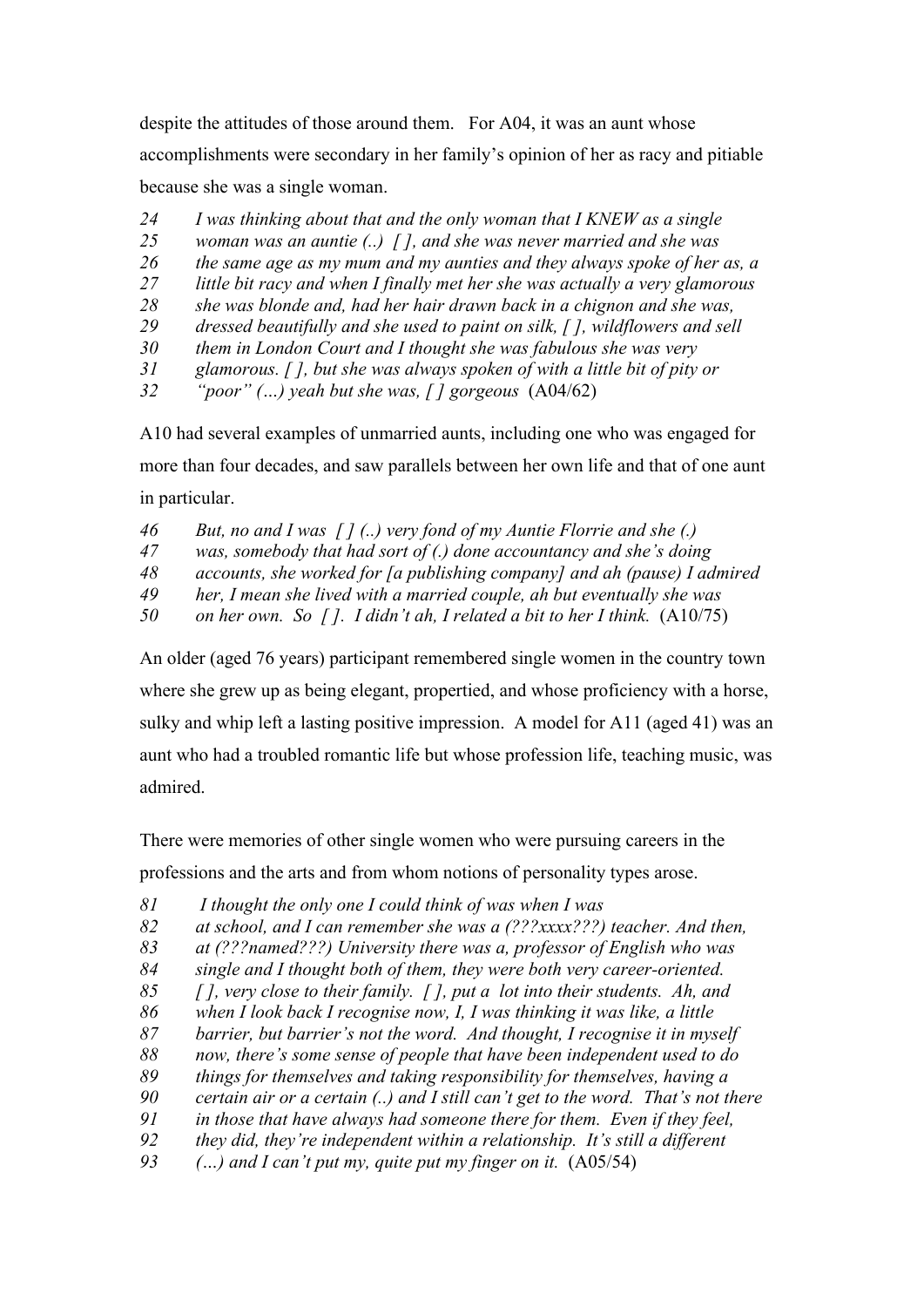In this extract, A05 is suggesting single women are more likely to have a quality extra to that of their peers enjoying more conventional lifestyles, a sense of responsibility to self that is not contingent on their relationship to others. This does not imply isolation from family but a self-sufficiency evident in their manner that is absent in coupled women. This perception was echoed by one of the coupled discussants.

- *74 The single women that I know(?) Strength. You really. Especially in*
- *75 my age category, 50+ [ ]. And even younger like the 20 30 year olds*
- *76 around my (.) children's age group they seem a lot (.) have a lot of*
- *77 inner strength to sort of get out there and do what they want to do, they*
- *78 don't (.) seem to (..) be dependent on others for their existence so )*
- *79 Has that always been a perception(?)* (AS)
- *80 (pause) Probably never really thought about it, you know. Maybe until*
- *81 the last 10 years(?) [ ]. (pause) yeah. I've never I [ ] thought of single*
- *82 women as missing out on anything as being (.) any lesser than someone*
- *83 who is in a relationship. No. Consider them LUCKY in some aspects*
- *84 but there you go* (B03/51)

This extract is of particular interest because it was amended by B03 during her review of her transcript to

- *70 I think I am a person who stereotypes a bit too often. I see single*
- *71 women as being career driven, perhaps. Out of necessity maybe. As*
- *72 being a bit detached from family orientated activities. Shopaholics. I*
- *73 don't have any real grounds for these opinions though.*

This amendment is quite a radical contradiction of the original spontaneously expressed admiration for the strength exhibited by single women, and the value of their independence signified by the use of 'lucky' in relation to some aspects of a single life. On reflection, B03 had drawn on stereotypes to amend her earlier response, rendering pursuit of a career by single women less about vocational satisfaction and doing what they want to do than being a substitute for a family life. Her follow-up comments also implied lack of the inner strength and discipline originally thought to characterise single women, the absence of these attributes evident in compulsive consumerism that labelled single women 'shopaholics', a term borrowed from addiction pathology. The amendment is also interesting for the acknowledgement that it is an unfounded stereotype, that is, a public construction, for which B03 has no supporting evidence yet is sufficiently compelling to want included in her contribution to the study.

For younger women, mothers and grandmothers had provided models of living single, albeit not always voluntarily but *in all practicalities she did it* (A16/28, L74-75).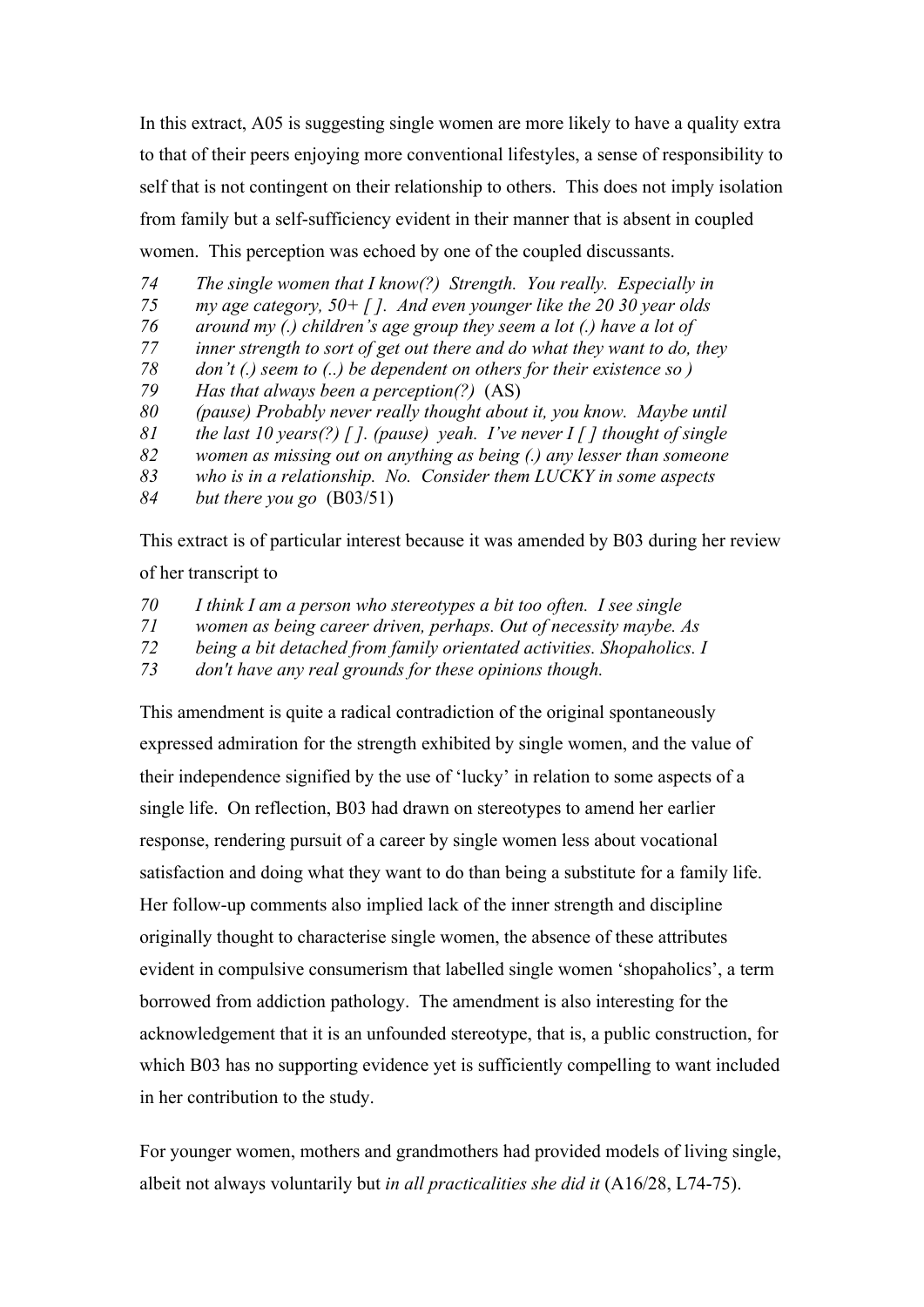Some participants spoke of continuing to seek role models, with varying degrees of success, as they mature, in a society that marginalises both the older and the independent woman.

- *42 So when I got to my 20s I guess at that age, you know how you hit the*
- *43 whole cycle with the biological clock so (.) I clearly didn't want to be*
- *44 single. [ ]. But at the same time because [ ] (.)*
- *45 I didn't want to just (.) just you know get married for the sake of being*
- *46 married and having children and all that so, I had to give that a real*
- *47 think. That's when I started looking for positive (.) role models of*
- *48 people who are single, and loving it, and I did find a lady, and she's*
- *49 from South Australia. And she was, oh probably in her 40s when I met*
- *50 her. And she was lovely, she just (.) lives full-on you know she had*
- *51 this abundant life she travels she's a missionary and [ ] always*
- *52 wonderful, I'm still in touch with her today.* (A11/41)

The notion of marrying for the sake of it, or to have children, was regularly rejected by the always-single participants, some of whom were considering single parenthood to satisfy their desire for maternity. Conversely, to marry and have children had been a common expectation of once- and currently-interdependent women, *a package deal*  (B01/29, L14) with marriage requisite for women who did not want to raise children alone. Once past child-bearing age, the independent woman felt more marginalised.

- *325 Yeah. I don't think we get SEEN once we get past a certain age, we*
- *326 certainly don't get noticed or seen. [ ]. By, men of any age. Because*
- *327 the older men it seems to me are still looking for the young, sexy, you*
- *328 know, blonde, or (..) I don't know, we become, valueless in society I think*
- *329 which is, a bit of a shame, so to find role models I'm, for me, to find role*
- *330 models, you know older women, who're older than me 'cause I'm, parents*
- *331 have all gone. Is very difficult, to find a woman who's working, who's*
- *332 single, who's got a fulfilling life I mean they're out there but I'm not*
- *333 mixing in those sort of circles probably. But it's hard to find them.*  (A04/62)

Here, A04 is conflating the invisibility of older women to men with loss of social value, in tacit understanding of patriarchal social organisation. As a corollary, their invisibility makes seeking an alternative culture where she might find value difficult. For A04, the invisibility of single women in the mid-twentieth century still exists, for older women, in the twenty-first so that, just as there were few templates for young women to look to that were not of family formation, there is a limited range of models to guide older women's independence.

Words commonly used to describe contemporary single living included "independence", "freedom", "self-reliance", "brave", "strength". It was generally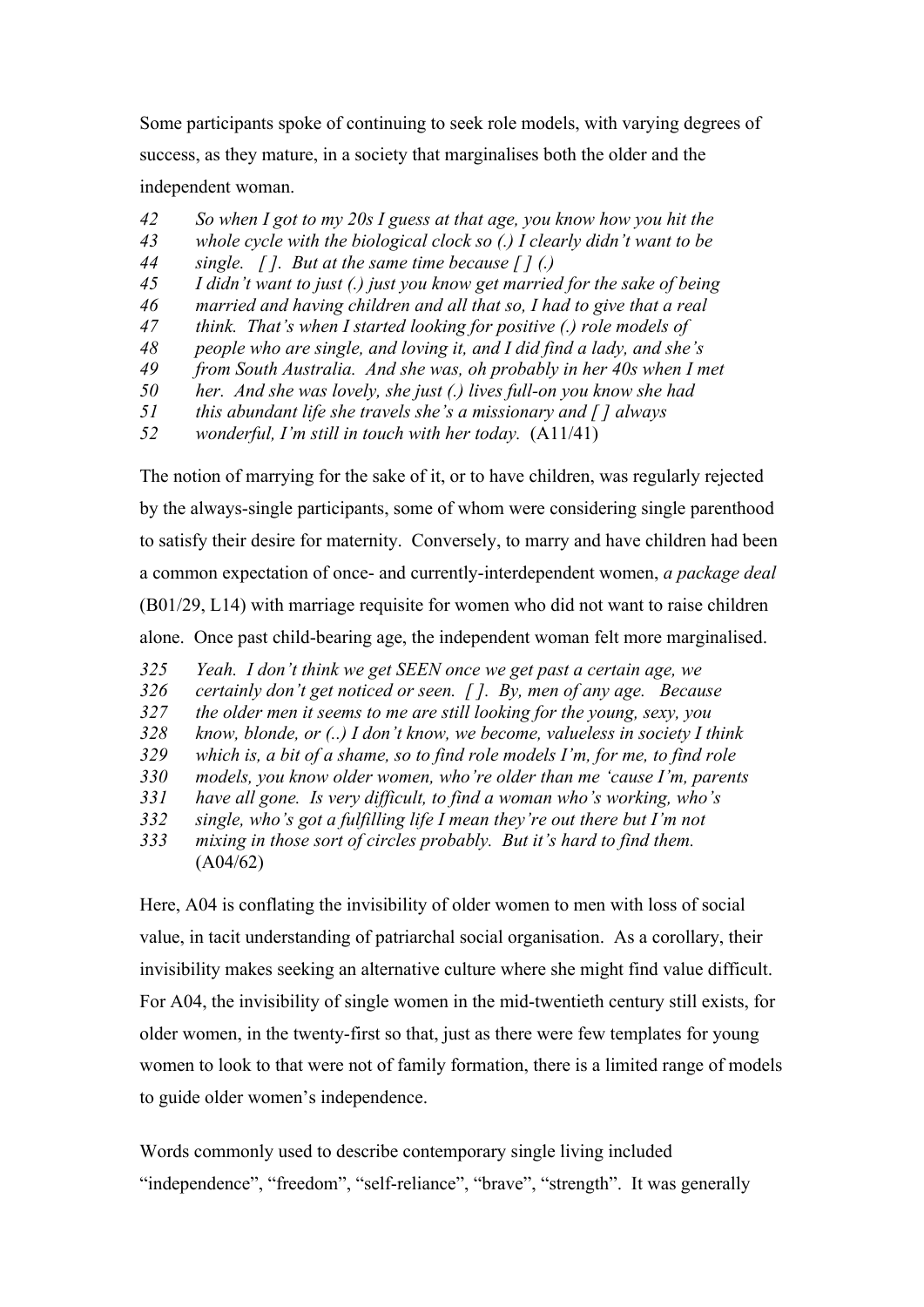said that there were greater possibilities for women to be single now than in the past and that this was a good thing even if it attracted disparagement.

### **7.4.1.3 Circumstance/choice.**

- *164 but now when you ask me about what does singleness mean to me*
- *165 now it, it's life circumstance if I look around and I see a single woman we*
- *166 never know, what brings it about, it's [ ], through choice, [ ], I don't have*
- *167 any stereo (.) types in mind, it's [ ], [ ] (..) there's more social acceptance*
- *168 of it, I think. [ ]. And especially among younger people I think. [ ],*
- *169 and I also think, [ ], as a positive of it, actually I didn't think before when*
- *170 I went through this, the number of older women who I've met who find it*
- *171 very difficult when the partner dies because it, they've never been alone.* (A05/54)

Several different notions, common across the transcripts, arise from this extract. First is a dominant explanatory concept that independent living is due to circumstances that had not favoured romantic attachment. These may have been that individuals *haven't met the right person, to have a life with* (A07/55, L66), or that they chose not to enter an available relationship that offered less than was acceptable for a lifetime commitment, or that they ended one that had become untenable.

Associated with circumstantial singlehood is that of coupled women becoming involuntarily single through widowhood, and finding singleness very difficult because they are unwillingly single. Also highlighted is the notion of different meanings associated with singleness across the lifespan. These might include young cohorts whose ambition includes marriage, essentially wives in waiting; those who delay family formation to establish themselves financially and vocationally before committing to couplehood; the always-single; those who are again-single through marriage breakdown or widowhood; or those enjoying the fruits of a life well-lived in their mature years.

The second dominant concept is that of choice. B04 offered her perceptions of single women.

- *113 Oh there's quite a few they're really quite mixed actually. One*
- *114 spectrum is like individual outgoing educated articulate women*
- *115 who know what they want. And they choose not to get married and*
- *116 they choose not to have relationships. I think that's really positive and*
- *117 that's great and that's women doing things and they're empowered,*
- *118 that's fantastic. But I guess I still have these sort of cultural things of*
- *119 like you're going to be a spinster. Why (.) don't you have a partner?*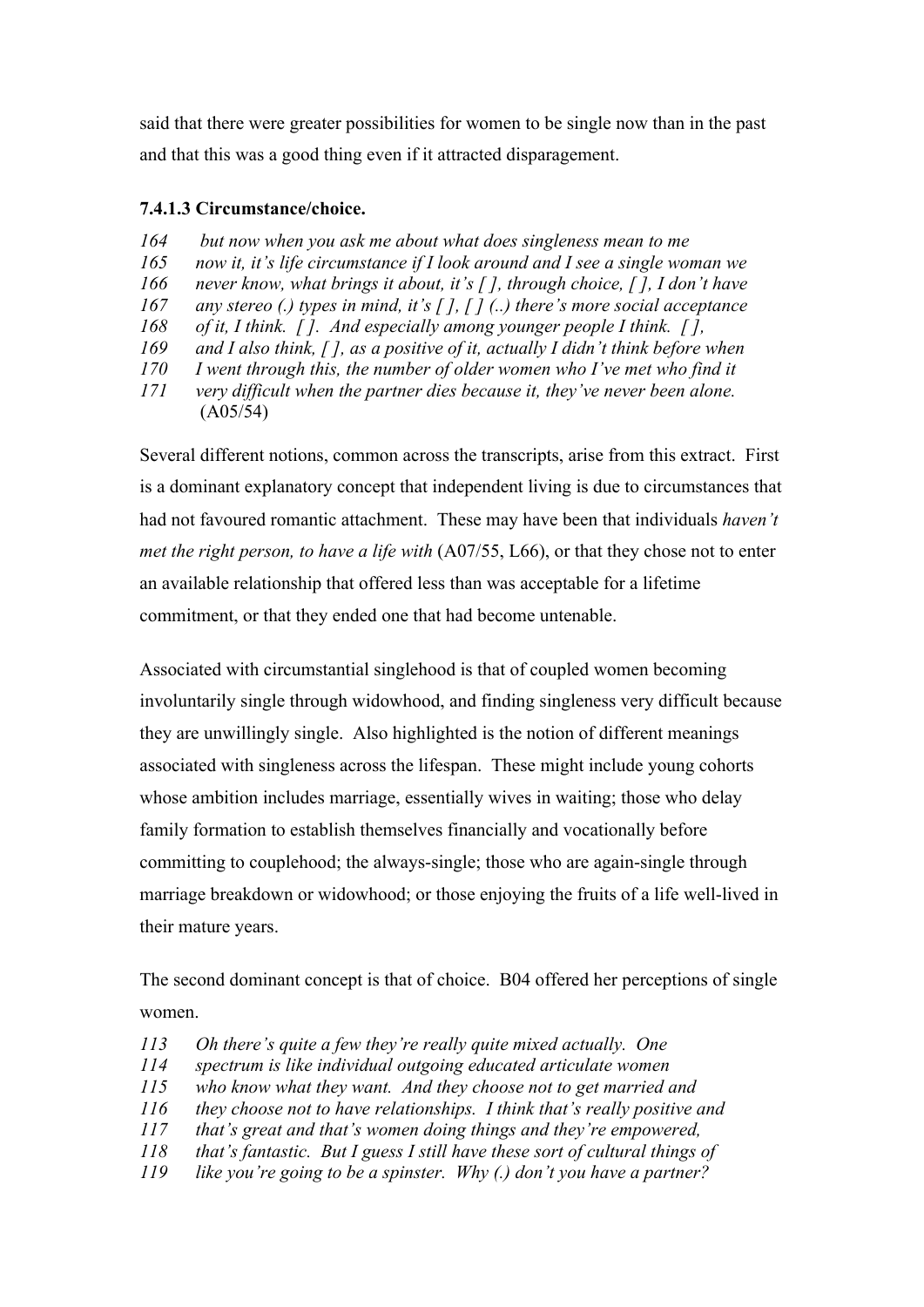- *120 You know and those two spectrums clash. And then depending on*
- *121 how broad minded I can be (.) I'll fall into one or the other on the day.*
- *122 Generally it's more like (.) good on you for doing what you want to do.*
- *123 You know. You are able to make a choice. Whereas generations*
- *124 before people weren't able to make a choice* (B04/41)

Of all the extracts available to illustrate the point, I chose this one from discussion with a coupled woman to indicate the dilemma of "common sense" understandings of the contemporary single woman as independent or deficient. On the one hand, women practising choice to achieve desired outcomes has only recently acquired (perhaps dubious) ideological value. On the other, heterosexual coupledom is fundamental to social organisation. It could be said that B04 is drawing from a narrow range of women in her construction, the always-single, educated, highachievers more likely to be competitive in the upper-echelons of the labour market, further confounding gender roles as they compete with, rather than complement, male peers who, with their families, have enjoyed previously exclusive privileged status. B04's discursive struggle is reflecting that of the broader community when it positions this demographic in an out-group, despite its demonstrable socially-valued achievements in other arenas.

The third concept, that independence is perceived differently by generations, is linked to two more identified in the data. They are, fourth, the growing number of independent women and, fifth, increasing social acceptance of the condition. Some participants linked these phenomena, suggesting social change (that is, changing subjectification of the single woman) is being forced by the need for society to accommodate the demographic change brought by the growing numbers of single women, which brings a certain validity to their situation.

- *84 In my opinion yep*
- *85 it's more acceptable to be single (.) than it used to be it used to be (.)*
- *86 some sort of anomaly and (.) you're not (.) any more it's becoming*
- *87 more of the norm, almost.* (A18/39)

**7.4.2 Resistance**. When asked about their ideal life and future plans there was little difference in the response trends. Six single and two coupled women said they were living their ideal life, another coupled woman said she was on track to achieving it. A majority of the single women reported a need for a higher income to support both their current and future needs, as did one coupled woman. Nearly half of all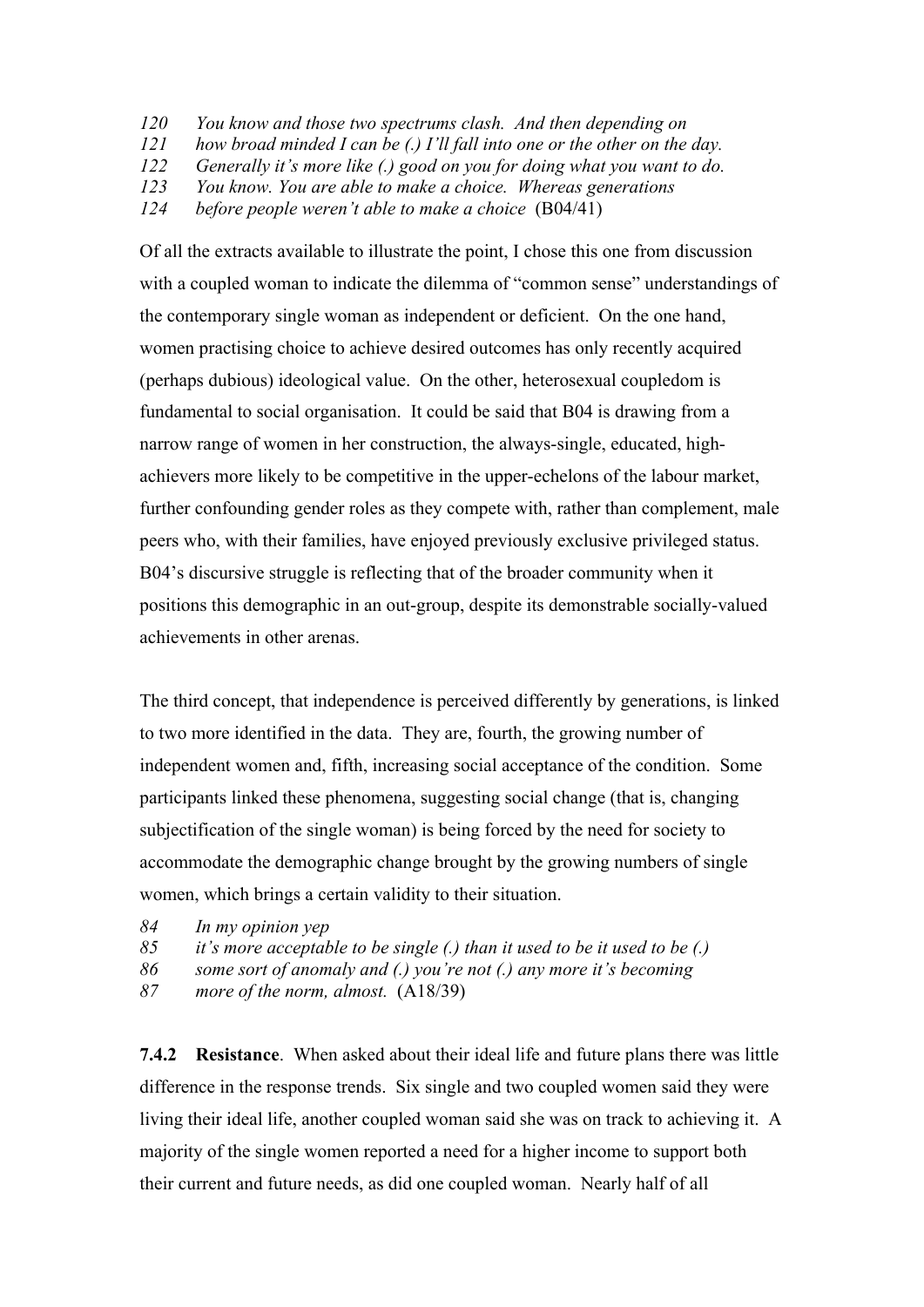participants wanted more opportunity to travel. Five of the single women would welcome a romantic relationship albeit not necessarily a live-in arrangement.

Only one single participant's ideal would be enjoying a conventional family life *… I think my ideal life would have been just (..) the way it was but everyone happy* (A03/56; L590-591). The value of negative instances is that they paradoxically support overall findings through being identifiable as aberrations, they may be sufficiently aberrant to induce analytic modification, or they may be explained by additional information that obviates their contradiction (Seale, 1999b). In this instance, A03 was expressing regret for her coupled, family life not achieving its potential as her ideal life, a sentiment that might have been, but was not, echoed by other discussants, rather than determination to recreate a new coupled life. In fact, she foresaw in her future life continued employment, expansion of a social life that was currently in the doldrums due to chronic ill health, and her children settled into their own family formation, with no suggestion of desired romantic attachment.

Six single women had no plans for the future, content to live each day as it comes. The majority of single women, and one coupled participant planned to develop careers or change jobs, continue study, undertake self-development or rediscovery, learn craft skills, or pursue international work or volunteering opportunities. Some were incorporating travel into their futures, including two who had compiled lists of places and activities to be experienced. For many, actively working to accumulate or consolidate resources for retirement was a priority.

Given the commonalities, with the exception of financial security, between the single and coupled participants' current lives and future plans, the question to be asked is how do these single women manage the (albeit diminishing) social censure of their independence to construct identities and positions conducive to wellbeing and achievement.

As might be expected, comparisons and evaluations dominated participants' resistance to ascribed social disadvantage (Festinger, 1954; Tajfel, 1982a), and to its promotion (M. Gergen & Gergen, 2003; Weatherall & Gallois, 2003) as a legitimate, preferable alternative to coupledom. These strategies drew from five repertoires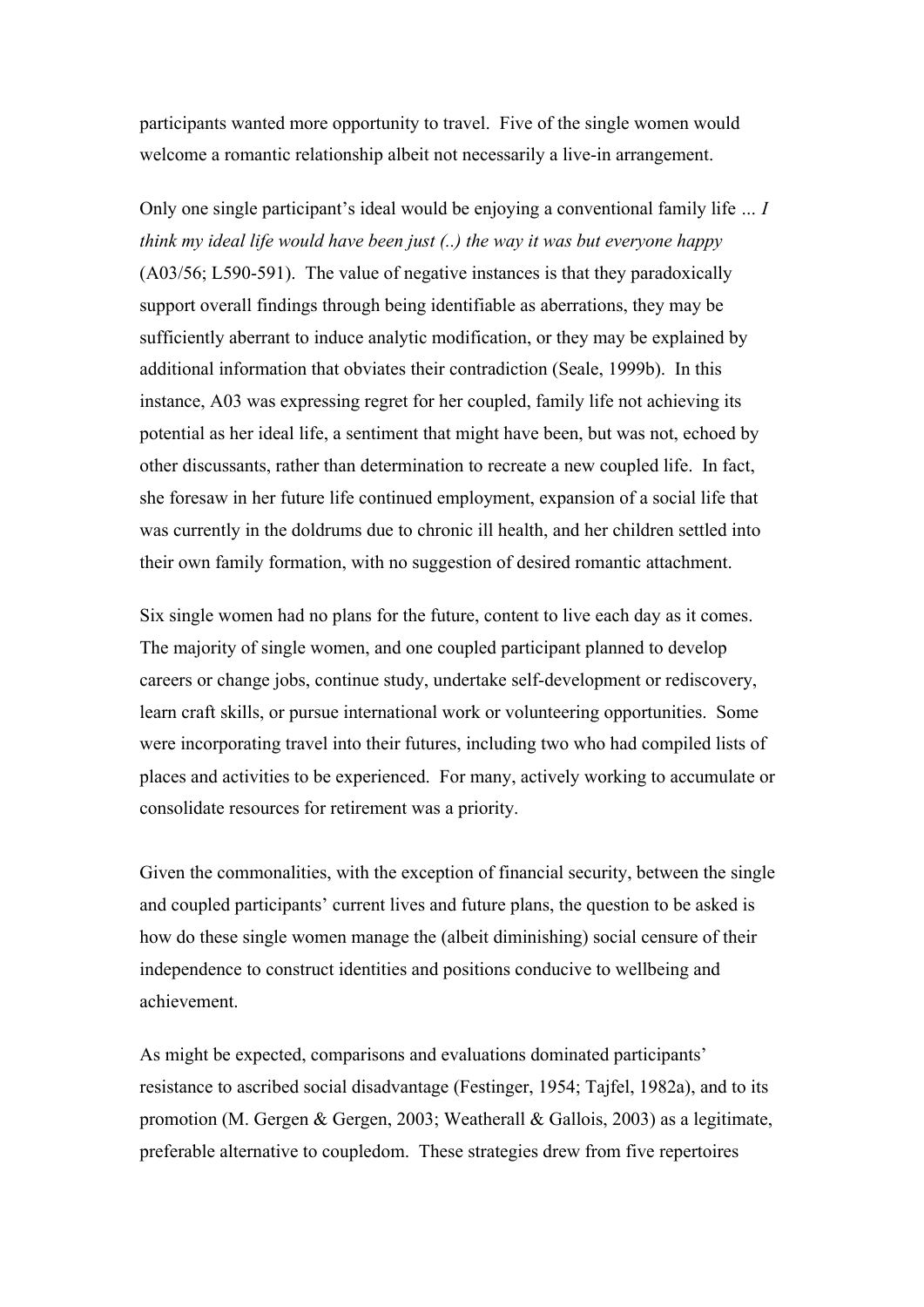identified in the data: status comparisons, status apartheid, independence/freedom, achievement, and friendship.

*7.4.2.1 In/ter/dependence comparison*. Comparisons were regularly made between single and coupled status, drawing from both personal experience and from observation, that positioned independent participants more favourably than where they felt they had been assigned by public discourse or where they had expected to be without an intimate romantic relationship.

Regret was expressed by some participants at having nobody to share decisionmaking and the hard work of child-raising. Two single-again women spoke of the positive demands of coupledom that had forced them to *get motivated* (A06/59, L465) to organise a social life or to *be kept in line* (A18/39, L780) by expectations of domestic routine that had dissipated with marital separation. One coupled and two single participants spoke of potentially damaging introspection affecting women living alone.

Contradicting these sentiments, sometimes in the same discussions, were single participants' satisfaction with sole responsibility for decision-making, and with the enhanced relationships they enjoyed with their children. A regular observation was of a sense of loss of self when part of a couple, and their pleasure or difficulty in recapturing the person they once were when they became single again. So much so, that the likelihood of entering another relationship was discounted by many unless it was with somebody who respected their independence. The coupled women spoke of the constant negotiation required for domestic harmony and their appreciation of the support afforded them by their relationship.

The privileging of coupledom was acknowledged, particularly in relation to public policy such as taxation and income support; workplace relations where single women without children are assumed to be available to enable colleagues in families to take leave during, for example, school holidays; or the entertainment book sold by charities that offer, for example, discounted meals for couples or families.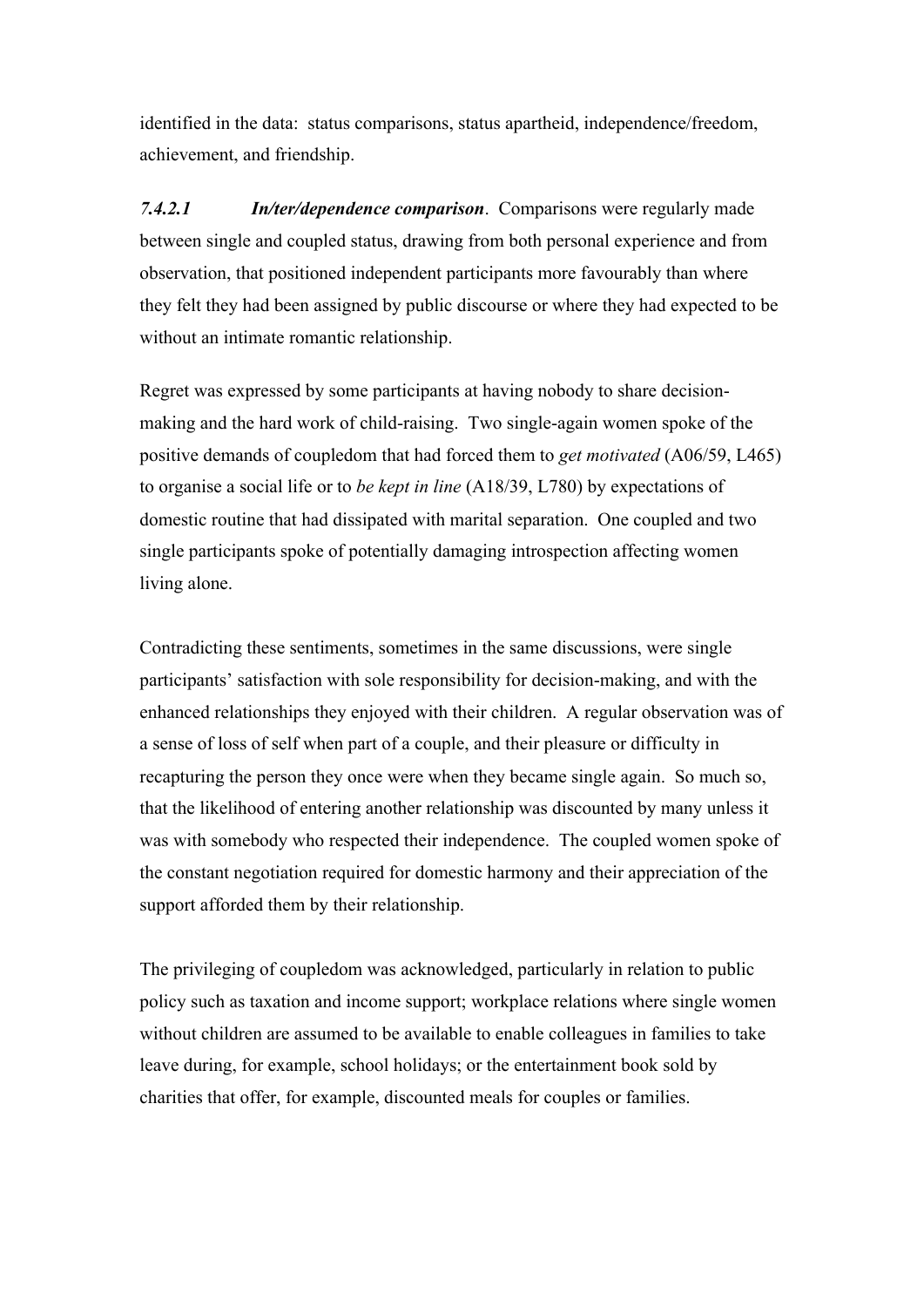A16 spoke at length about public policy practice that adopts a substitute husband or father role of surveillance and monitoring in return for income support of the single mother.

- *418 And I did a bit of (.) [ ] (.) just*
- *419 1looked into sort of welfare literature around [ ] women [ ]. That sort of*
- *420 model that oh you know you don't have a husband so we'll sort of be*
- *421 the state husband for you and you can come and discuss important*
- *422 issues you know like. I don't know what that is but that sort of feeling*
- *423 you still get a bit of that that I've got to go and consult you know*
- *424 (pause) with somebody who has nothing to do with my family and in*
- *425 fact you know (.) don't even get an informed person about it you get*
- *426 some you know person call centre person or* (A16/28)

She went on to describe, and brought for my inspection, examples of household bills

and other documentation she is asked to provide to Centrelink, the government

agency responsible for administering financial support to eligible citizens, for

continuation of her pension.

- *477 Yeah. But you know you just would be never called to present I don't*
- *478 have anything to hide but you know. You know you'd never in a*
- *479 coupled family you wouldn't I get called in for a parenting*
- *480 (???xxxx???) I don't get called in for my family tax benefit that*
- *481 everyone gets that's like everyone's welfare and this is like (.) naughty*
- *482 (laugh). Single mothers on welfare you know like where these all*
- *483 these -*
- *484 Have to be monitored* (AS)
- *485 Checks yeah monitoring all the time for sure. Particularly when it's*
- *486 about like maybe about your sex life or something you know like. I*
- *487 might want to have somebody stay over here three nights a week. I*
- *488 don't expect that I have no intention of you know (.) paying for my*
- *489 child or marrying or moving or whatever it might be. It's really*
- *490 nobody's business. I might not tell my best friend that I might (.) why*
- *491 do I have to tell (.) Joe Bloggs (???xxxx???) you know*

In this extract, A16 is comparing the application of values inherent in the implementation of family support policy, contingent on the presence of a man in a household. Where family support is distributed to all households with dependent children, the payments are made without the surveillance of budget management and parenting competence to which A16 said recipients of single mother support are subject. She demonstrated this further by recounting two instances where reporting a cohabiting lesbian relationship did not affect support payments made to a mother. Surveilling the household headed by a single mother for evidence of male companionship assumes a sexual life that will relieve the state of the support burden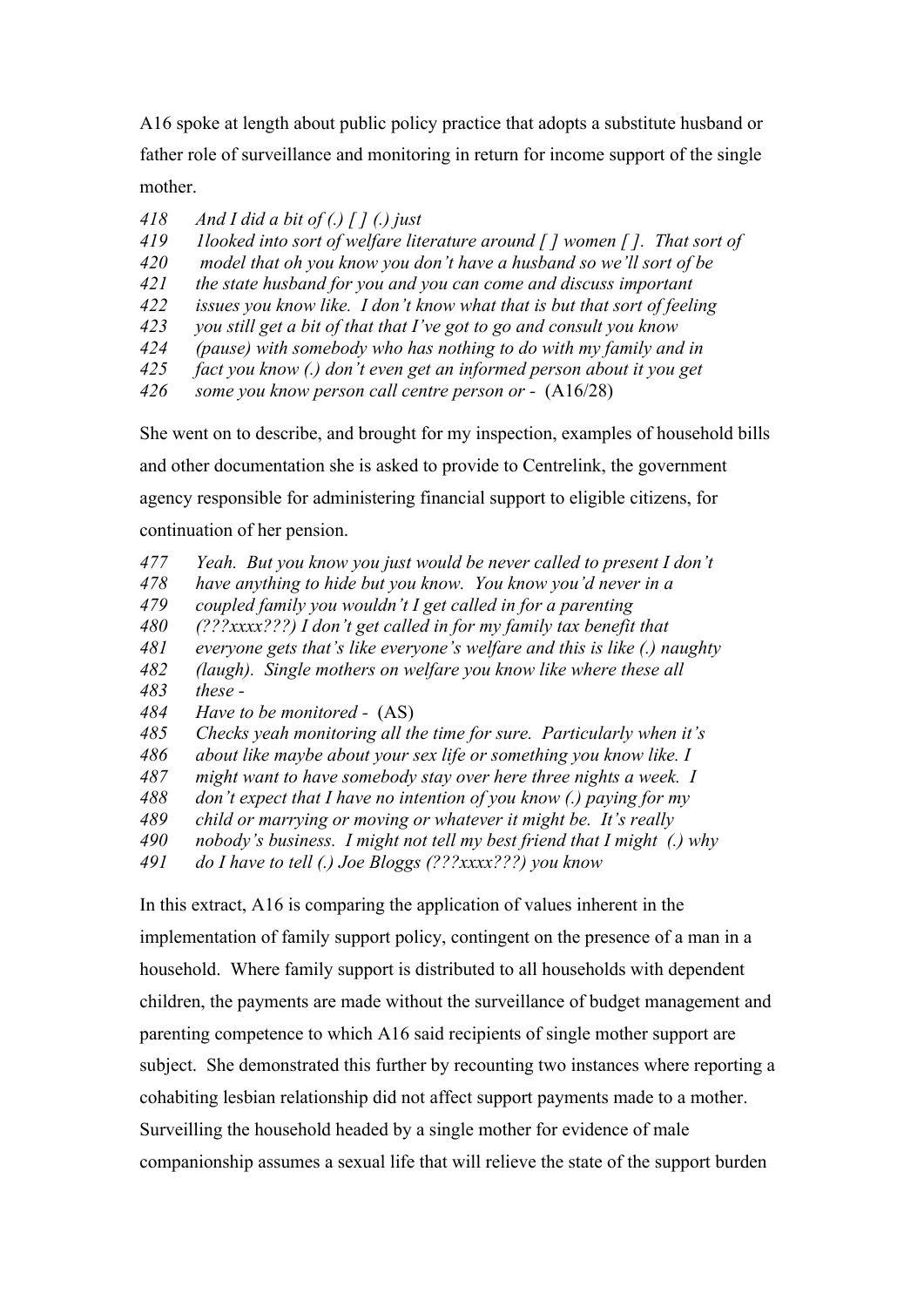for her family by passing the responsibility to a male lover. It makes clear that the rights and responsibilities governing eligibility for family support are predicated on a patriarchal model of a nuclear family that is the organising principle of related institutional public policy.

At a social level, participants drew from this repertoire around aspects of coupledom that tarnished its privileged status through the personal costs of its maintenance.

- *112 And I look at married couples who've been married for a long time and*
- *113 who are in my age bracket and I don't see them as being very happy or*
- *114 fulfilled ESPECIALLY the women. I don't see them, I see them as being*
- *115 (.) dried out, as being uncreative, as LOOKING for things to do to FILL*
- *116 their day now that the children are not there or whatever and, I kind of feel*
- *117 sad, for them in a sense, because some of them DO find things to do within*
- *118 the marriage that keeps them happy but a lot of them don't* (A04/62)

Here, A04 is comparing her single identity with a coupledom she perceives to be limiting, desiccated, and unfulfilling, notions repeated in other discussions particularly around opportunities missed by coupled women. Other participants spoke of relationships held together for financial reasons, and some coupled women's fear of leaving unsatisfactory, even violent, situations for an unknown, possibly challenging independence.

- *214 So even though (.) her living situation was quite untenable, she*
- *215 still preferred the SAFETY and security of being (.) I don't think it's*
- *216 the relationship per se it's (.) the money. Because it is tough I mean*
- *217 (pause) I'm living on \$15,000 a year with a mortgage and kids and (.)*
- *218 private school fees and (.) it is tough. And like I look back to the old*
- *219 lifestyle (.) I used to have. But it's not worth it that (.) that money*
- *220 comes at a far more expensive cost to and (..) like (.) it's not my nature*
- *221 to stay if (.) money was important to me I would have stayed you know*
- *222 but (.) she can't do it on her own.* (A18/39)

In this extract, A18 is discussing a neighbour who *admits she has to have another relationship before she finishes (.) one* (A18, L 204-205) and whose history included temporarily escaping a physically abusive partner before returning to dependence on his financial support. A18's own circumstances are presented as being strained but able to be managed to ensure home ownership and a private school education for her children. Straitened circumstances are preferable, for A18, to paying the emotional or psychological costs of remaining in a more financially secure situation. As with comment above about the extra quality that enables successful single living, A18's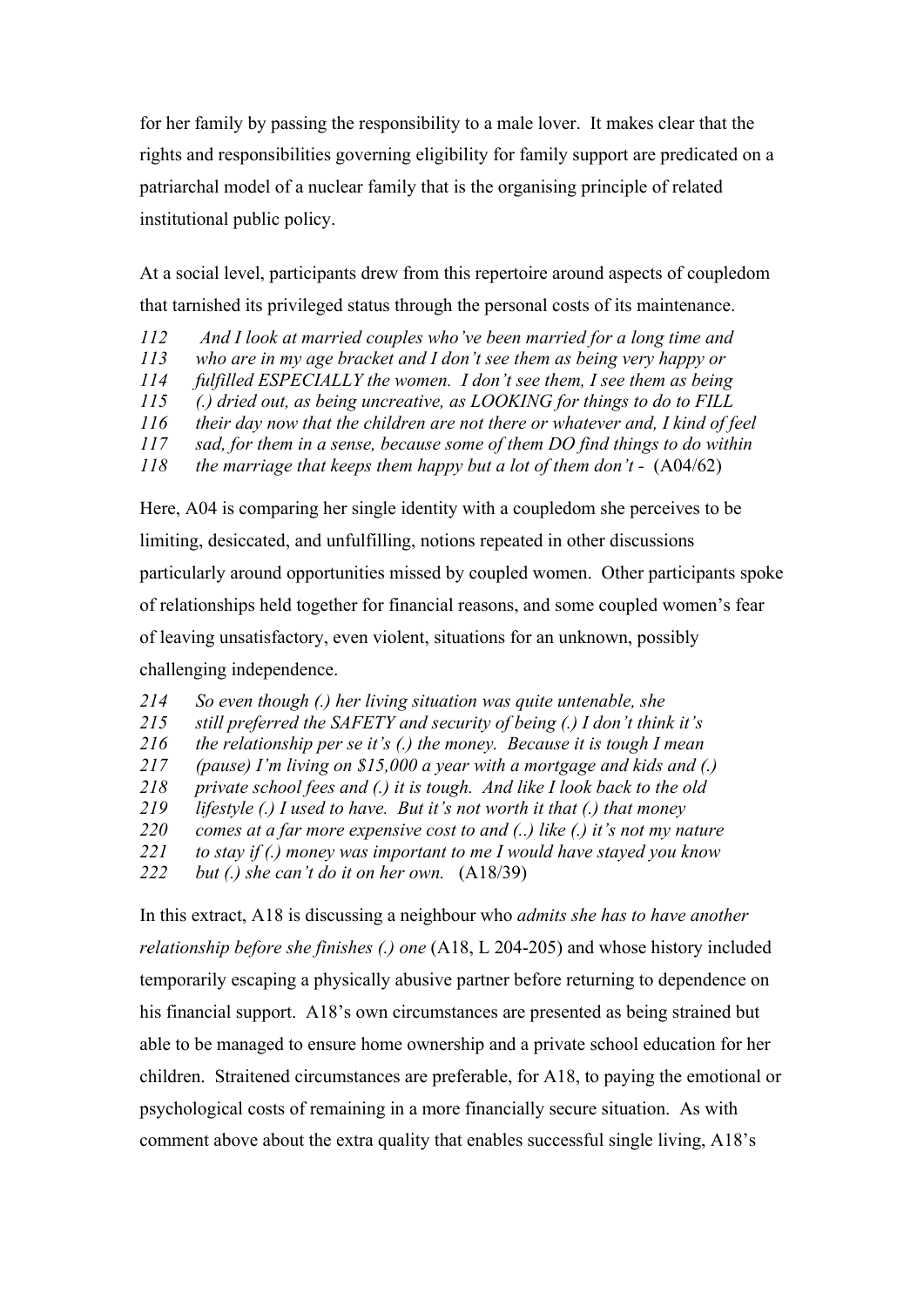"nature" means that she chose to "do it alone" rather than opt for the "safety and security" of coupledom.

A20 reported feeling shocked when a woman, asked why she tolerated a violent relationship, responded "oh I don't want to be you know one of these women that comes to  $\lceil \cdot \rceil$  (.) [a local bar] and is looking (.) desperately looking for a husband" (A20/55, L 30-32). In this instance, it was the loss of coupled status that was too great a cost of escaping physical abuse and the tacit assumption that all women were seeking coupledom that shocked A20 in their disparity from her construction of single living. Her exaggeration of the woman's "looking for a husband" by the repetition of "looking" interrupted by the emphasis of "desperately" before the repetition draws from public discourse about single women's identity that posits marriage as their primary ambition and singleness a temporary condition to be corrected as soon as possible.

The fear of coupled women of living single that prevented them leaving an unhappy marriage was a common comparison to single women's experience. There was candid admission that they, too, had feared living alone but that, for many, the prospect of continuing in an unsatisfactory relationship had seemed a worse option.

This, for me, references discussants' comments about needing special qualities for single living, including for initiating a return from coupledom. For A16, it was the imminent birth of her daughter that provided the impetus to leave a fringe lifestyle for her child's wellbeing.

#### *213 And in*

- *214 particular when I had my child that's good enough for (.) you know a*
- *215 child as well. [ ]. So that's sort of (.) [ ] yeah making that empowered*
- *216 sort of choice like that was when I was seven months pregnant(?) So I*
- *217 waddled on out of there and said you know "this isn't good enough for*
- *218 me" (laugh). So [ ]. There was that [ ]. And then since then I guess*
- *219 (.) I just haven't I've just raised the (1) I'm happy to be living single on*
- *220 my own I'm very content in fact I think in a lot of ways you start to*
- *221 realise (.) you're more content than you could be (.) with somebody*
- *222 else. [ ] but second of all [ ] (.) you know I wouldn't (.) sort of ever*
- *223 swear myself to singledom but certainly the standard's set a lot higher.*
- *224 If somebody's not going to gel with my life or make life easier or more*
- *225 inspiring then I'd rather (.) do all of the above. You know. On my*
- *226 own. So it's a combination of two I'm not but as we get a bit older I*
- *227 think to people you know (.) you see mums or women living in horrible*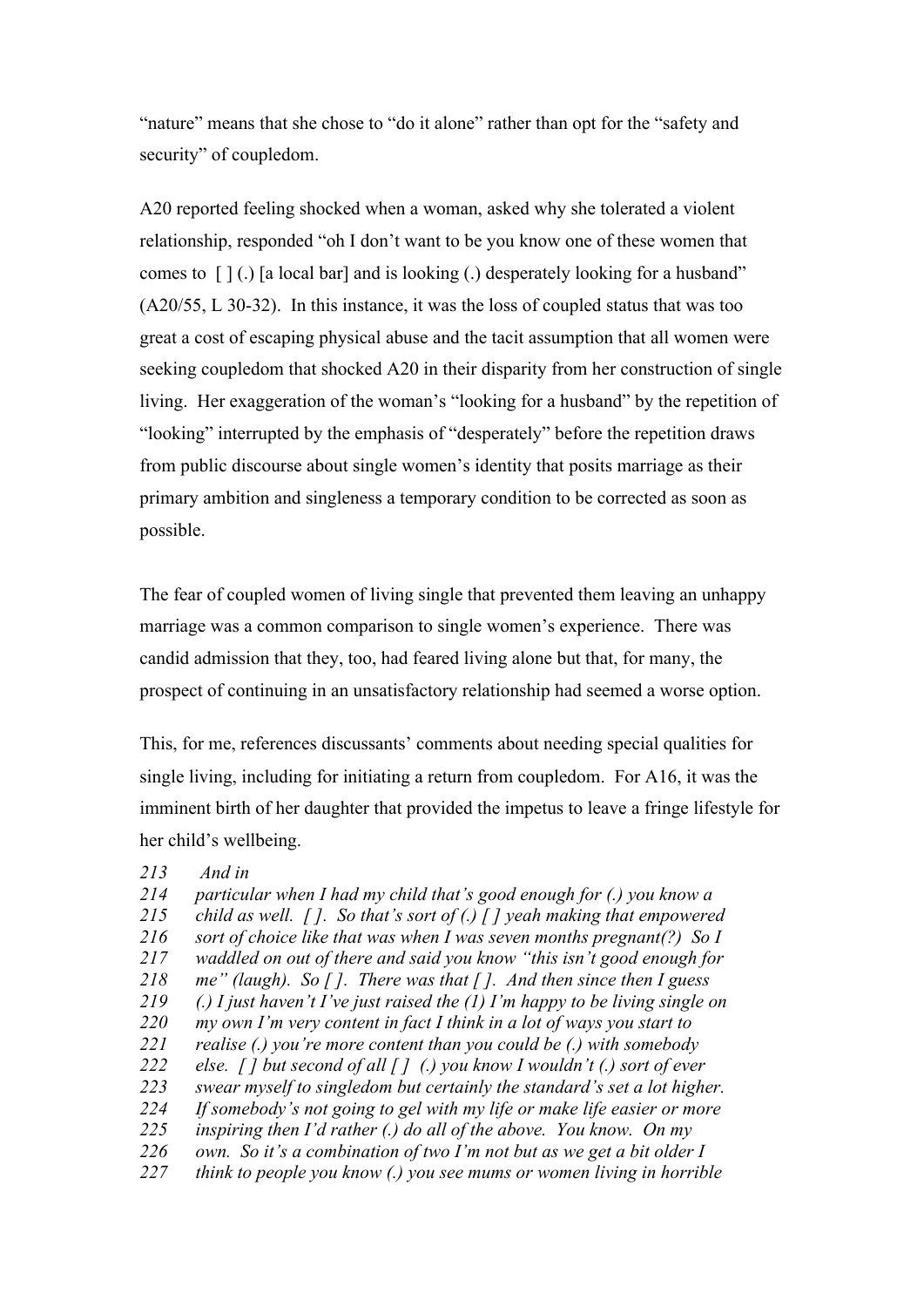*relationships I think (.) 'cause they're scared or they don't want to be that other side of the fence that you know has a dark light thrown on it and [ ] (.) and you know another [ ] ah single mum that lives up the road we're constantly rolling our eyes at people we know in the neighbourhood who [ ] it's just because it's like you know what they put up with (.) really (.) and so we've sort of thought (.) you know rather not be much rather be on our own so it's I guess it's relative to (.) who's around but also a contented sort of place to be (.) in its own right(?)* (A16/28)

The above extract contradicts public constructions of the single mother as irresponsible, in need of the monitoring and surveillance earlier described by A16. In her view, it was in the best interests of her child that she left a potentially damaging domestic environment which she compares with that of coupled neighbours who remain in "horrible relationships". Where ideologically formulated common sense says that a child should live with both biological parents for optimal well-being, A16 located her unborn child's developmental opportunities in the stability she could offer as a single parent. Her comparison between single and coupled living reflects common sentiments from other discussants when she says her experience of single living has set a high standard for future romantic cohabitation to meet as does recognition that single living has "a dark light thrown on it" that dissuades some women from leaving unsatisfactory coupledom.

A common theme was contradiction of coupledom idealised by the fulfilment it offers to individuals when they become half of a couple, and the mutual care each affords the other, the latter extending to the care provided to aged parents by children of the marriage. For example, A05 used her own circumstances to demonstrate lack of certainty of availability of family support for aging parents and to question the validity of the expectation.

*1066 Yeah, and that's triggered something when people have said "but you 1067 don't have children, what about when you get older?" and it's like, "well, 1068 I'm in Australia and my mother lived in England. It's no guarantee, is that 1069why you're having children (?)" (laugh) "it's no guarantee". You know.* (A05/54)

*7.4.2.2 Status apartheid*. Closely associated with status comparison was a repertoire of status apartheid. Discussants included, as signifiers of marginalisation, being reminded of their category of difference by regular demands for information about their marital status by government and commercial interests in their protest.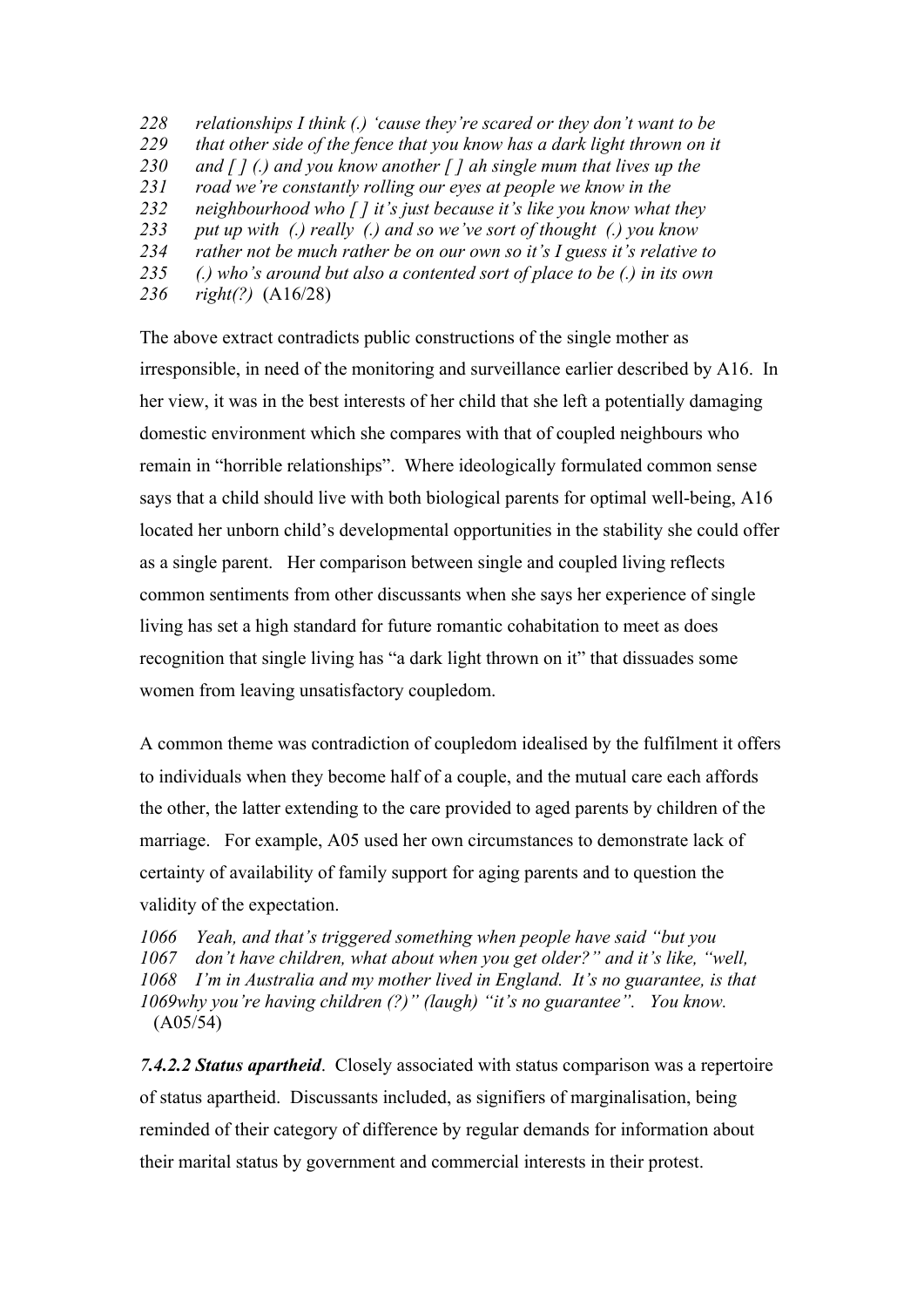- *Usually single but of course with paperwork it's tricky that's why I sort*
- *of ticked most of yours as well because (.) for your tax and everything*
- *else you have to be (.) strictly legal and say divorced. I don't feel very*
- *comfortable about that because (.) I was divorced 20 years ago (.) and*
- *I've got to carry that label around with me for the rest of my life.*
- *It's like how long are you going to be divorced for before you can say*
- *"I've actually moved on from that"* (A15/53)

A15 had meticulously ticked several options on the demographic form (Appendix F) as she sought to best define her domestic identity. Classification by a marital status demanded by institutional agencies disturbed A15 for whom it was irrelevant in her day-to-day life, and was disliked by A07.

*I don't think it's necessary when I am,* 

- *filling in forms or I am. [ ], I don't like it when they assume because of*
- *my age, when I say my name is (A07), that they call me "Mrs (A07)". It*
- *[ ] annoys me that they assume that I must be married. [ ], and I don't*
- *like it when they [ ] when I have to put my status and my name and I put*
- *Ms. And they put Miss because I don't think it's got anything to do with*
- *anybody now if I'm a Mrs or a Ms. So, or a Miss. So, I get a bit, that's*
- *one of my little [ ]* (A07/55)

In their self-construction, official marital status is of little importance to A07 and A15

and they feel constrained by being required to label themselves in this way.

Discernible in the narratives of exclusion were indications that participants separated

themselves from the couples culture, preferring the company of other single people.

- *the sort of (.) environments I choose to be in (pause) and*
- *circles of friends I choose to be a part of (pause) are not ones where it's all*
- *about getting married, having kids, buying a house. So, yeah, you know,*
- *I've been attracted to people who (.) are like me in that regard.* (A08/29)

An older single woman had removed herself from the ultimate celebration of the

family after a lifetime of situational marginalisation.

- *I used to go to these family Christmases and I just you know I (.) and*
- *of course they insisted you came (???xxxx???) you're all married*
- *people, with your children and it's great to be with the little children*
- *for a couple of hours and I'm off you know. But you know you have*
- *to be here and I said "no I don't have to be here". And I don't*
- *WANT to be here (laugh)*
- *Exactly* (AS)
- *Yeah, yeah cause once again that's discrimination. (???xxxx???) No I*
- *can't be bothered with this. I'll go off with my single friends, and have*
- *Christmas* (A10/75)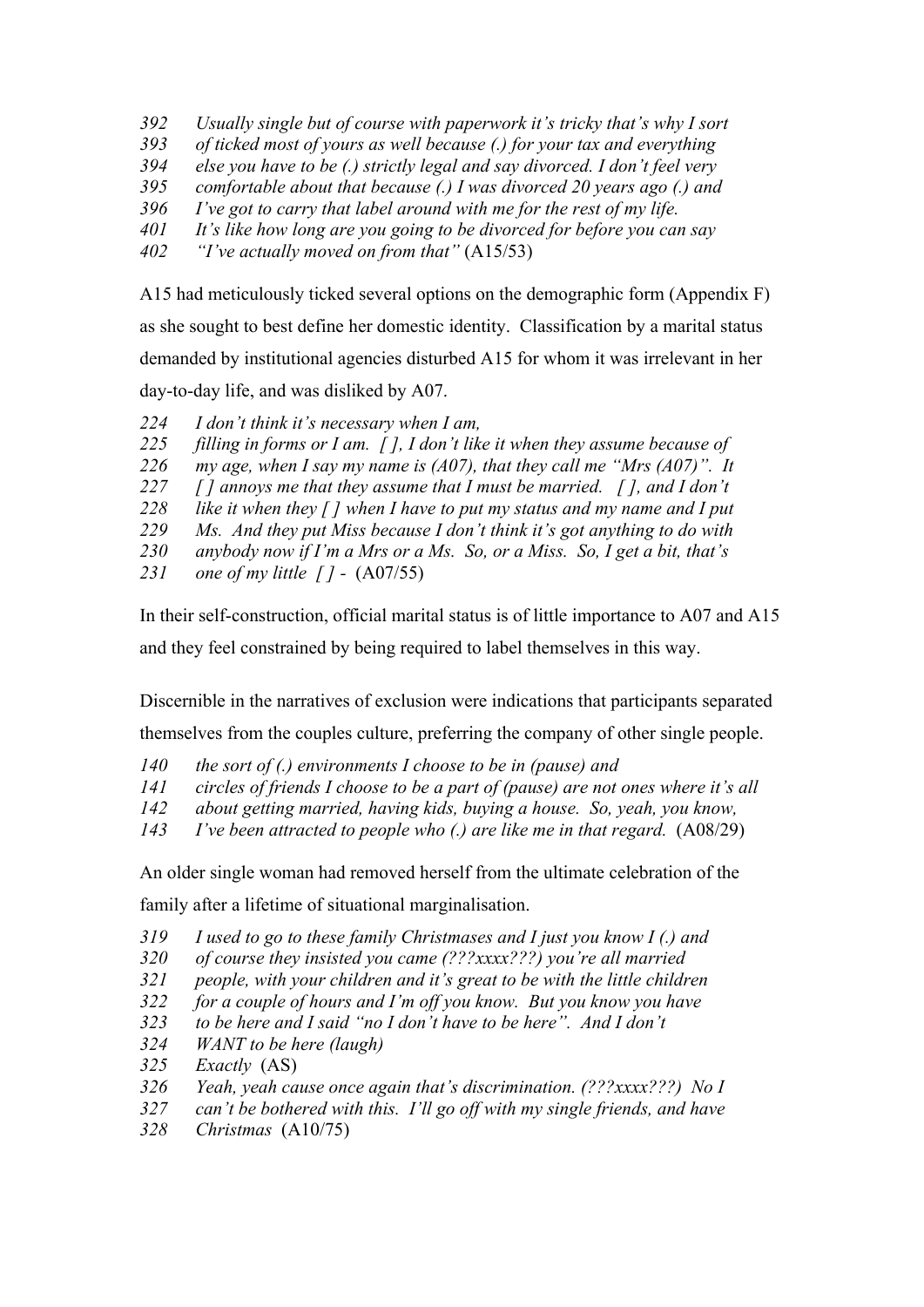Resistance to normative assumptions about family-themed Christmas is manifested by A10's defining expectations of her attendance as discrimination because it demanded from her involuntary participation in a situation where she felt marginalised. Choosing to socialise with people in similar circumstances rather than be marginalised by conversations and attitudes grounded in coupledom was explained by B01.

 *No I don't think so because when I was single (.) a lot of my friends were single(?) And now I'm in a couple a lot of my friends are in a couple(?) So I suppose if I felt like I was different (.) than the rest (.) then I might feel (.) a bit like that and I know like one of my friends who is single I do sometimes feel like (.) maybe sometimes feel that I don't invite her to things and stuff because it's a coupley kind of thing*  (B01/29)

That is, it is the characteristics of a group that determines membership, a point elaborated by B01 when she said she seeks engagement with "adults" when she is tired of discussing children with her friends. The use of "adults" to describe dependent-free environments, such as the workplace, where conversation is broader than domesticity, gives an interesting insight to the communicative difficulties and silences reported by single women when in the recreational company of coupled women.

The issue with group membership is not the affiliation *per se* but the value ascribed to it. As the fundamental unit of social structure, coupledom is privileged over single status in the social milieu so that resistance through contesting assumptions may be on many fronts.

 *And, now I'll stand up and challenge it. Because I feel 'you haven't thought about that' and it's not because I, I want to take it away because 'hey guys. Single people have rights as well as, coupled people. And can you please think about them (?) ' Instead of taking it as it's my right so that's not really a consideration, and I do find that crops up. And so I constantly challenge that which can be tiring. And it's like, what about rights with responsibilities and thoughts towards others? So that goes onto a bigger issue 'cause that's human rights thing we get into that too. Thinking about others I suppose, and not judging them on, their status. Just judge them as a human being that maybe has desires too. Does that make sense (?)* (A05/54)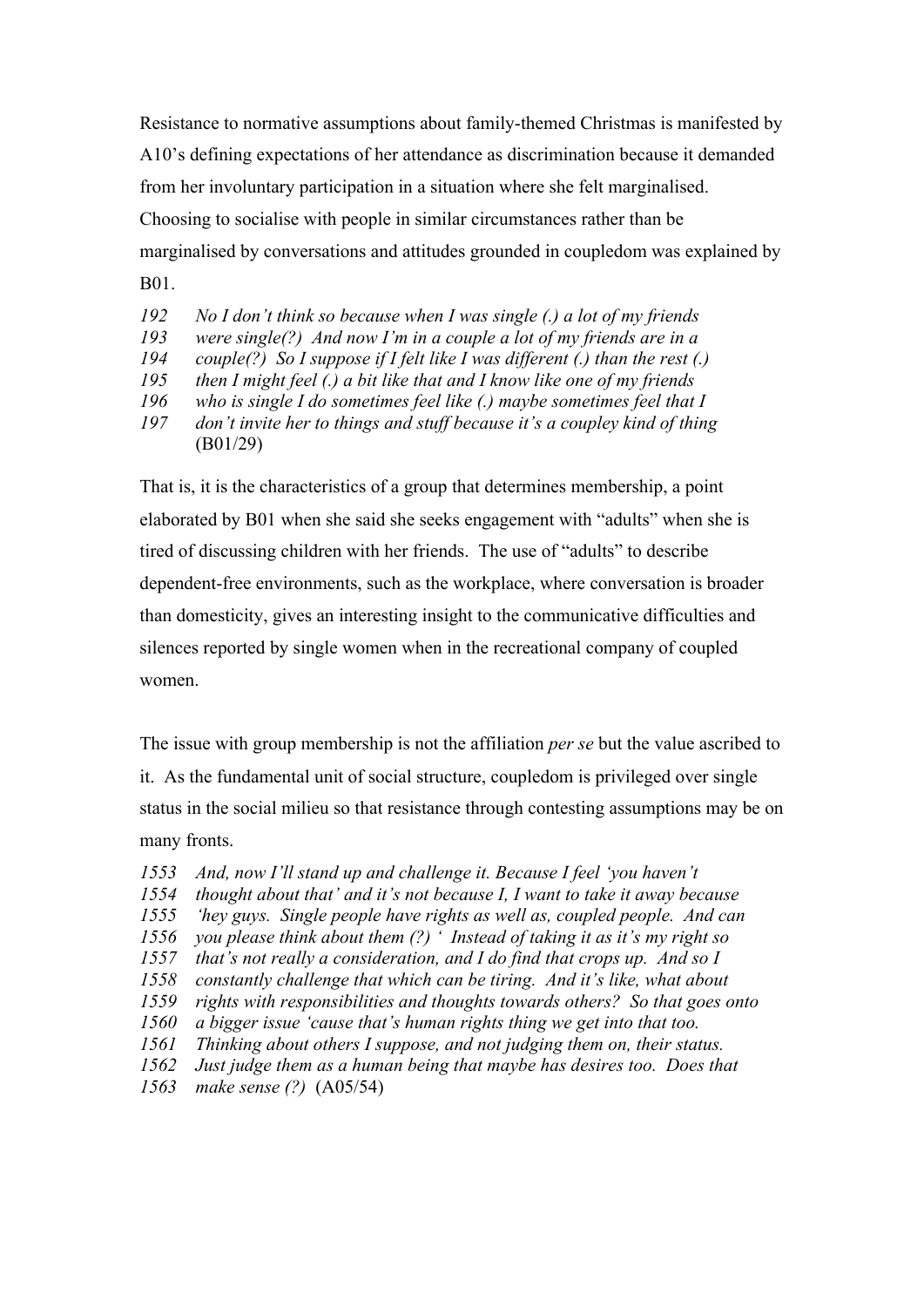A05's resistance is open challenge to the rights assumed by the coupled. She grounds her challenge in notions of human rights, a position against which argument could be difficult, where individual integrity is afforded dominance over coupled privilege.

Other strategies to directly resist devaluing segmentation included discursive embrace of singledom, such as that recalled by A10 when confronted by perceived condescension from a newly-wed colleague.

 *(I) do remember saying something, once, to one of the lasses I used to work down at [a university], about 37 years or more. Anyway I went to this lass's wedding it was a big social occasion you know, the whole thing and ah, it would be about 18 months, two years later. And we were just up in Broadway and went and she said "OH. You never married" you know how (.) and I thought 'how pretentious' you know and I said "oh good lord no. I'd FAR rather have affairs, MUCH more fun. Love 'em and leave em" she's going "oh", it was that age where that was (.) that was an outrageous thing to say (laugh) and I thought 'good I think I'll continue doing this" you know (laugh). It's [ ] that's another thing about the married (.) concept to the single (.) concept. You know and they thought that perhaps, if you weren't married you didn't have a sex life or anything like this well this was, in my mind, that was ridiculous. You (.) you're adults, you know.* (A10/75)

Unlike above, the use of "adults" in this extract is a protestation about the childlike status of innocence, lack of sophistication and deficit ascribed to single women in the mid-twentieth century. It is perhaps a tribute to their rejection of being patronised for their status that a young twenty-first century woman (B01, above) understands adulthood to be interested in more than the domestic.

*7.4.2.3 Independence/freedom*. When invited to talk about the best aspects of being single, the unanimous response was its independence and freedom, contrasting with the lack of freedom cited by B03 as a disadvantage of being in a couple. B05, the only LAT discussant, spoke of appreciating the freedom LAT gave her to enjoy friendships and spontaneous pleasures of a single life and episodic withdrawal from these to nurture a valued romantic relationship. Her narrative held interesting contrapositions such as candid confession of reluctance to attend an international conference because of fears her lover would "go off with someone else" (L301) while she was away, as her husband had done, and subsequent attendance at the conference, made more enjoyable by her lover's absence.

*341 I loved it while I was* 

*342 there and I think it was actually freer because I think if I had have (.)*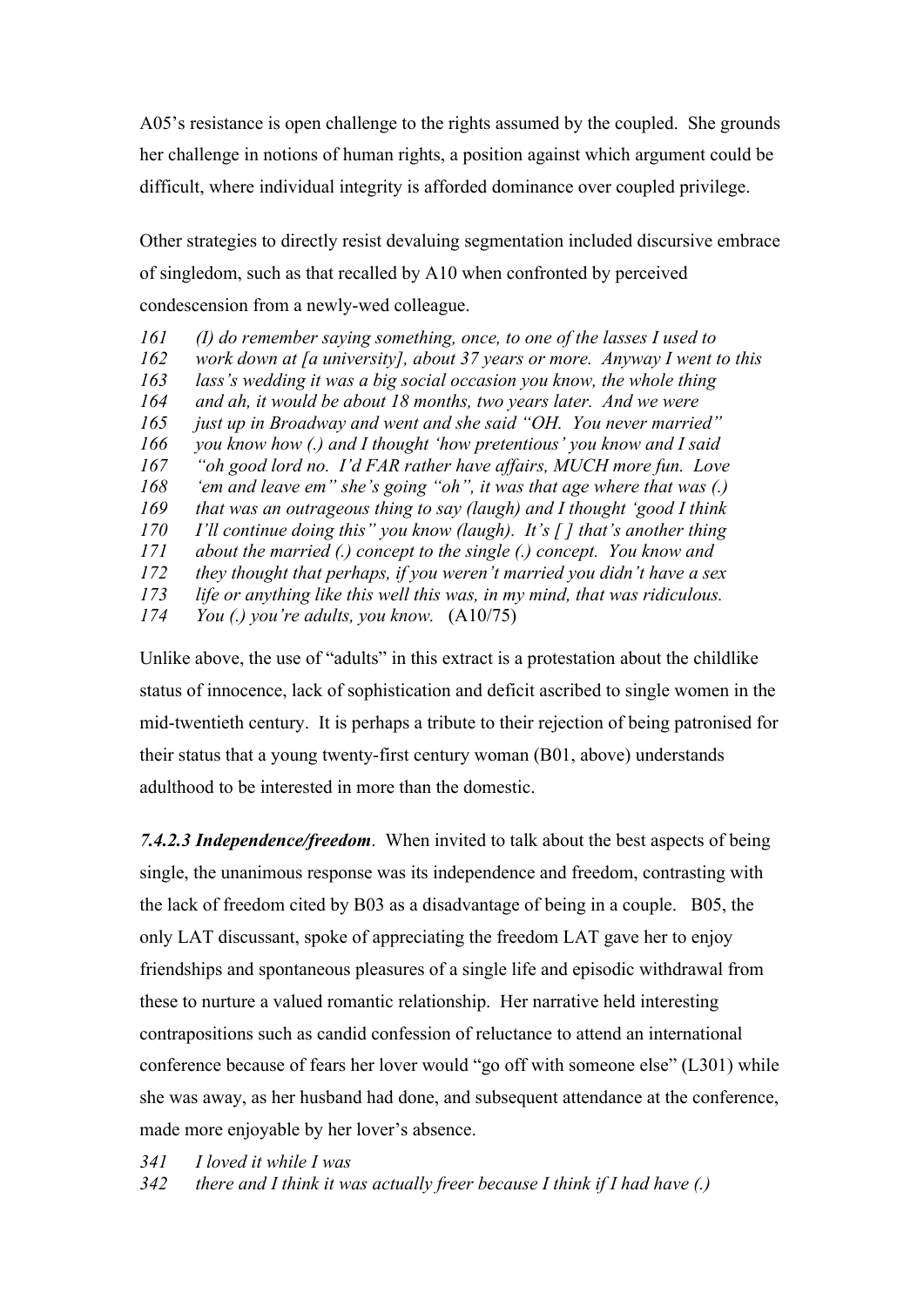- *thought 'oh he's back at the hotel' or 'he's' you know I probably wouldn't have (.) done as much as I did and met up with other great women and you know gone off and done all sorts of stuff and (.) [ ] (.) and really enjoyed that [ ]… you know that professional intellectual part of me that really loves Well it's a conference* (AS) *Yeah doing all that exactly yeah. And so (.) [ ] (.) and I like meeting new people and then when I was back in in my I stayed in sort of like university accommodation type thing and I was surrounded by all these*
- *[ ] (.) gorgeous young French-speaking young people and [ ]. You*
- *know it was [ ] great.* (B05/48)

B05 concluded this part of her narrative by saying "But it's complicated, you know [

]. Yeah. So having that freedom (…) to do that is is wonderful" (L 364-365). In this extract, and elsewhere in her reflection, B05 is articulating the different range of possibilities available to her single and coupled selves. Her coupled identity attends to the business of nurturing her relationship, giving it primacy over her single, professional activities that include the networking and intellectual pursuits associated with conference attendance

The struggle to maintain a sense of self while negotiating single and coupled identities was poignantly portrayed by A01.

- *Well, I'm newly separated. I (…) yeah. I didn't get married until I was 33*
- *(…) so I was quite independent before then but, obviously, looking for*
- *someone. [ ], and then I lost that independence while I was married and*
- *I've had to regain it since and that's been very difficult*
- *In what way has it been difficult?* (AS)
- *I think because you to tend to just, you come part of a couple,*
- *you (sigh)(pause) try and make that marriage work and it's not working, you*
- *just involve your whole self in trying to make that work and you lose*
- *yourself, you know trying to please that other person and (..) that not*
- *happening and (…) I just lost my independence, lost all self-esteem, all*
- *that sort of stuff (…) rather difficult*
- *You're on your own now and it's been difficult to rediscover yourself*
- *(…) (?)* (AS)
- *I've been working quite hard at it. So, reading all the self-help books,*
- *go to counselling (…) and stuff like that because it was (…) I knew in*
- *myself that I was depressed and I'd lost myself and I knew that I probably*
- *relied on him a lot more than I should have and that if I enter another*
- *relationship I don't want to do that again, you know, I want to (…) be*
- *(…) a separate happy person (…) (???xxxx???) someone else but I don't*
- *have to have him* (A01/42)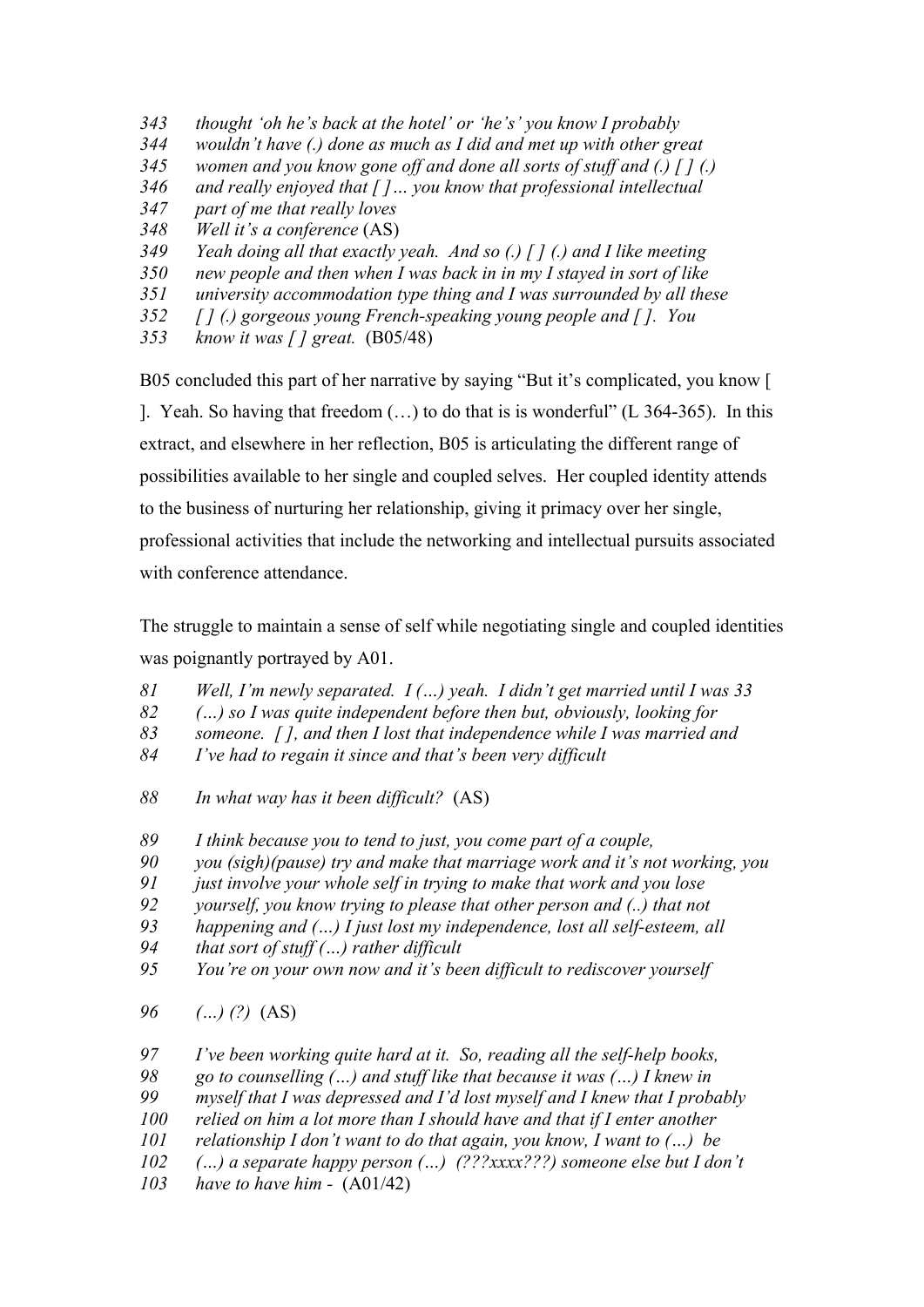Like many participants, A01 identified a loss of self as a cost of trying to make a marriage work and the difficulty in rebuilding a suppressed identity. Its value to her now is such that her independence would carry greater weight into any new relationship, a common theme noted elsewhere.

For other participants, independence and freedom meant being their own person, not having to meet others' expectations or compromise to reach agreement, vocational independence, cessation of feeling like a social appendage, strength, spontaneity, energy for other activities, freedom to make one's own mistakes, and choice. For some participants, this extended to feeling able to decorate their house to their own taste, even moving furniture around where before this had caused marital dissention. Home became a quiet retreat with the external world a place of opportunity even if taking advantage of opportunities required practise and courage.

Some participants labelled aspects of their singleness, such as the opportunity for achievement or self-development, as possibly selfish in that it was difficult for, or unavailable to, their coupled peers. Conversely, accusations of selfishness were contested in other participants' construction of their independence.

*952 I think if I was with* 

 *somebody I'd be limiting myself this is personal I think women and culture ask us to do it a bit and most women probably do probably not all though (.) [ ]. Sort of (.) put yourself second to your family man (.) you know. And I'd never ever do that I mean I guess sometimes in an extended family you have to put somebody before yourself which is just being a nice normal social person but (.) I don't constantly have to think of my job second to somebody else or my study in relation to (.) what's you know and (.) part of that I guess is (.) 'cause you're getting used to living on your own and you know sometimes that even gets sold as 'oh if you live on your own for too long you get very (.) selfish' you know sometimes people say those sorts of things 'you get selfish and you just do your' but I think I mean it's great. You don't want to be too removed from being able to co-operate with (laugh) other humans but [ ] (..) you know there's a bit of that culture about and dynamic of (..) woman/man/marriage that's still I really (.) you know not don't like it I just (..) there's such power stuff still there and nobody acknowledges it any more.* (A16/28)

Here, attributions of selfishness were reshaped into frustrated role expectations that privilege men's aspirations and desires. Singledom did not exclude co-operation or thoughtfulness but it did not mean sacrificing personal aspirations to support those of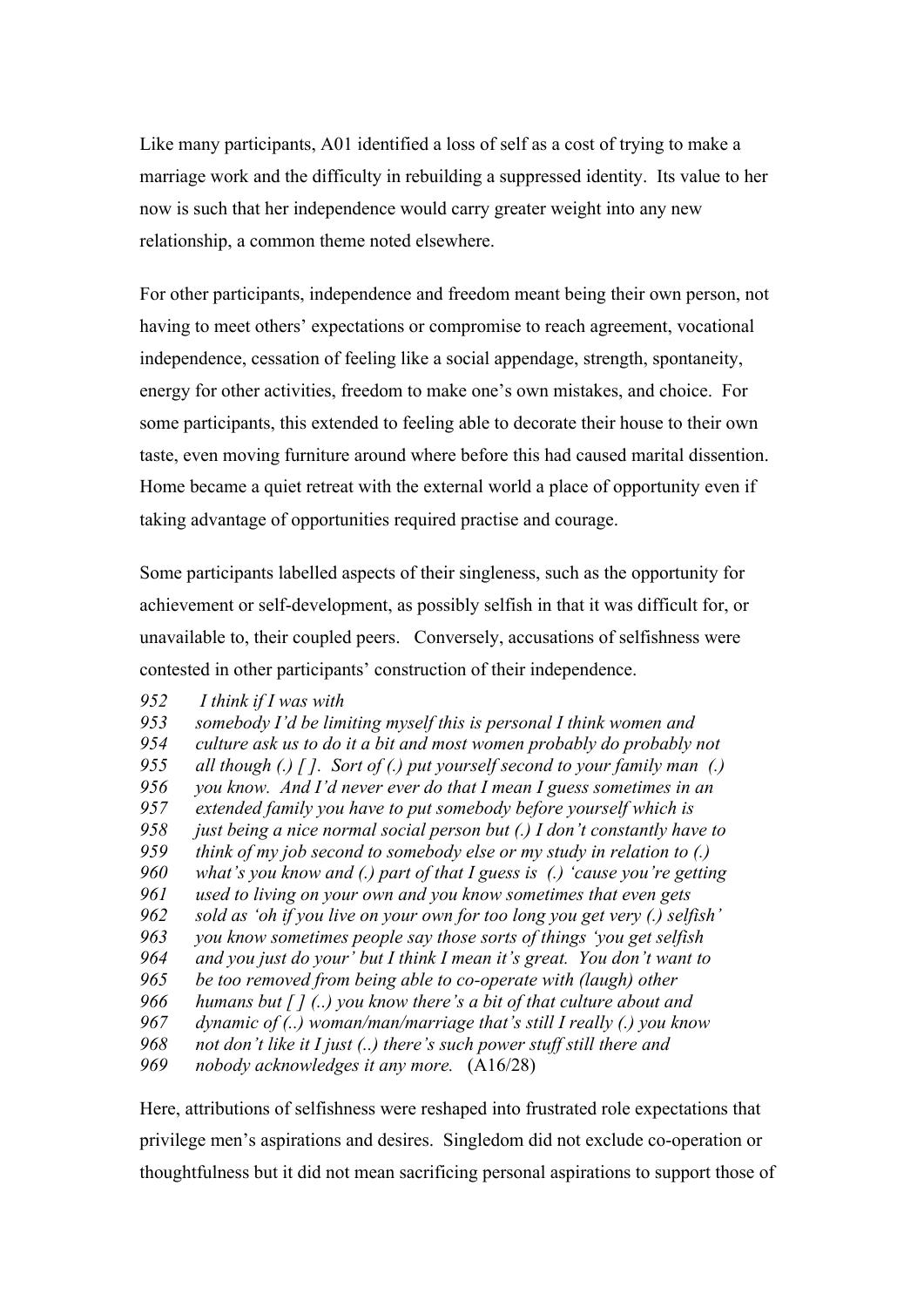others. A16 is also explicit about institutional power relations in her observations of marriage that determine different weightings of individuals' interests within marriage or a family.

As participants became accustomed to their singledom, intolerance of compromise that came at personal cost became a virtue, a significant challenge to cultural knowledge about women's roles, nature, and psychology.

*7.4.2.4 Achievement*. Participants spoke about their achievements they associated with living single, and thought unlikely to have been accomplished had they become or remained coupled. Regularly cited were self-reliance and resilience.

- *1529 (there is) no obstacle that you could put in front of us that*
- *1530 we wouldn't find a way around (laugh). And whether you could say*
- *1531 that [ ] (.) a female in a couples relationship I think society expects the*
- *1532 man to be resilient. I don't know if the woman ever gets to realise that*
- *1533 (.) she could be that resilient* (A15/53)
- *761 You know, they're put down, they're put down, and if they're not put*
- *762 down by their fathers or society it's their partners or their husbands. I*
- *763 hear it from (.) clients all the time. You know. "Oh he doesn't think I can*
- *764 do this" and I'm thinking 'god. When will you try?' and of course they*

*765 don't* (A04/62)

Here, A04 is describing power relations that position women subsidiary to men in discourse that undermines women's independence or self-resilience. Her internal response to clients' acceptance of incompetence ascribed by fathers, society, partners or husbands shows a frustration with the dynamics of coupledom that cause women to comply with others' assessment of their ability. A07 described the power relations in terms of role-playing "part of it could be role play, part of it can be if you've got somebody else there that will take on (.) the role of clearing up and whether it's males or female, you will let them do it. Instead of TRYING to deal with it yourself" (A07/55, L600-603). That is, a consequence of matrimonial role-playing may be assumptions about gendered competencies, or the availability of somebody else absolves an individual from developing agency.

Self-reliance was thought to be character enhancing, bringing satisfaction when exercised, although in many instances it had not initially been welcome. All participants who nominated self-reliance and resilience incorporated these qualities into their construction of singlehood, and their lack as characteristic of coupledom.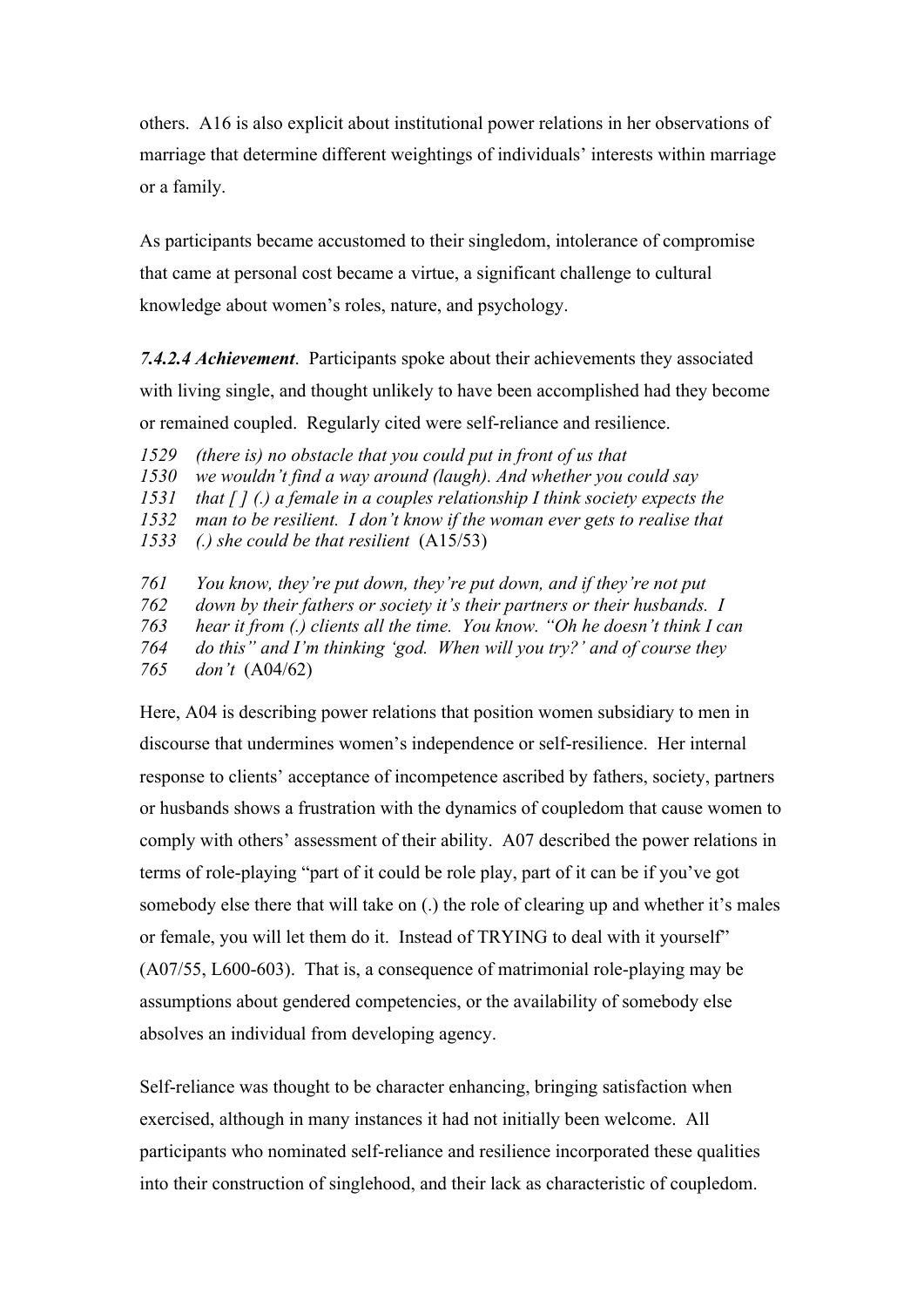Associated with self-reliance and resilience were self-discovery, self-development and self-esteem, again thought incompatible with most participants' experience of coupledom.

 *What are the best things about being single. I think I said it, discover more about myself. My ability, and my capabilities. That there's a hell of a lot more to me than I thought there was. That's just a wonderful thing to (…) and I don't know that I would have ever found it in a relationship. Lots of space, and quiet when I want to. You know (?)* (A05/54)

Other participants also spoke of their surprise at locating unexpected strengths that may otherwise have remained dormant after, however reluctantly, becoming single again. For always-single A08, a developmental challenge was coupledom: "a whole aspect of life that I want to experience and explore and haven't had much of an opportunity (.) to do that yet" (A08/29, L161-163). Examples of meeting and overcoming "challenge" were regularly offered to illustrate steps towards selfdevelopment, whether these were acquiring skills for home maintenance, financial management, leadership, or learning to join groups, attend the theatre or cinema, or dine alone. For A08, coupledom was a challenge analogous to those of single-again participants who were seeking to expand their potential through unfamiliar experience.

Solitary social activity was difficult for many, and avoided by some, participants. For example, B01 said she would buy tickets to an event she wanted to attend then look for companionship if her husband was unavailable to accompany her. A05 spoke of forcing herself to attend a theatre performance or dine alone, which she was still unable to do after six o'clock in the evening. She said she was too self-conscious to visit a cinema alone although she was less inhibited in pursuing these activities while travelling when "invariably you end up yacking to people. You know, talking to people or meeting people, not always but…" (A05, L 691, 692). A04 enjoyed solitary activities, commenting on her interdependent clients whose social activities seemed limited to their husband's preferences or to the company of other interdependent women. A08 also enjoyed some solitary activities such as the cinema and music gigs although she felt inhibited about taking evening walks alone, for example, because of safety issues, a matter also raised by B01. B04 perhaps indicated a source of the inhibition - perception of public opinion - when she said, of her independent life,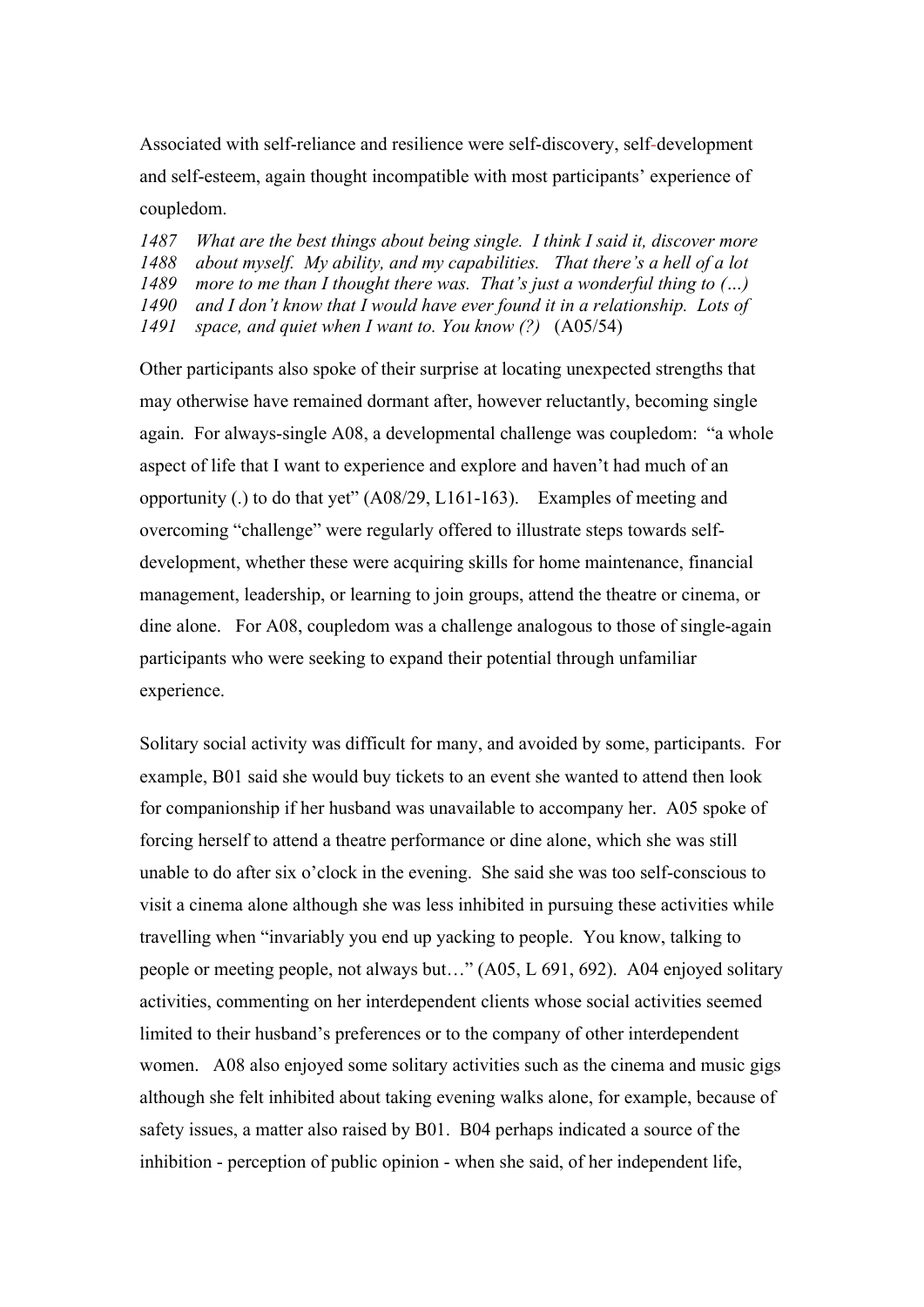- *I used to find more when I was single. [ ]. It wasn't like open*
- *discrimination, you know, it was (…) basically (…) sort of second*
- *hand and you'd say (.) like going to restaurants. Sitting at a table for*
- *one. You know. Doesn't (.) make it look like you had two heads. And*
- *I felt really self-conscious about that, [ ]. But then I just thought 'oh, I*
- *don't care'.*
- *I'm hungry. I'm going to have dinner* [AS]
- *Yeah. And well you know you can either serve me or you don't and*
- *that's why I'll go somewhere else. So, but yeah I used to feel really*
- *quite strange about doing that. [ ]*
- *So did they actually avoid coming to serve you or* [AS]
- *No no no no they wouldn't avoid it it was "you want a table for one*
- *that's really weird don't you have any friends". So because I was a*
- *shift worker (.) so I used to go out I'd have a day off in the middle of*
- *the week for example so I'd go out for lunch by myself or go to the*
- *movies by myself you know. People look at you strangely but all your*
- *friends working 9 to 5 (.) and on the weekend you're at work and*
- *they're out playing. So just get used to it, you know. But now no it's*
- *not a problem.* [B04/41]

Some participants consciously sought to restructure their identity following

relationship breakdown through adult education.

- *I did try lots*
- *and lots of courses thinking 'somewhere in there I must FIT', you know,*
- *but of course you don't, you just (.) it's not about FITTING in it's about*
- *finding out who you are*
- *Something, something (???xxx???)* (AS)
- *Yeah, finding out who you are and, and, learning to be OK with that,*
- *you know. Honouring yourself really* (A04/62)

A04's sense of marginalisation following loss of a coupled identity motivated her search for a new social position before understanding that her sense of place was a personal allocation, independent of cultural ascription. For A05, it was a search for strength to enable her to build her new single identity that gave impetus to selfdevelopment strategies. Reflecting on a lack of fulfilment she experienced with independence, A05 also came to a realisation that it was personal actualisation that was missing. Further, that this is a condition shared by coupled women whose roles and responsibilities mean that opportunity for self-fulfilment may never present. A13's reflection on the impact of becoming single drew on attitudinal attributes as well as those of growth and strength. That is, a successful single life requires overcoming the potentially destructive trauma of changed marital status, the achievement of which is accompanied by physical developmental and psychological growth.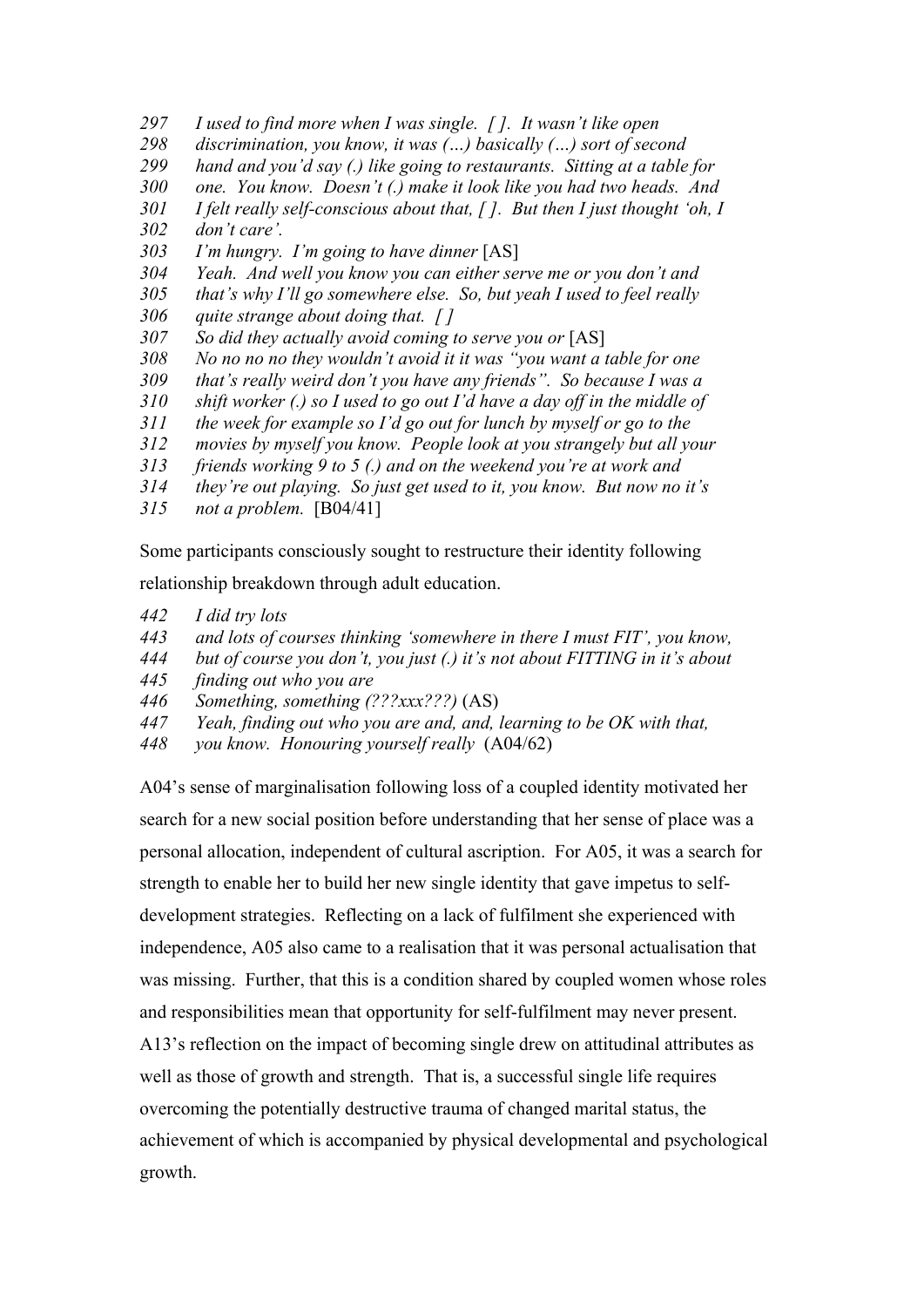- *452 I feel there's huge growth and*
- *453 physical strength (???xxxx???) it's attitude really (laugh) but you can*

*454 either go under or you can think 'well I've got a life to lead'.* (A13/62)

Choosing to "live" rather than "go under" resists public discourse found in Chapter 6 about divorced women being at risk of incurring damaging consequences of leaving a marriage. Instead, using changed marital circumstance as an opportunity for growth, A13 is promoting adoption of self-determined criteria for a satisfying life.

*7.4.2.5 Friendship*. Friendship was important for both single and coupled

participants. While the latter were inclined to nominate their husband as their best friend, there were times when female friends became more important especially if a coupled participant's relationship was the topic of conversation, or if they wanted companionship unavailable from their husband. For single women, friends were the prime source of emotional and social nourishment, in many cases of greater importance than family who might be more inclined to offer unwelcome advice, such as urging them to settle down in coupledom.

- *189 there's certainly like some family members who I would pick that, ah,*
- *190 or two family members [ ] (..) who are a little bit critical that I don't*
- *191 just kind of settle down. Just you know (..) do what you know (.) do*
- *192 the good girl thing and (.) meet some nice man and (…) be sensible*
- *193 and serious again. [ ]. So I guess it's a kind of feeling that I'm being a*
- *194 bit frivolous or*
- *195 (laughter)*
- *196 something like that. Not that they've ever said those words but that's*
- *197 the impression. I don't I wouldn't think (.) I don't get that feeling from*
- *198 any of my friends. [ ]. I think a lot of my friends have probably been*
- *199 (.) [ ] you know very supportive and very (.) you know like and they*
- *200 actually quite a lot few single friends (.) who are in and out of*
- *201 relationships but quite a number of both male and female (.) friends*
- *202 who are (.) who live on their own.* (A19/46)

This extract illustrates resistance to a discursive construction of the single woman as flighty and rebellious, assumed to be the view of family members who want their conventions restored. A19 compares her family's presumed attitude to that of her friends, people like herself who share her position. While some single participants' friends include couples, the most commonly cited are, like A19, independent people, mainly women, who share similar interests and experiences. These friends support each other when needed, and are a source of social companionship. A05 and A08 described the difficulties they had in relinquishing their self-reliance to receive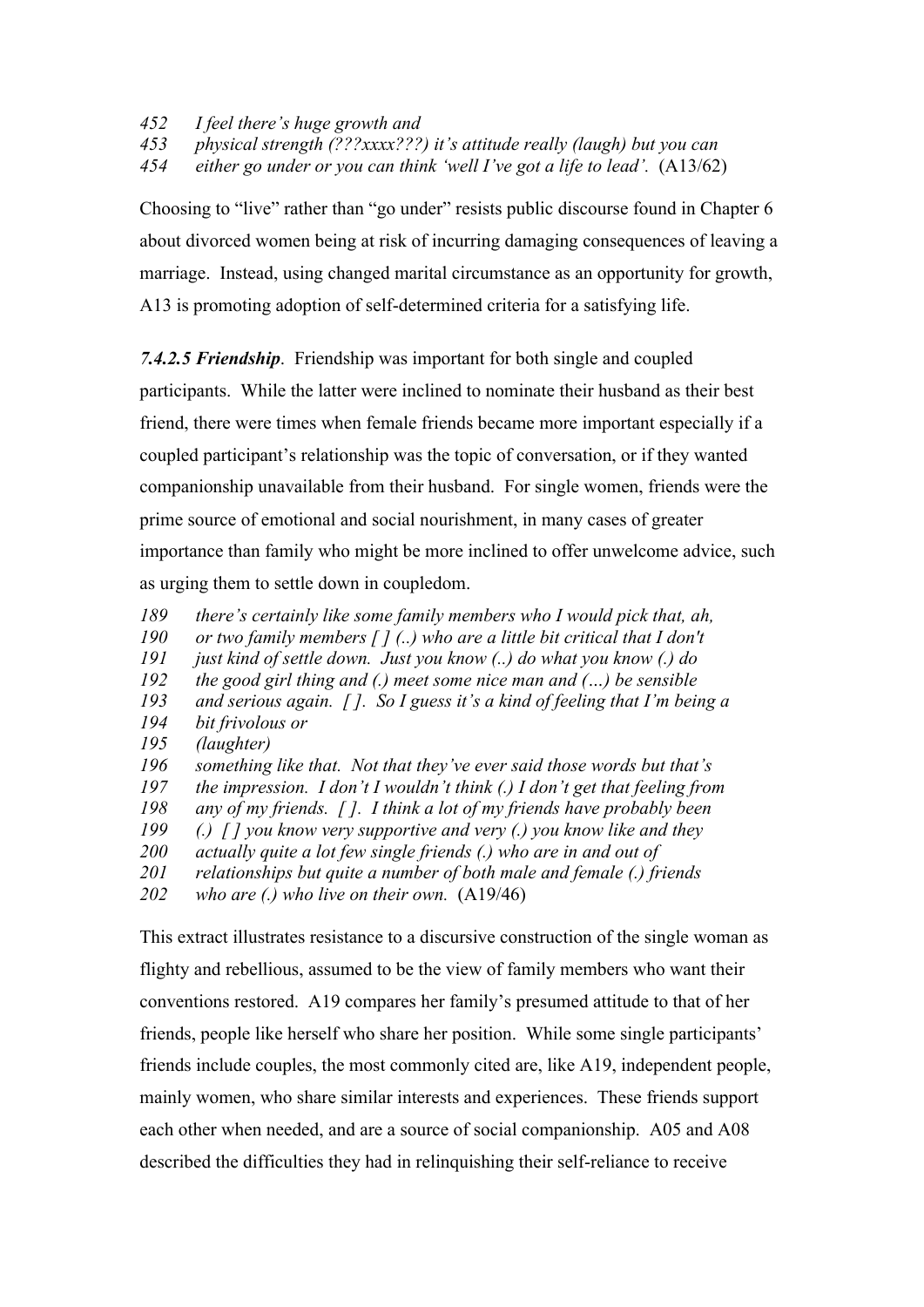support, in both instances to do with allowing boundaries to be permeated. Physical support such as asking for help with home maintenance had "not (been) really, part of the deal" (A08/29, L 297*)* unlike emotional support through talk. Realisation that friendship could extend to asking for help with, for example, gardening or house repair had opened avenues for shared home ownership that she had been deferring until meeting a romantic partner. Reflecting on the possibility that this might not happen, A08 spoke about the time and energy that would be available for other relationships and the likely deleterious impact a relationship would have on the richness of her friendships, a possibility confirmed in B01's experience.

- *35 probably when I was a teenager I probably thought 'oh you know,*
- *36 that people might be lonely. If they were single?' but then. Like living*
- *37 by myself and stuff I was never lonely and I actually (.) [ ] developed*
- *38 stronger friendships (.) because of it because you're not always sort of*
- *39 (.) you know [ ] (pause) like you've got your friends and when you're*
- *40 upset or something your friends are the ones that you talk to (.) if you*
- *41 don't have a partner? So I think that's (.) it gives you stronger*
- *42 friendships to be single?* (B01/29)

Speaking from experience, B01 recalled discovering the strength of friendships when she was single and, echoing A08's revelation, the value of singleness to their nurturing. Constructions of single women being lonely were refuted as were notions of their emotional isolation. This contrasted with the inhibition reported by B03 in seeking the comfort of friends during her husband's absence on consultancies after decades of his regular working office hours.

- *49 Not*
- *50 wanting to be a 'pest' when it comes to friends and neighbours when*
- *51 I'm feeling a bit lonely, is also a new feeling*

For B03, seeking companionship from friends and neighbours, with whom she regularly shares social events, was considered an imposition, perhaps a breach of the "deal" spoken of by A08 in her earlier construction of friendship that limited the range of support she felt able to request of friends.

While most friendships were of long-standing intimacy, some grew from new interests such as maternity. Others changed over time as circumstances brought physical or lifestyle distance or vanished completely following marriage breakdown which participants either found hurtful or dismissed as being evidence of false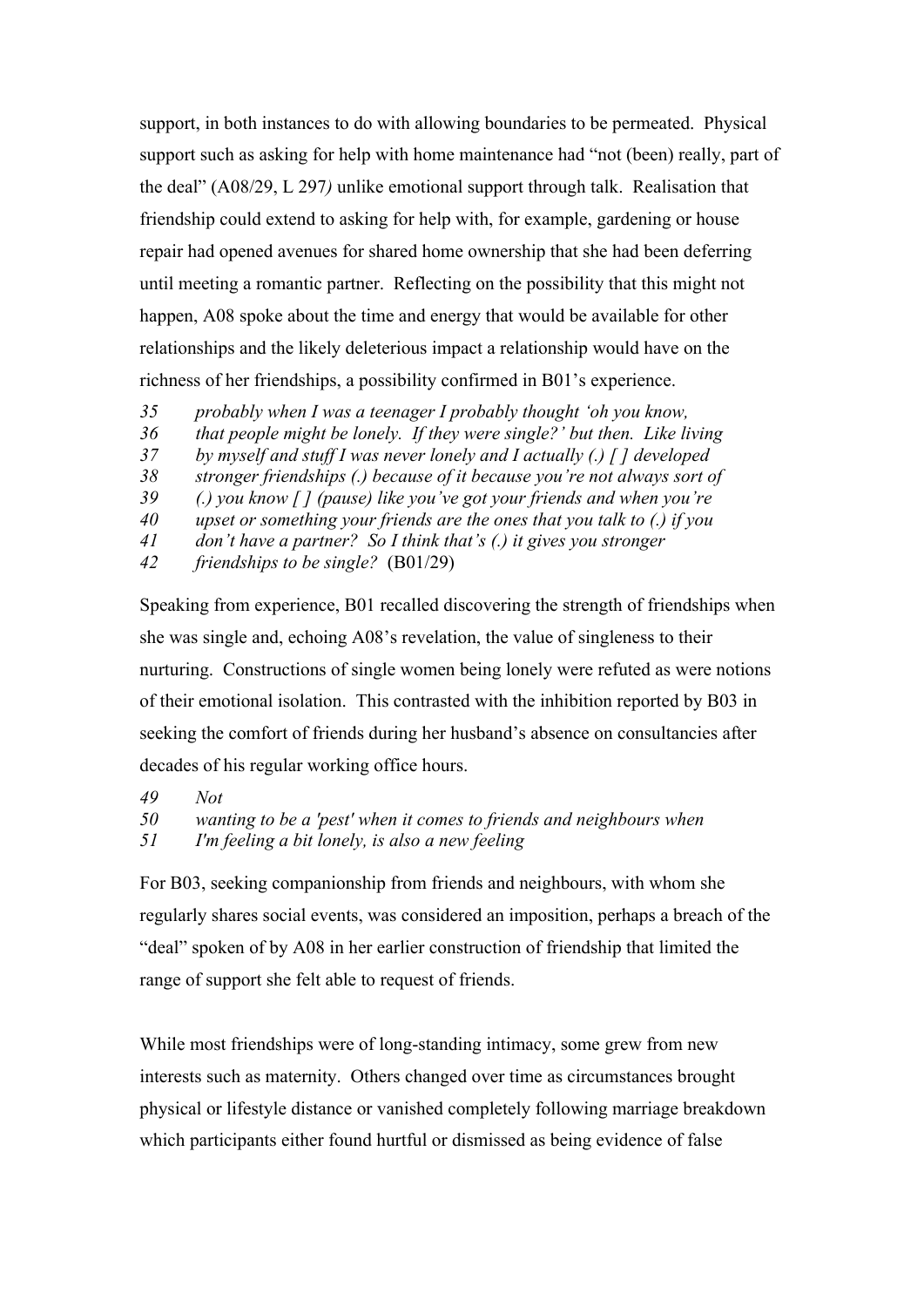friendship. Some participants spoke of the value of male friends, others spoke of the obstacles brought by gender to friendship with men.

*627 if they meet (.) a woman who wants to be their FRIEND 628 then they think that they're going to get to have sex with them anyway* 

*629 (laugh). So [ ]. Yeah they're probably (.) make it harder for* 

*630 themselves (.) to like (.) make friends(?)* (B01/29)

This extract was from discussion comparing differences between single women and men, with B01 suggesting women were better able to build an independent life, supported by strong and diverse friendships, than their male peers who further disadvantaged themselves by viewing friendship with women through a sexual lens. Friendship offered opportunity for satisfying non-sexual physical intimacy with friends.

- *1449 I had a close girlfriend and we would hug each other and*
- *1450 we weren't intimate, we weren't in a, lesbian relationship. We're both*
- *1451 heterosexual, but we both felt safe enough with each other, where we*
- *1452 could have a really warm intimate hug, and that satisfied that it didn't*
- *1453 actually have to be, with a partner because there was real warmth and*
- *1454 intimacy, with a friend. Where, [ ]. And, both of us would probably have*
- *1455 been scared if we'd thought there was any, [ ], meaning on the other side.*  (A05/54)

Several participants, e.g., A12 above, spoke of attempts by others to devalue their friendships by imputing a sexual component. Clarifying it was not their sexual orientation, they recognised the discursive power of being so labelled was intended to marginalise them and their friends whose singleness was otherwise inexplicable, even unacceptable, to others. In this extract, the intimacy and safety A05 found that enabled physical contact with her friend transcended convention yet would have dissolved had there been any sexual connotations to their contact.

Friendships paralleled family status for some participants, as with A10's preference for sharing Christmas with friends rather than family and A07's inclusion as a member of her oldest, married friend's family. Commonly, single-again women said they would ensure continuation of friendships, having learned their value, if they entered another romantic relationship.

## **7.5 Discussion**

The women who contributed to this study varied in age and educational levels, work experience and relational histories but, embedded as we all are in the same culture,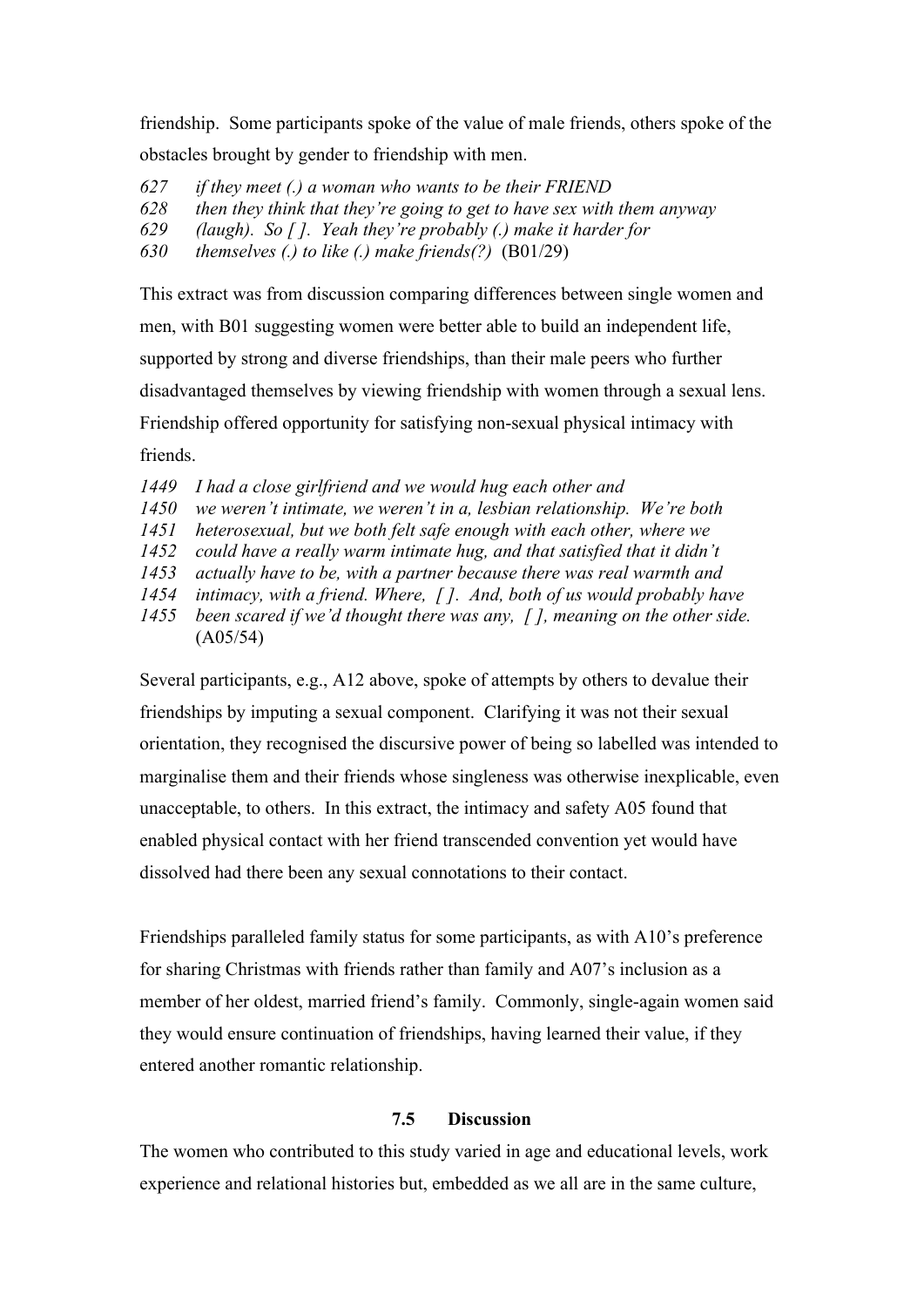drew on the available discourses around in/ter/dependence for the above repertoires of commonality in our discussions. The repertoires were named for the size and content of the storage nodes, which held similar or contradictory aspects of a theme. One consequence for me of hearing and transcribing repetitive words was to draw on earlier discussions when using conversational strategies such as paraphrasing in later ones. For example, I noticed feeding back 'terror' when A19 was talking about clients and friends choosing to stay in unsatisfactory relationships for fear of failing to manage living alone. On reflection and after reviewing other discussions, I suspect comment by earlier discussants about "fear" – of being alone, of infidelity, of single women, of social embarrassment, of the consequences of honest communication, of being unable to find help when living alone, of discrimination against their child(ren) – had magnified its definition for me in the later discussion with A19. It may also have come from memory of Levinson's use of "terrified" (Levinson, 1996, p. 184) to describe members of his Homemaking cohort who were motivated by their fear to stay in dysfunctional relationships rather than return to independence.

Of course, the participants were not intended to be a demographically representative sample, a construct alien to qualitative work that does not pretend or seek to generalise interpretative findings to a population. Nor were they intended to represent single or coupled women, these categories being only one of the identities to which a woman can lay claim, along with, for example, therapist, teacher, grandmother, advocate or public servant. An individual's management of these categories depends on the degree to which they overlap, bringing simplicity or complexity to subjective identity structure (Roccas & Brewer, 2002). The similarities of the social aspirations, achievements and values of the independent and interdependent participants described above indicate that in/ter/dependence was a major distinction in otherwise simple social categorisation, weighted by ideological values privileging interdependence that was recognised and resisted by the independent women.

As found by Byrne (2003), the repertoires identified in the discussions found self and social identities corresponding with private and public discourse. Personal experience brought narratives of achievement, freedom, and enjoyment of functional social independence, doubt as to whether interdependence optimises adult development, and frank admission that successful independence may require hard work. Public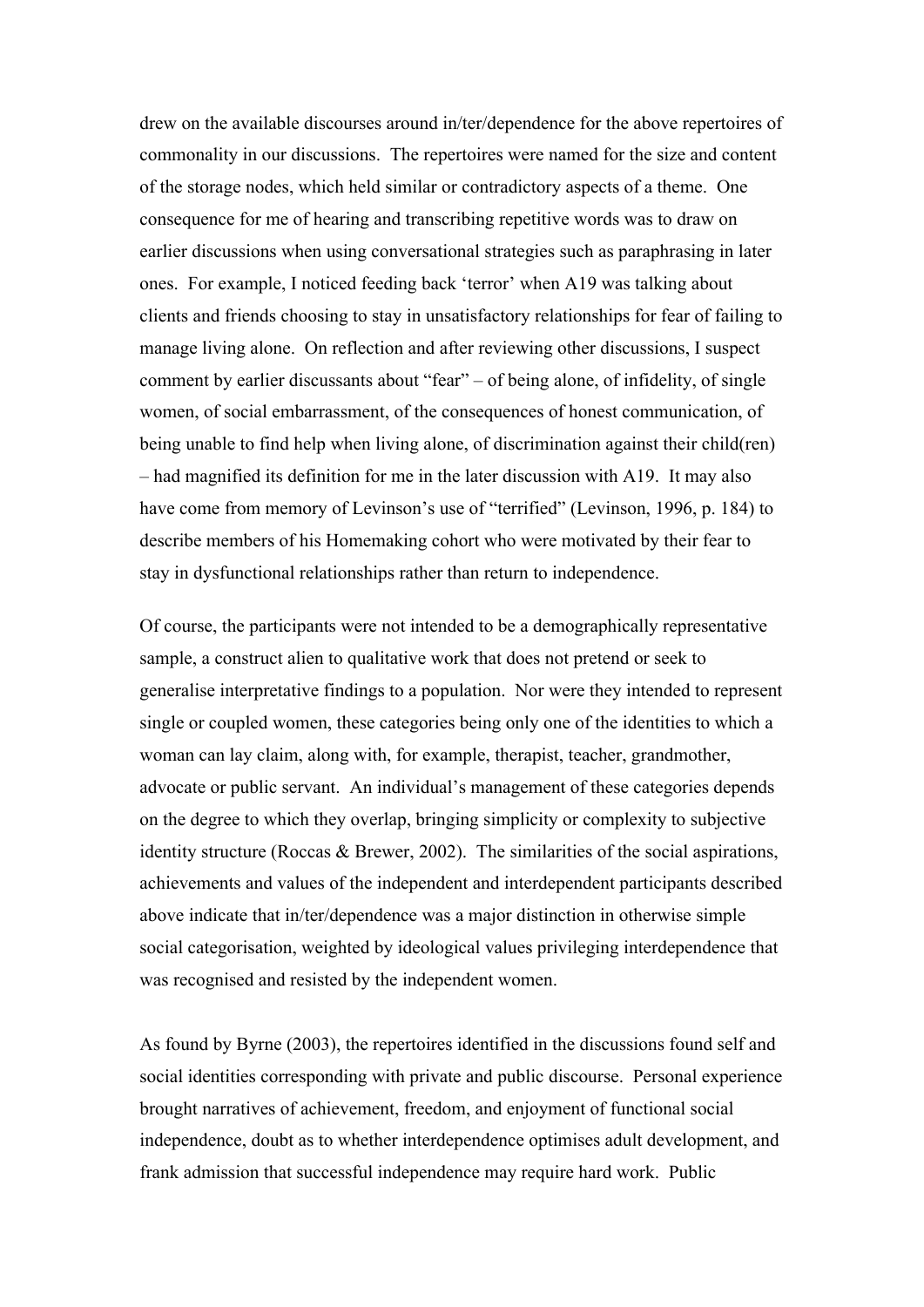discourse provided repertoires of deficit and stereotype that framed the spinster as a marginalised, socially inadequate subject familiar to all participants and from whom the independent women distanced themselves, citing circumstance and choice rather than personal attributes to explain women's independence.

Where an in-group highlights a distinction between themselves and an otherwise very similar out-group, it is to protect a valued identity (Schmid et al., 2010). In this case, perceived threat to interdependence can be ameliorated through intergroup familiarity that confirms commonalities rather than emphasises differences. The growth in the independent woman demographic brings with it their greater social visibility that reduces a perception of them as Other to interdependent family, friends and colleagues even if it might not increase assimilation practices. It certainly has validated their position as a consumer group, giving significance to their relational identity for the commercial sector. While I did not specifically analyse their discourse for age differences, an impression from the aural and transcribed data is that there was less concern about a single identity among the younger discussants. This may have been linked to only lately becoming interdependent so drawing on their own recent, familiar experience of singleness, having older role models, or having a sense that, unlike earlier generations, they were part of a significant demographic that may normalise independence. Further evidence of a generational shift may be found in the dichotomous meanings of spinster and bachelor being protested by A04 (62) but subverted by A18 (39) labelling herself with bachelorette so repositioning her single status to be analogous with an enviable unattached and self-indulgent masculinity.

Transition in discursive practice was exemplified by the contradiction made apparent by B04 (41) when she said she had a spectrum of attitudes about single women, ranging from positive to negative depending on how broadminded she was feeling, noting the choice to live independent was a recent privilege. It was revealing that her spectrum's end points were the deficient spinster without a partner and the empowered, educated, articulate career woman, personifying for me constructions of the independent woman in the competing discourses of patriarchy and neoliberalism. This contradiction was also visible in B03's (51) later amendment of her view of single women as strong, lucky individuals to family-substitutive "shopaholics".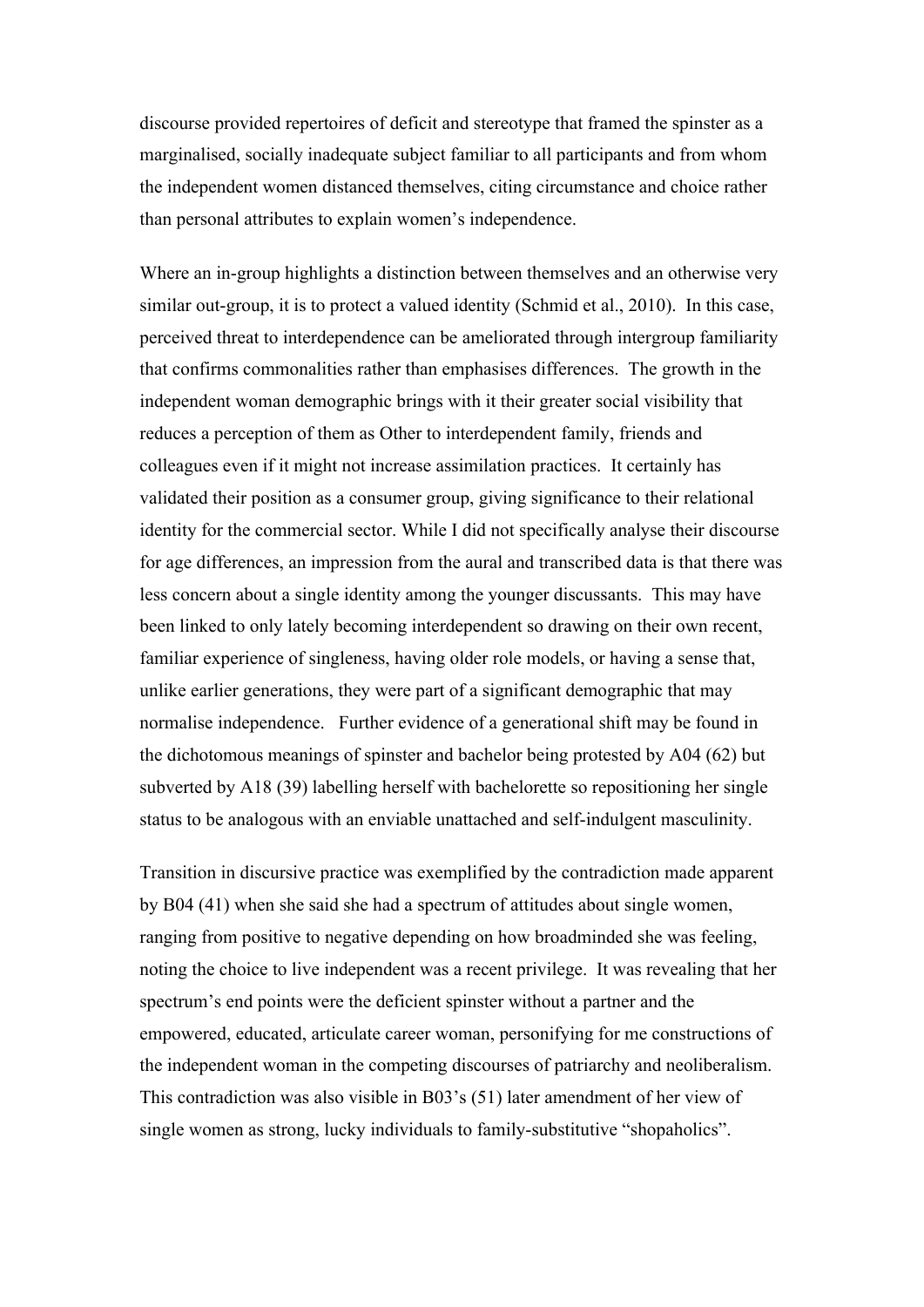Critical psychologists perceive resistance as fundamental to explicating social power structures and their associated costs (Osterkamp, 1999). I argue that it is their resistance to public positioning by institutional texts and practice that affords independent women protective effects for wellbeing. This does not mean that independent women consciously work to resist their negative positioning by social discourse or even necessarily recognise discriminatory power structures. Instead, their reflexive practice, comparing and contrasting their experience with what it is represented to be, reinforces their self-identity and enables the lived resistance of autonomy referred to in the quote that heads this chapter. That is, by refusing to accept an emotionally debilitating marginalisation, they subvert a malign influence of institutional power structures on their lives. Adverse findings of impaired wellbeing discussed earlier may have more to do with the degree to which women accept the dominant ideological dogma that interdependence is necessary for wellbeing and social acceptability than with their relational status.

A case in point is that of solitary enjoyment of social activities, which many participants found difficult. Social regulation is predicated on the unconscious monitoring of individual's adherence to norms of interrelationship, evidenced by pair or group activities. Both A05 and B04 spoke of the self-consciousness that affected their enjoyment of solitary activities, indicating a dilemma between public discourse about social norms that marginalise the solitary, which they, as members of this society understood, and their private discourse about the possibilities of independent living.

Resistance to in/ter/dependence power weightings may also have been generated by most independent discussants having come from, or carrying the responsibilities (in the form of child-rearing) of, a state of interdependence so having an actual basis for a comparison that found costs and benefits for both social categories. The special or extra quality suggested by some discussants to enable successful independent living may be less an inherent inner strength than an ability to contest the power relationships structuring and reproducing the institution of marriage-modelled interdependence. Ironically, this may be a product of the neoliberalism that privileges the individual over the collective, mandating a self-sufficiency now extended to women in the interests of national economic growth.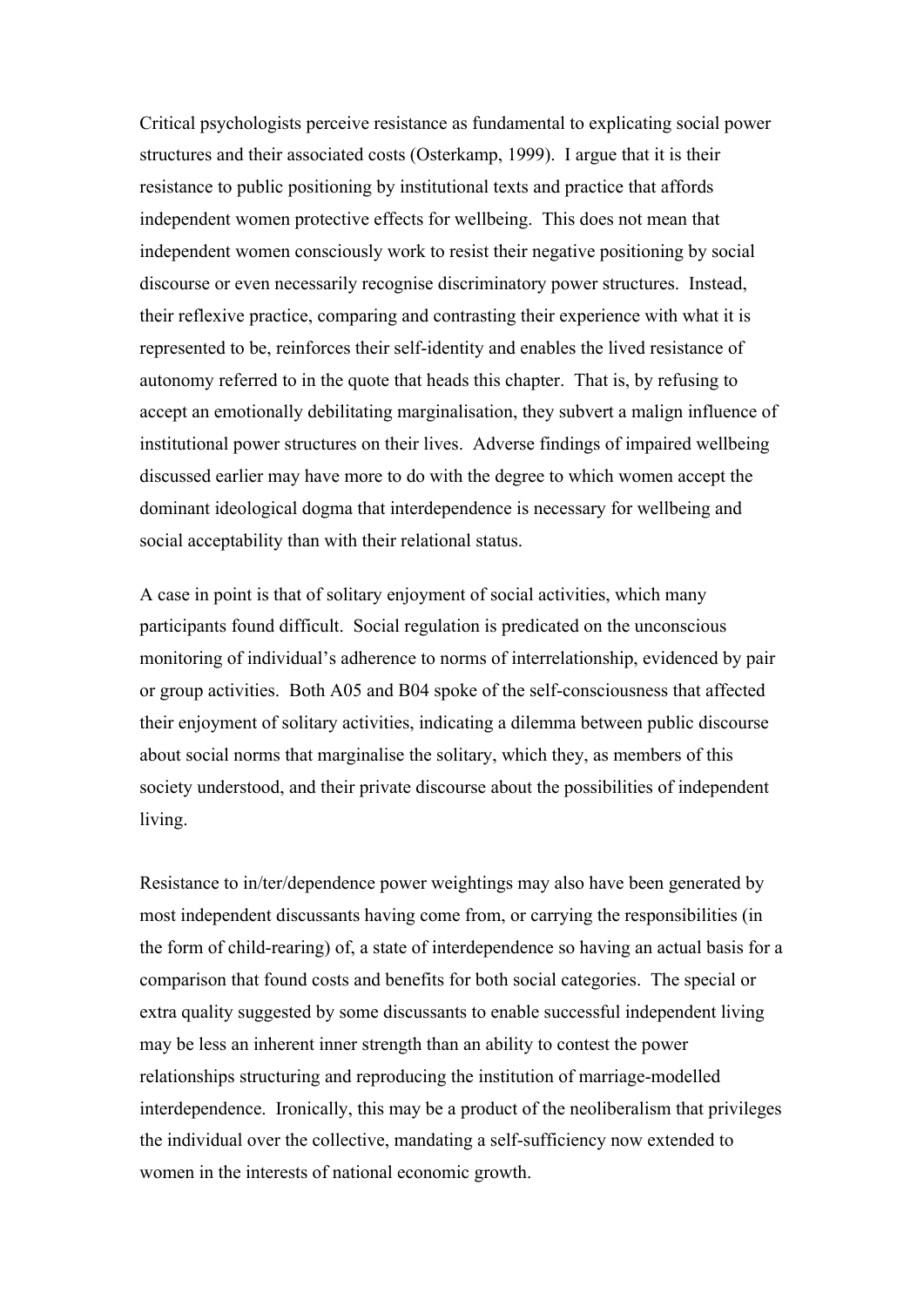Foucault's imagining of a lesbian culture outside the mainstream (Foucault, 1994) met its obverse in intended insults directed to independent women that ascribe a homosexual orientation to their independence. Jeffreys (1985) commented that "when lesbians are stigmatised and reviled, so, also are all women who lived independently of men" (in Reynolds, 2008, pp. 149-150). It goes to the heart of gendered, patriarchal power relations where women's sexuality, if not controlled by fathers, husbands or the state, is to be traduced. Such a malevolent contestation of women's successful independence indicates the threat it is perceived to be to patriarchal interdependence that is predicated on masculine privilege.

For participants in this study, their hurt at being so labelled had little to do with lesbianism, with which they had no issue other than it not being a facet of their identity, but responded to the intent behind what was meant as insult and a mechanism of power relations designed to control. That is, the perceived threat posed by the individual women to patriarchal social order, which they were subverting by enjoying independence, was that the lives they embodied demonstrated the possibility of an attractive independence to their interdependent peers. To reframe it, therefore, in terms that marginalised women's independence as being outside the norms of their social milieu was to exert the power relations defending institutionalised heterosexual attachment against those that resisted mandatory interdependence.

This was also evident in reference to heterosexual practice. Older women spoke of an assumption in earlier years that, because they were not in a committed relationship, they were sexually innocent, missing a component of life that is necessary for complete femininity. Younger independent women who were mothers described contemporary public discourse that positioned them as sexually promiscuous, subject to institutional suspicion about their eligibility for income support and to attitudinal insult in social interactions. Celibacy received little comment (other than its assumption for independent women in earlier years) either as concomitant with relational independence or as an intended insult. It is interesting to speculate whether this might be thought too unlikely or shameful in a social milieu saturated with sexuality (McRobbie, 2009), or too confronting an indicator of resistance to normative interdependence (Bernau, 2007).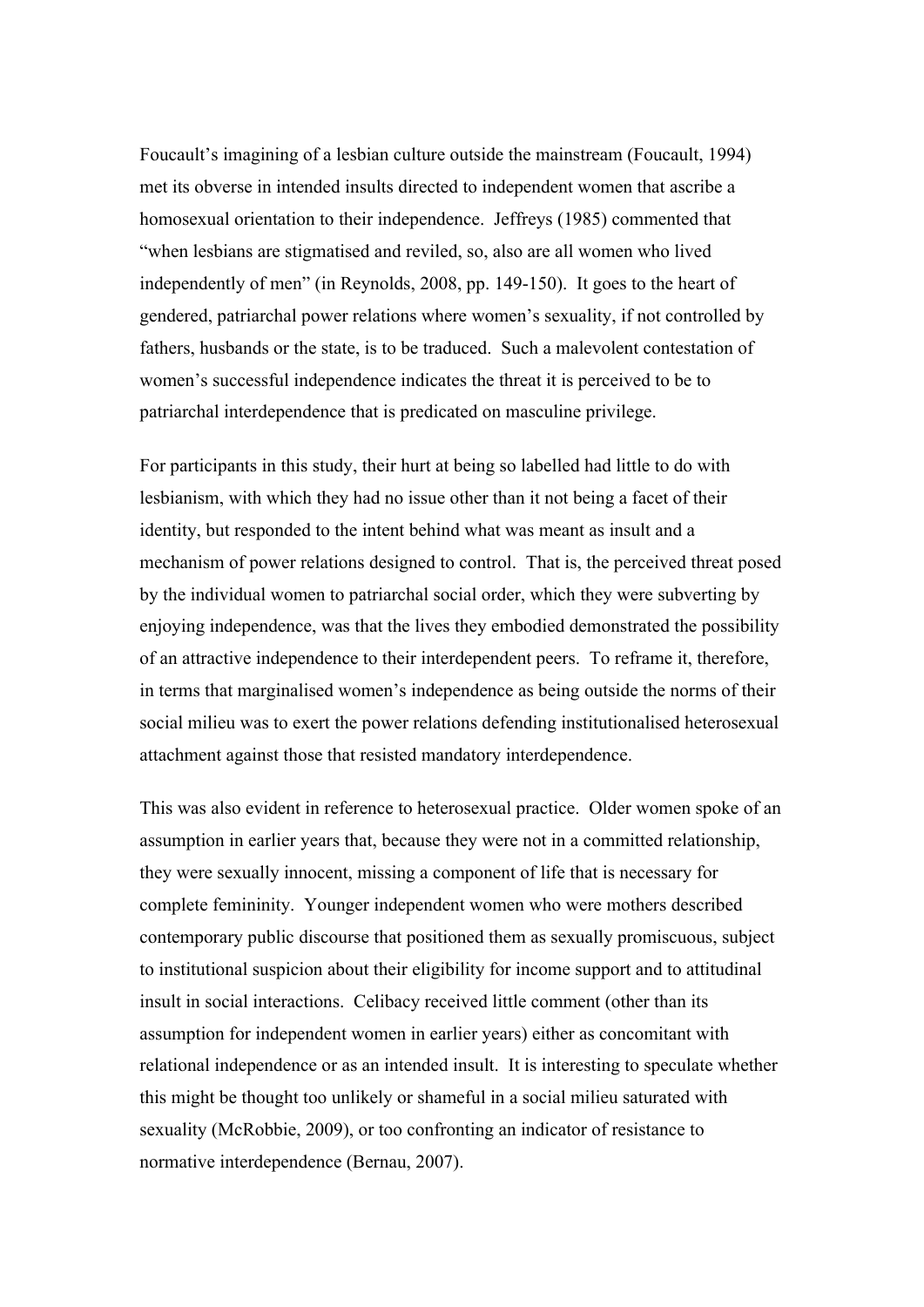The proposition that successful independence is characterised by a special quality may also be an instance of an in-group's self-enhancement (M. Brewer & Brown, 1998). Not so much a contradiction as a contraposition, accusations of homosexuality designed to protect heterosexual interdependence are deflected by the independent claiming more (a special quality) rather than less (increased marginalisation) than their interdependent peers. Finding difference between groups that otherwise are very similar is a typical defence mechanism (Augostinos & Walker, 1998; M. Brewer & Brown, 1998; Castro & Batel, 2008; Fiske, 1998) to preserve or construct a positive social identity.

Conflict between dominant ideologies of patriarchal gender relations and capitalist neoliberalism are exemplified by the experience of independent mothers who, while now allowed custody of their children, are subject to moral surveillance by the state in the guise of means testing. While other categories of disadvantaged citizens must also satisfy means testing criteria to receive welfare support, women raising children alone are also subject to enquiry about their personal lives where romantic attachment risks financial penalties prejudicing their child(ren)'s wellbeing. The subjectification of sole mothers is sufficiently powerful for several in this study to refer to the stereotype to demonstrate their difference from all the rest; to resist, in other words, their social relational identity by their construction of a personal identity that contradicts that of the stereotype.

I had made the decision in Study One to not use *single parent/s* or *single mother/s* as keywords to capture media items because I was interested in discourse about women's relational independence rather than their maternal status. While the independent women with dependent children in this study identified as "single mothers", and were very aware of their devalued position, they gave examples of being positioned as Other on the basis of their relational independence. This was particularly in relation to their sexuality where it seemed being sole carer for dependent children was defined, in institutional and public discourse, as synonymous with sexual promiscuity.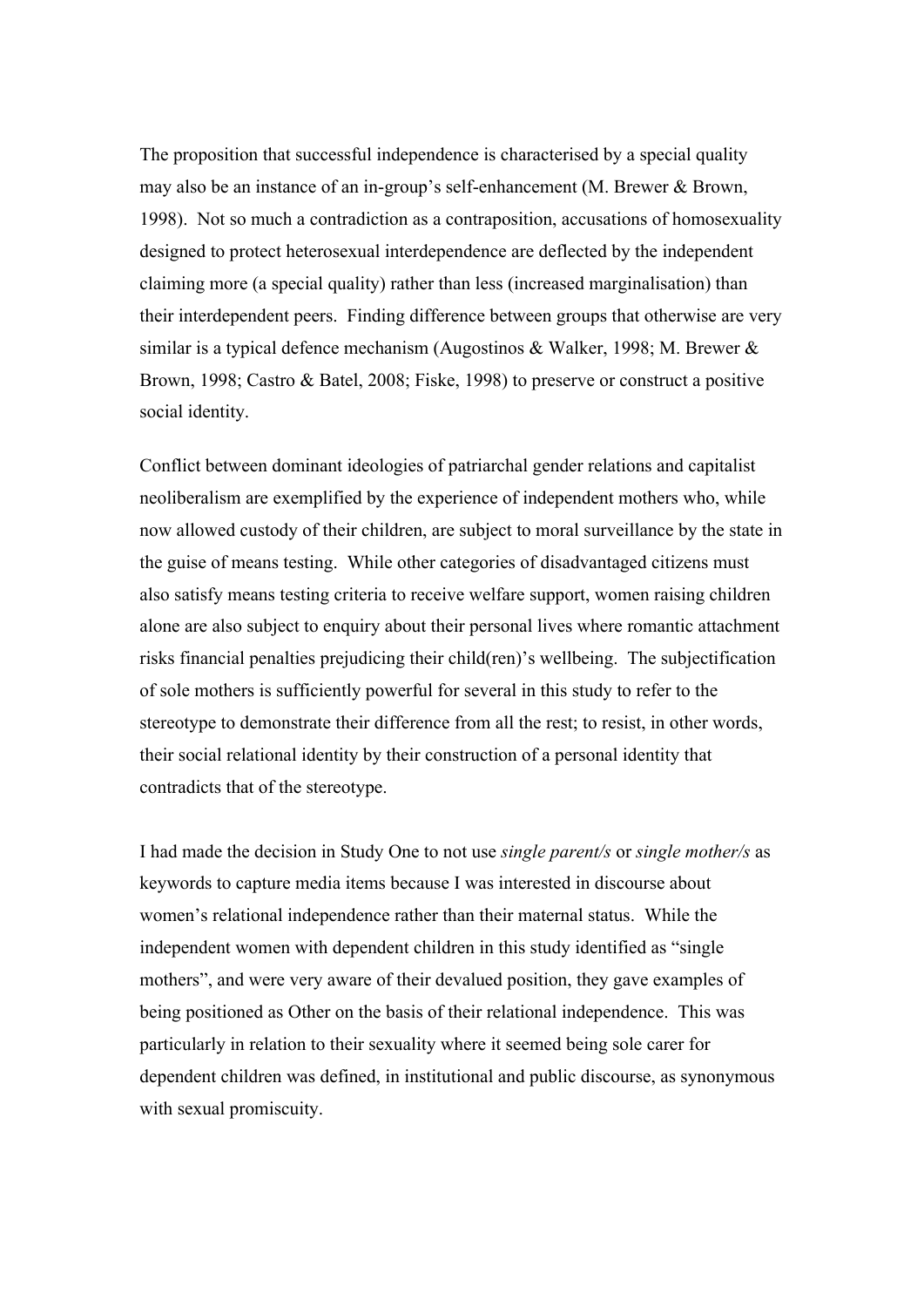Sometimes, but not predominantly, their examples of marginalisation were linked to how they felt their parental performance was judged by others. In response, they discursively repositioned themselves through favourable comparison with stereotypes of single mothers and the unhappily interdependent so resolving the dilemma brought by the incompatibility of public and private discourses about their identity.

The conflation by A04 of older women becoming invisible to men with loss of social value is an example of marginalisation that may find resistance in a Foucauldian alternative culture outside patriarchy. The struggle by older independent women, and younger women anticipating continued independence, to find ways of living and identities with which they are comfortable may result in withdrawal from some of the dominant moral values and ideals that lose resonance for those marginalised (Brinkmann, 2010).

While independent women may have no collective sense of being a force for change (Clements, 1998), the knowledge gained and challenged by the size of such a disaffected out-group is likely to create an adapted moral order in which a complexity of identities might thrive. The growing number of independent women, as a demographic, has a significant proportion who are less inclined to seek a romantic relationship although not averse to interdependence should it become an attractive option. This means that the values underpinning patriarchal social organisation have less salience for these women, which then has consequences for the power relations that sustain it.

In this chapter I have reported the interpretative repertoires a group of women drew from to talk about positions of past and contemporary independent women, and those of resistance to negative positioning evident in autobiographical narrative. The repertoires closely linked to those of Byrne (2003) and Reynolds (2008; Reynolds & Wetherell, 2003) in their differentiation between self and public constructions of independent women's identities and similarity of the discursive themes. Independent participants' narratives spoke about the struggle to create an independent identity that resulted in greater agency and self-sufficiency than they associate with interdependence. I argue that it is the practice of resistance that affords protection to